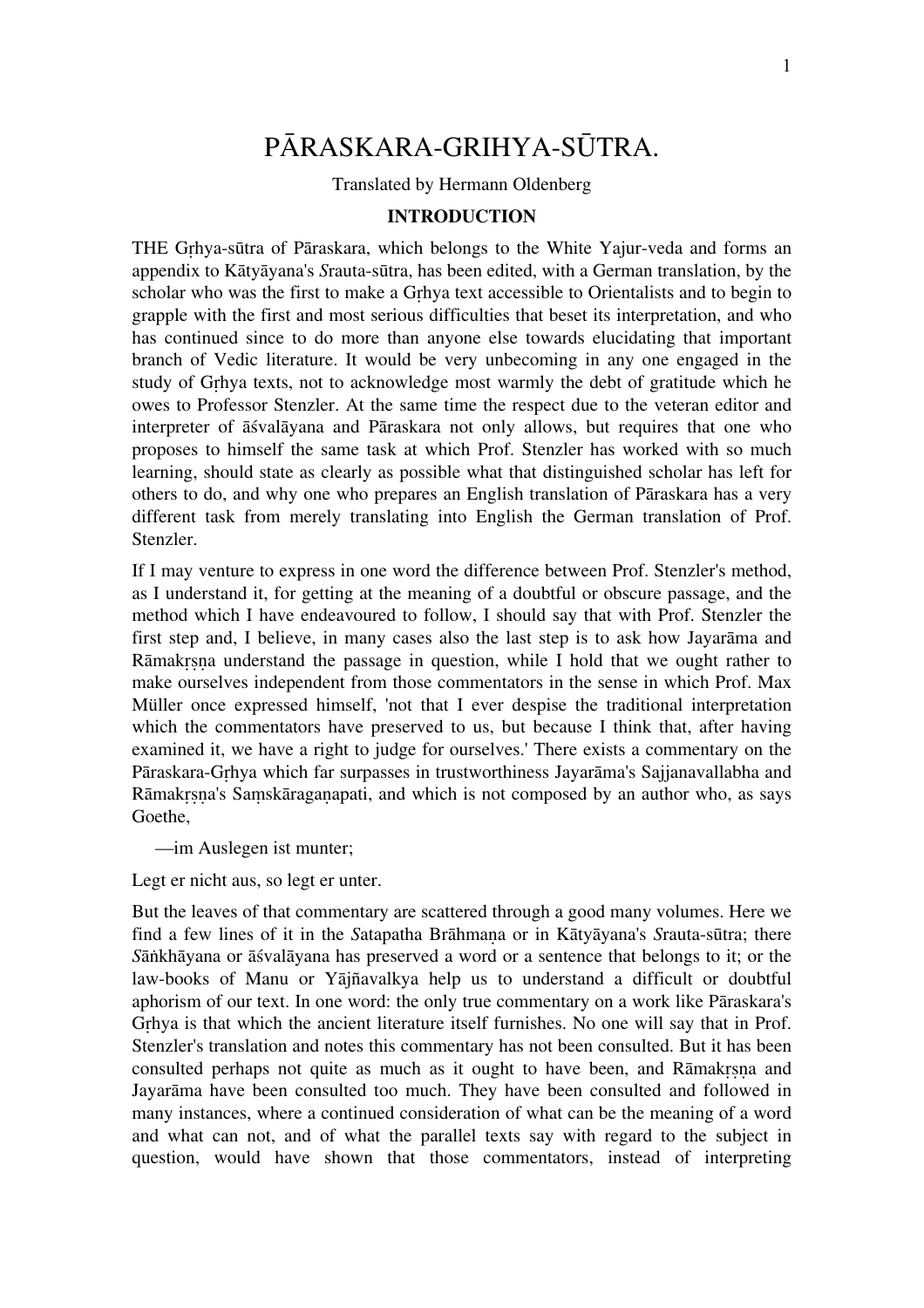Pāraskara's meaning, father on him vague opinions of their own.

Perhaps it will not be out of place here to point our criticism, lest it should be deemed unjust, by a few remarks on a single passage of Pāraskara in which the difference of Prof. Stenzler's way of translating and of our own becomes manifest. Of the numerous passages which could be selected for this purpose, I choose Sūtra I, 2, 5, belonging to the description of the setting up of the sacred domestic fire. The text of that Sūtra runs thus:

5. araṇipradūnam eke.

Prof. Stenzler translates as follows:

'Einige sagen, es müsse durch Reibhölzer erzeugtes Feuer sein.'

The two Sūtras which precede give a description of that ceremony from which evidently the opinion of the 'eke' mentioned in this Sūtra differs, or to which they find it necessary to add something. Those Sūtras run thus:

3. After he has fetched fire from the house of a Vaiśya who is rich in cattle—

4. All ceremonies are performed as at the cooking of the cātushprāśya food. 1

It seems evident that the ācāryas to whom the opinion spoken of in Sūtra 5 belongs, add, or perhaps substitute, to the fetching of the fire which is to be worshipped as the sacrificer's domestic fire, from a rich Vaisya's house, another rite in which an arani, i.e. a stick for kindling the fire by attrition, is made use of in some way or other.

Now if this may be accepted as a vague expression of the general purport of the Sūtra, what is the literal meaning of the words? 'Some (teachers),' it says, '(prescribe) the pradāna of the kindling stick (or, of the kindling sticks).'

What does pradāna mean? Jayarāma says:— *'praśabda upaśabdārthe. araṇyupādānakam eka ācāryā iccḥanti.'*

That is: 'The word pra stands in the sense of the word upa. Some teachers desire that it (i.e. the fire) should have the kindling sticks as its physical basis.' 2

Thus, if Jayarāma is right, Prof. Stenzler's translation would be justified. But can we acquiesce indeed in simply accepting the commentator's opinion? Pradāna is pradāna and not upādāna, as pradadāti is not upādatte. Pradadāti means 'he hands over,' and pradāna 'the handing over.' This is an established fact, and an interpreter of a Vedic text should not allow himself to be induced by a statement like that of Jayarāma about the preposition pra standing in the sense of upa, to abate one iota of it. Thus we are obliged, until passages have been discovered which modify our knowledge of what pradāna means—but such passages most certainly will never be discovered—to translate:

5. Some (teachers say that) the handing over of the kindling sticks (takes place).

We should give that translation even if we were not able to find an explanation for it. It appears that Prof. Stenzler, as far as we can judge from his note, has not even thought of

<sup>&</sup>lt;sup>1</sup> The food which is eaten by the four chief officiating priests of the *Srauta ritual*. For these priests a offering of food is prepared at the ceremony of the  $\overline{a}$ dhana of the *Srauta fires*.

<sup>&</sup>lt;sup>2</sup> Rāmakrsna also, according to Prof. Stenzler's note, explains pradāna by upādāna, kārana, utpattisthāna.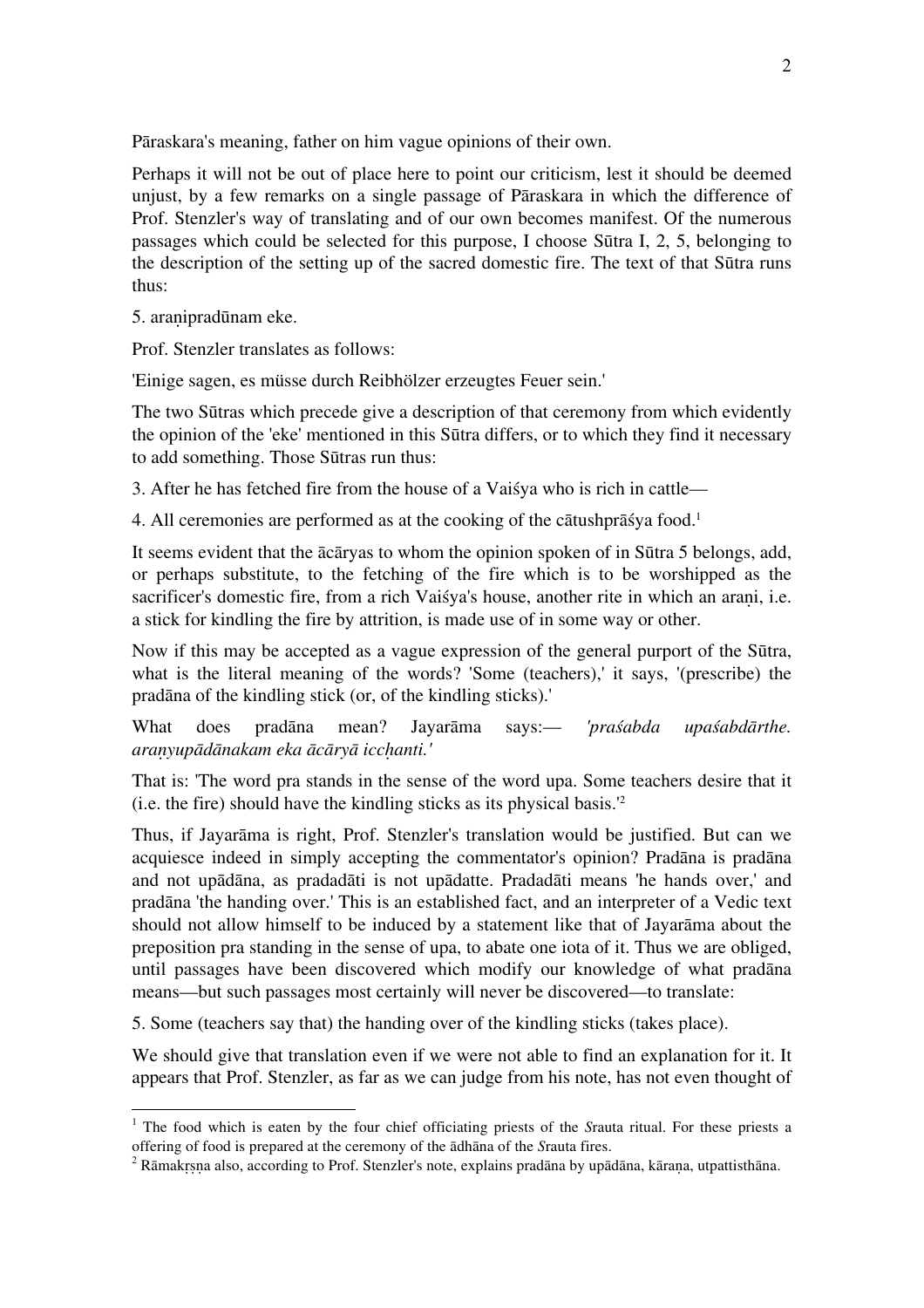the possibility of disregarding the authority of Jayarāma and Rāmakṛṣṇa, or of looking through the parallel texts to see whether they do not throw light on what that 'handing over of the kindling sticks' signifies. The text to be consulted first is of course Kātyāyana's *S*rauta-sūtra. As the *S*rauta ritual contains a description of an ādhāna which is in some way the prototype of the corresponding Gṛhya ceremony, we may possibly expect to discover, in the course of that description, the statements regarding the aranipradāna for which we are searching. Now Kātyāyana, <sup>3</sup> having described the setting up of the fire in the gārhapatyāgāra, states that at sunset the sacrificer and his wife sit down to the west of the fire which has just been established, and then the Adhvaryu hands over to them the two kindling sticks. 4 The Paddhati, in describing that act, goes into further details. The Adhvaryu hands over to the sacrificer the two Aranis, which, as required by custom, are wrapped up in new clothes. The wife takes the adharaxiani from his hand and puts it on her lap; the sacrificer puts the uttaration his lap, and they do homage to them with flowers, saffron, sandal wood, &c.; then, after the performance of some other ceremonies, they put the two Aranis away on a chair or bench. The two Araṇis have to be kept by the sacrificer; if they are lost or burnt or destroyed in any other way, other Araṇis must be procured, and by their attrition a new fire must be kindled. <sup>5</sup> āpastamba likewise mentions, in his description of the Agnyādhāna, <sup>6</sup> the handing over of the two Aranis, and indicates a Mantra which the Adhvaryu recites in giving them to the sacrificer, and two other Mantras with the one of which the sacrificer receives them, while he recites the other over the Aranis, after having taken them into his hands.

Finally we may quote here, as bearing witness to the custom of the Aranipradāna, a passage taken from Nārāyaṇa's commentary on the *S*āṅkhāyana-Gṛhya. Though the decisive words in that passage rest only on the authority of the commentator and not of the Sūtrakāra himself, they deserve to be taken notice of, as they are not subject to the suspicion that they could be influenced by a misunderstanding of that very Sūtra of Pāraskara of which we are treating. Nārāyaṇa says, in his explanation of Sāṅkhāyana I, 1, 10.7 'To the west of the fire the sacrificer, and southwards (of him) the wife sits down. The handing over of the kindling sticks does not take place. For it is a fire fetched (from a Vaiśya's house, &c.) which is inaugurated here.'8 Then the commentator goes on to quote a Sloka:

'The handing over of the Araṇis which the Adhvaryu sometimes performs,

'Is not in accordance with the opinion of Suyajña, 9 he does not approve of kindling the fire by attrition. 10

Thus, I think, no doubt can remain as to the real meaning of Pāraskara's Sūtra: it means

<sup>&</sup>lt;sup>3</sup> IV, 7, 55 seqq. The corresponding passage of the Paddhati is found at p. 358 of Prof. Weber's edition.<br><sup>4</sup> IV, 7, 22: asvatthas amigarbharani prayacchati.

<sup>&</sup>lt;sup>5</sup> See the commentary on IV, 7, 22, and the passages of the Karmapradīpa quoted there.<br>
<sup>6</sup> Srauta-sūtra V, 8, 7; vol. i, p. 255, of Prof. Garbe's edition.<br>
<sup>7</sup> Sāyamāhutisamskāro dhvaryupratyaya ity ācāryāḥ.

<sup>&</sup>lt;sup>8</sup> Agneh paścād yajamāno dakṣiṇataḥ patnī ca upaviśati. araṇipradānaṅ na kartavyaṅ. āhṛtasyāgner eva<br>samskārah.

s*aṃskārah.*<br><sup>9</sup> On this name of Sāṅkhāyana, see my Introduction to the translation of the Sāṅkhāyana-Gṛhya, above<br><sup>10</sup> A*trāraṇipradānaṅ yad adhvaryuḥ kurute kvaciṭ, mataṅ tan na Suyajñasya mathitaṅ so'tra necchati.*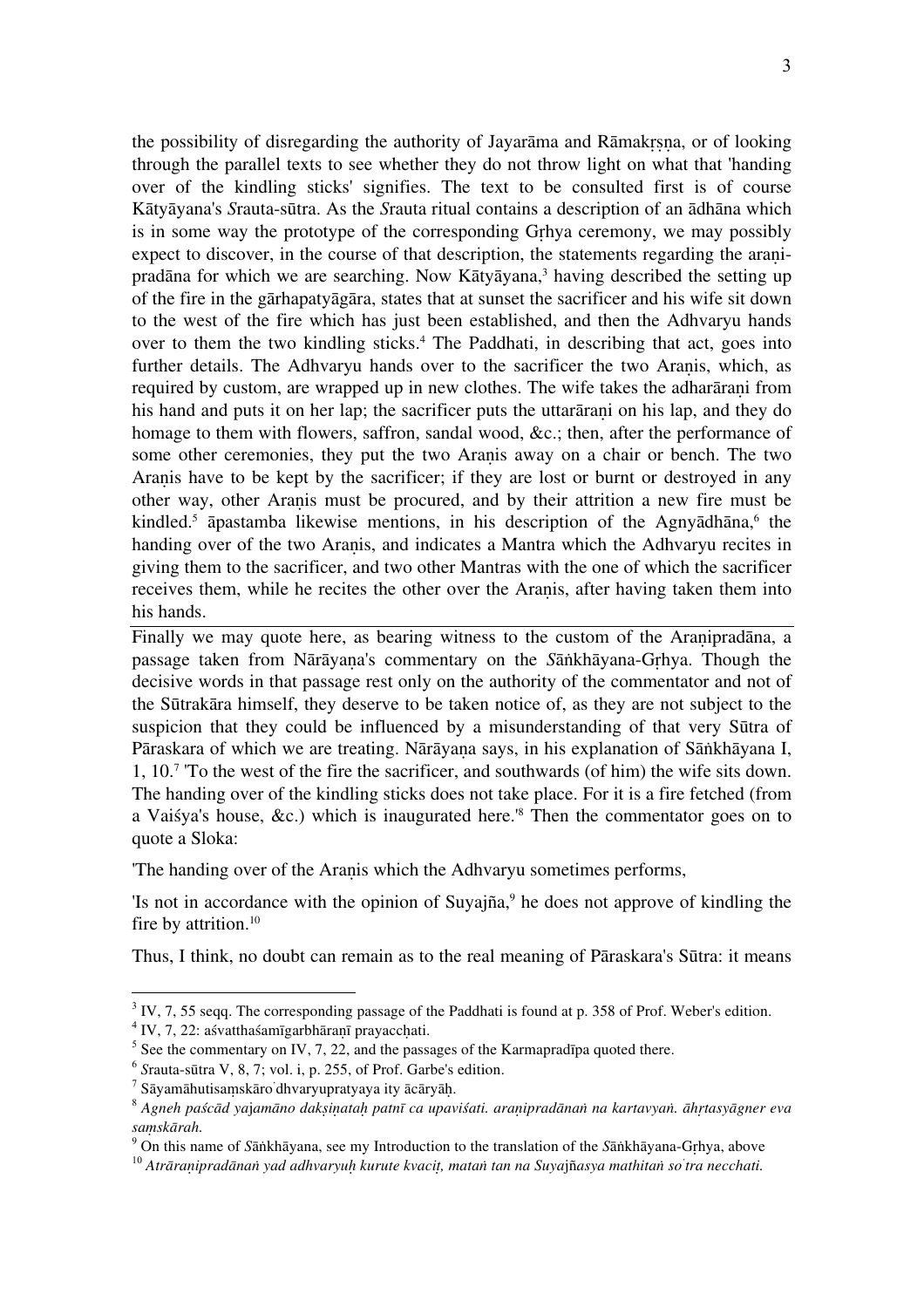what its words signify and what is in accordance with Kātyāyana and āpastamba, and it does not mean what the commentators most gratuitously would make it mean.

Perhaps I have dwelt here too long on the interpretation of a few words which are of no peculiar interest in themselves. But I venture to hope that the discussion on these words will serve as a specimen, by which the fundamental difference of two methods of handling our texts may be discerned. Let us never forget how much we owe to the scholars who have followed the first of these methods, but for ourselves let us choose the second.

## PĀRASKARA-GRIHYA-SŪTRA.

## Kāṇḍa I, Kaṇḍikā 1.

1. Now henceforth the performance of the domestic sacrifices of cooked food (will be explained).

2. Having wiped (around the surface on which he intends to perform a sacrifice), having besmeared it (with cowdung), having drawn the lines thereon, having taken the earth out (of the lines), having besprinkled (the place with water), having established the (sacred) fire, having spread out the seat for the Brāhman to the south, having carried forward (the Praṇīta water), having spread (Kuśa grass) round (the fire), having put down (the different things used at the sacrifice) according as they are wanted, having prepared two (Kuśa blades used as) strainers, having consecrated the Proksanī water, having sprinkled (with that water the sacrificial implements) according to what is needed, having poured out (the ājya or sacrificial butter into the pot), and having put the sacrificial butter on the fire, he should (lustrate the butter by) moving a fire-brand round  $it<sup>11</sup>$ 

3. Having warmed the (sacrificial spoon called) Sruva, having wiped it, having besprinkled it (with water), and warmed it again, he should put it down.

4 Having taken the ājya from the fire, having purified it, having looked at it, and (having purified) the Proksanī water as above, having taken up the Kuśa blades with which he is to take hold (of the  $\bar{a}$ jya pot) by its under surface, having put (3) pieces of wood on (the fire), and having sprinkled (water round it), he should sacrifice.<sup>12</sup>

5. This is the rite wherever a sacrifice is performed.

 $11$  The description of the standard form of domestic sacrifice opens with an enumeration of the five socalled bhū-saṃskāra (parisamuhya, &c.). On the samūhana (for parisamuhya is derived p. 270 from the root ūh, not from vah; comp. below, II, 4, 2: *pāṇināgnim parisamūhati*), see *S*āṅkhāyana I, 7, 11; Gṛhyasaṅgraha-pariśista I, 37, &c. On the lines drawn on the sacrificial surface, see *S*āṅkhāyana I, 7, 6 seq.; āśvalāyana I, 3, 1; Gṛhya-saṅgraha-pariśiṣṭa I, 47 seq.

 $12$  Pūrvavat ('as above') can possibly, as Professor Stenzler understands it, have been said with regard to Kātyāyana's rule, II, 3, 33: *Tābhyām* (scil. *pavitrābhyām) utpunāti Savitur va iti.* But it is also possible that the expression may refer to the second Sūtra of this chapter, where it is said, *prokṣaṇīḥ saṃskṛtya*. On upayamanān kuśān, comp. Kātyāyana I, 10, 6-8.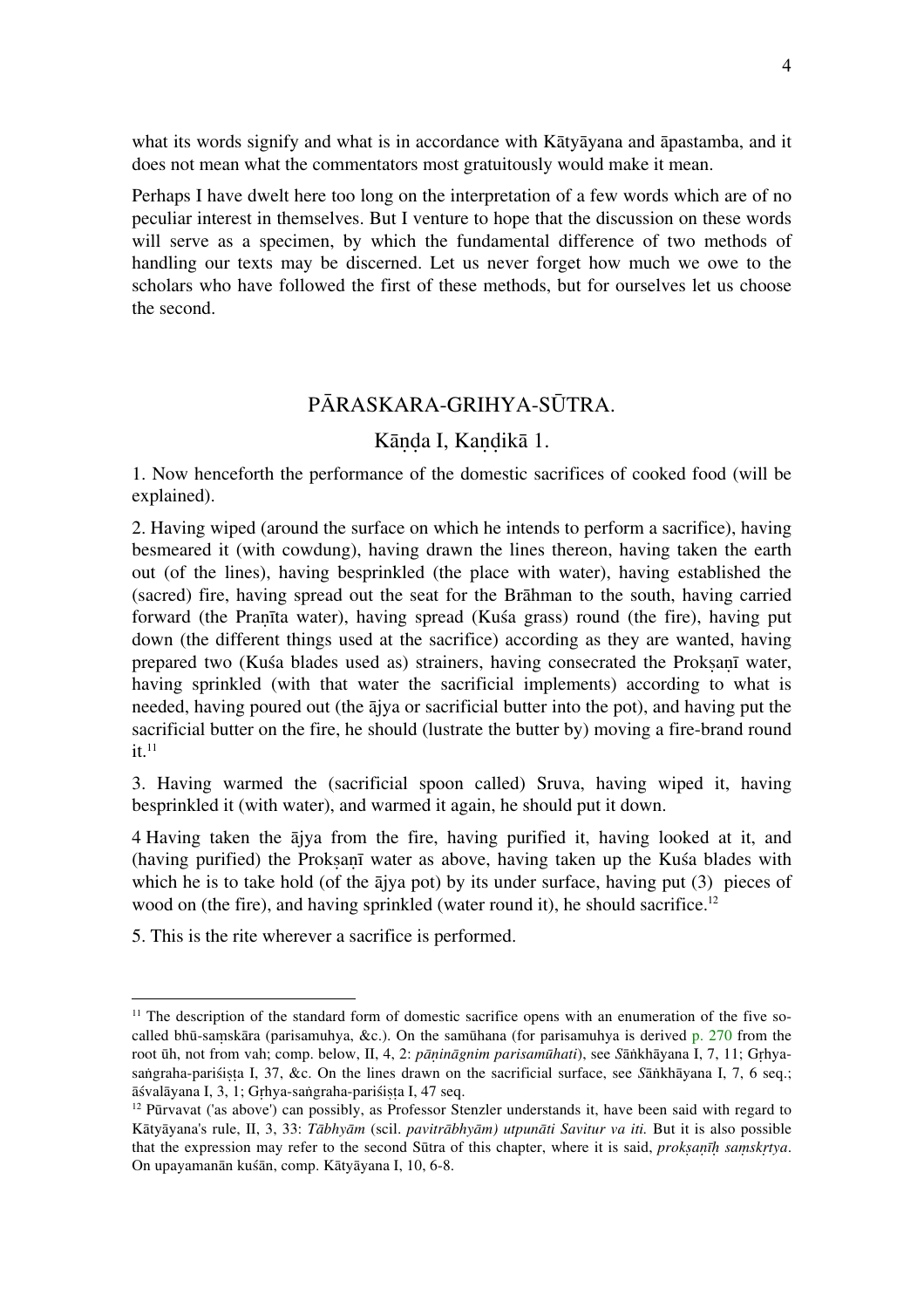## Kandikā 2.

1. The setting up of the āvasathya (or sacred domestic) fire (is performed) at the time of his wedding.

2. At the time of the division of the inheritance, according to some (teachers).

3. After he has fetched fire from the house of a Vaiśya who is rich in cattle,—

4. All ceremonies are performed as at the cooking of the cātushprāśya food.

5. Some (say that) the handing over of the kindling sticks (should take place),

6. Because the Sruti says, 'There are five great sacrifices.'

7. Having cooked a offering of sacrificial food for the deities of the Agnyādheya, and having sacrificed the two ājya portions, he sacrifices (the following) ājya oblations:

8. 'Thou, Agni' (Vāj. Saṁhitā 21:3); 'Thus

## Kandikā 3.

1. To six persons the Arghya reception is due: to a teacher, to an officiating priest, to the father-in-law,<sup>13</sup> to the king, to a friend, to a Snātaka.

2. They should honour them (with the Arghya reception) once a year.14

3. But officiating priests (they should receive) whenever they intend to perform a sacrifice.

4. Having ordered a seat to be got (for the guest), he says, 'Well, sir! sit down! We will do honour to you, sir!'

5. They get for him a couch (of grass) to sit down on, another for the feet, water for washing the feet, the Argha water, water for sipping, and the honey-mixture, i.e. curds, honey, and ghee, in a brass vessel with a brass cover.

6. Another person three times announces (to the guest) the couch and the other things (when they are offered to him).<sup>15</sup>

7. He accepts the couch.

8. He sits down thereon with (the verse), 'I am the highest one among my people, as the sun among the thunder-bolts. Here I tread on whosoever infests me.'16

9. With the feet (he treads) on the other (bundle of grass).<sup>17</sup>

<sup>13</sup> 1. On vaivāhya, which I have translated father-in-law,' comp. the note on *S*āṅkhāyana II, 15, I.

<sup>14</sup> 2, 3. Comp. below, Sūtra 31, and *S*āṅkhāyana-Gṛhya II, 15, 10.

<sup>15</sup> āśvalāyana-Gṛhya I, 24, 7.

<sup>&</sup>lt;sup>16</sup> I have translated according to the reading of  $\overline{a}$  svalāyana (l.l. § 8), vidyutām instead of udyatām

<sup>&</sup>lt;sup>17</sup> 9, 10. There is no doubt that these Sūtras should be divided p. 274 thus: pādayor anyaṅ. vistara asīnāya savyaṅ pādaṅ prakṣālya dakṣinaṅ prakṣālayati. Thus it is said in the Khādira-Grhya: *vistaram āstīrya ... adhyāsīta. pādayor dvitiyayā* (scil. ṛcā) dvau cet. Gobhila has the Sūtra: *pādayor anyam.*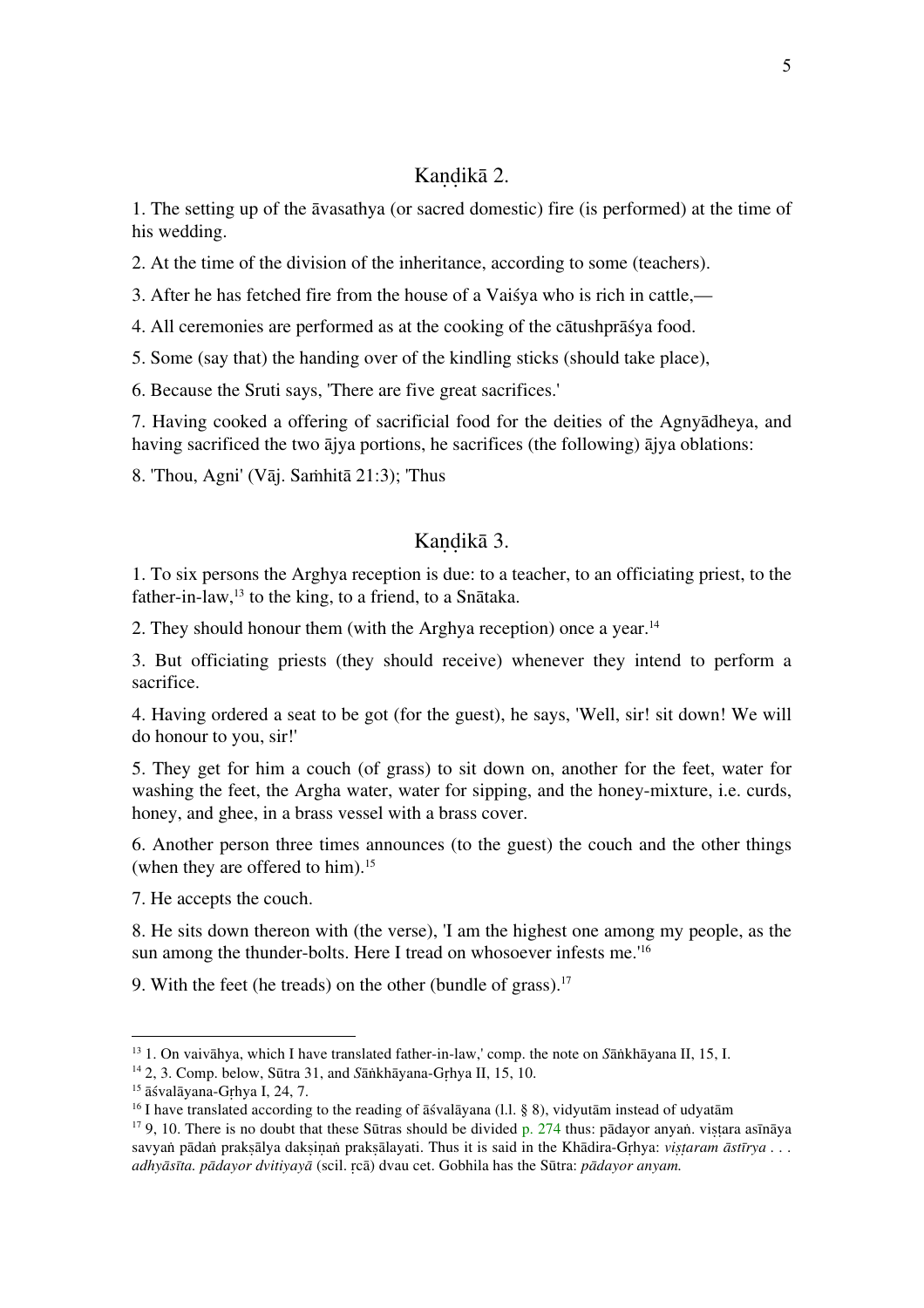10. When he is seated on the couch, he washes (for his guest) the left foot and then the right foot.

11. If (the host) is a Brāhmana, the right first.<sup>18</sup>

12. (He does so) with (the formula), 'The milk of Virāj art thou. The milk of Virāj may I obtain. (May) the milk of Padyā Virāj (dwell) in me.'19

13. He accepts the Arghya water with (the words), 'Waters are ye. May I obtain through you all my wishes.'20

14. Pouring it out he recites over (the waters the formula), 'To the ocean I send you; go back to your source. Unhurt be our men. May my sap not be shed.'

15. He sips water with (the formula), 'Thou camest to me with glory. Unite me with lustre. Make me beloved by all creatures, the lord of cattle, unhurtful for the bodies.'

16. With (the formula), 'With Mitra's' (Vāj. Saṁh., Kāṇvaśākhā II, 3, 4) he looks at the Madhuparka.<sup>21</sup>

17. With (the formula), 'By the impulse of the god Savitṛ' (Vāj. Saṁh. l.l.) he accepts  $it<sup>22</sup>$ 

18. Taking it into his left hand he stirs it about three times with the fourth finger of his right hand with (the formula), 'Adoration to the brown-faced One. What has been damaged in thee, when the food was eaten, that I cut off from thee.<sup>'23</sup>

19. And with the fourth finger and the thumb he spirts away (some part of the Madhuparka) three times.

20. He partakes of it three times with (the formula), 'What is the honied, highest form of honey, and the enjoyment of food, by that honied, highest form of honey, and by that enjoyment of food may I become highest, honied, and an enjoyer of food.'

21. Or with (the verses) that contain the word 'honey,' verse by verse. $24$ 

22. Let him give the remainder (of the Madhuparka) to a son or a pupil who is sitting to the north.<sup>25</sup>

23. Or let him eat the whole of it (himself).<sup>26</sup>

24. Or he should pour out (the remainder) to the east, at an unfrequented spot. $27$ 

25. Having sipped water, he touches his bodily organs with (the formula), 'May speech dwell in my mouth, breath in my nose, sight in my eyes, hearing in my ears, strength in my arms, vigour in my thighs. May my limbs be unhurt, may my body be united with

<sup>19</sup> Comp. āśvalāyana l.l. § 22; *S*āṅkhāyana III, 7, 5.

 $18$  The words brāhmanaś cet refer to the host, as the comparison of  $\overline{a}$  svalaziona I, 24, 11, shows.

<sup>&</sup>lt;sup>20</sup> The play on words ( $\bar{a}$ pas = waters, avāpnavāni = may I obtain) is untranslatable.

 $21$  āśvalāyana-Grhya I, 24, 14.

<sup>22</sup> āśvalāyana-Gṛhya I, 24, 15.

 $23$   $\bar{a}$  svalāyana-Grhya l.l. Annas ane instead of annā sane is simply a mistake in spelling.

<sup>&</sup>lt;sup>24</sup> These are the three verses, Vāj. Saṅhitā XIII, 27-29.

<sup>25</sup> āśvalāyana-Gṛhya I, 24, 25.

 $26$  āśvalāvana 1.1. § 27.

 $27$  āśvalāvana 1.1. § 26.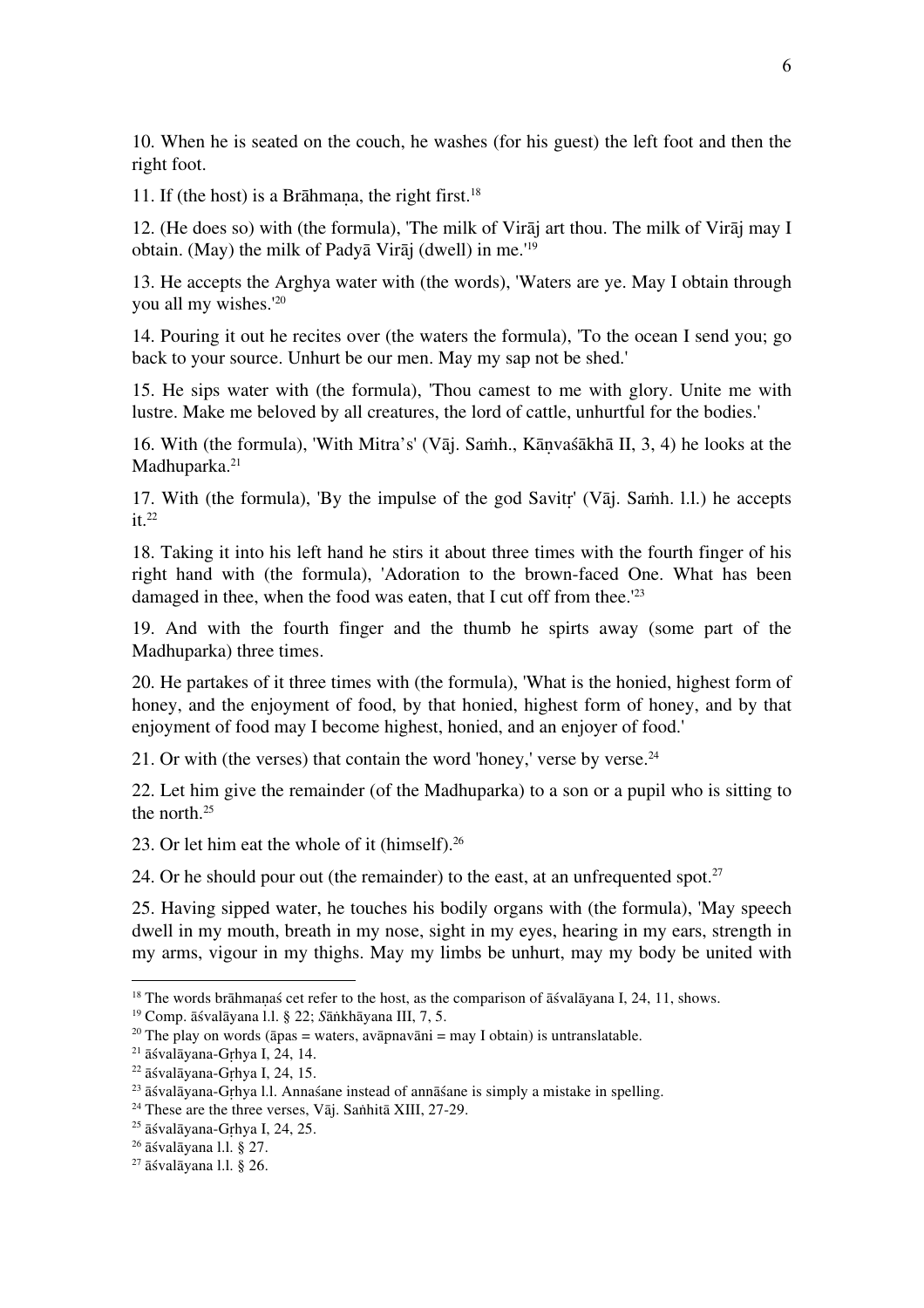my body!'

26. When (the guest) has sipped water, (the host), holding a butcher's knife, says to him three times, 'A cow!'

27. He replies, 'The mother of the Rudras, the daughter of the Vasus, the sister of the ādityas, the navel of immortality. To the people who understand me, I say, "Do not kill the guiltless cow, which is Aditi." I kill my sin and so-and-so's sin,'—thus, if he chooses to have it killed.

28. But if he chooses to let it loose, he should say, 'My sin and so-and-so's sin has been killed. Om! Let it loose! Let it eat grass!'

29. But let the Argha not be without flesh.

30. On the occasion of a sacrifice and of a wedding let (the guest) say, 'Make it  $(readv).<sup>28</sup>$ 

31. Even if he performs more than one Soma sacrifice during one year, let only priests who have received (from him) the Arghya reception, officiate for him, not such who have not received it; for this has been prescribed in the *S*ruti.29

## Kandikā 4.

1. There are four kinds of Pākayajñas, viz. the huta, the ahuta, the prahuta, and the prāśita.

2. On the following five occasions, viz. the wedding, the tonsure (of the child's head), the initiation (of the Brahmacārin), the cutting of the beard, and the parting of the hair, (on these occasions) in the outer hall,

3. On a place that has been smeared (with cow-dung), which is elevated, and which has been sprinkled (with water), he establishes the fire,

4. Having kindled it by attrition, according to some teachers, at his marriage.

5. During the northern course of the sun, in the time of the increasing moon, on an auspicious day he shall seize the hand of a girl,

6. Under one of the (three times) three Nakṣatras of which a constellation designated as Uttara is first,  $30$ 

7. Or under (the Nakṣatras) Svāti, Mṛgaśiras, or Rohiṇī.

8. Three (wives are allowed) to a Brāhmana, in accordance with the order of the castes,

9. Two to a Rājanya,

10. One to a Vaiśya,

<sup>28</sup> 29, 30. These Sūtras are identical with two Sūtras in the *S*āṅkhāyana-Gṛhya II, 15, 2.3. See the note there.

<sup>29</sup> *S*āṅkhāyana-Gṛhya II, 15, 10.

<sup>&</sup>lt;sup>30</sup> I.e. under the constellations Uttaraphalgunī or the two constellations following it, Uttarāshādhā or the two constellations following it, Uttarabhādrapadā or the two constellations following it.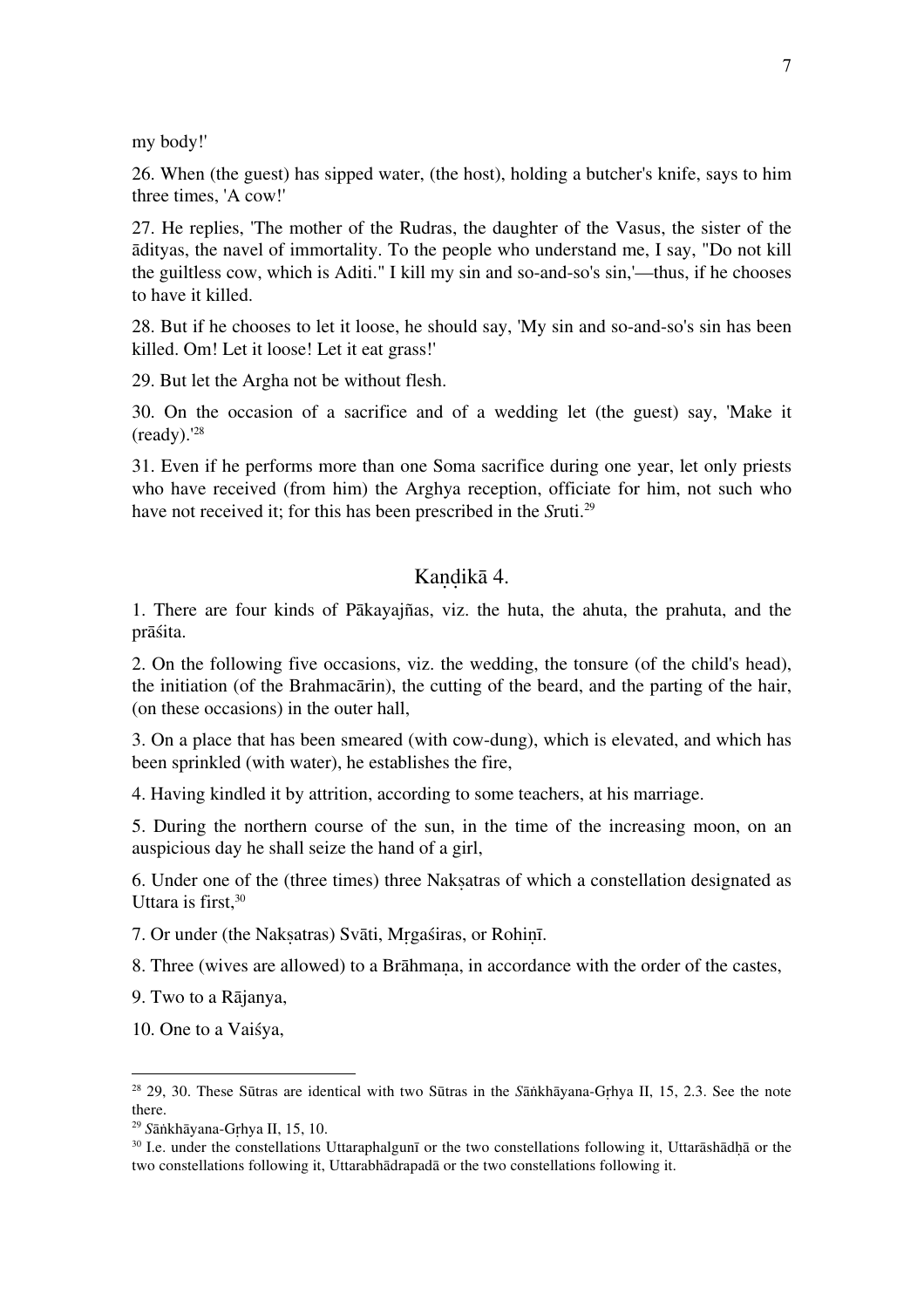11. One Sūdra wife besides to all, according to some (teachers), without using Mantras (at the ceremonies of wedding, &c.).

12. He then makes her put on the (under) garment with (the verse), 'Live to old age; put on the garment! Be a protectress of the human tribes against imprecation. Live a hundred years full of vigour; clothe thyself in wealth and children. Blessed with life put on this garment!<sup>'31</sup>

13. Then the upper garment with (the verse), 'The goddesses who spun, who wove, who spread out, and who drew out the threads on both sides, may those goddesses clothe thee for the sake of long life. Blessed with life put on this garment!'32

14. (The bride's father?) anoints the two, (while the bridegroom recites the verse,) 'May the Viśve devās, may the waters unite our hearts. May Mātariśvan, may Dhātṛ, may Destrī (the 'showing' goddess) join us.<sup>'33</sup>

15. (The bridegroom), having accepted her who is given away by her father, takes her and goes away (from that place) with (the verse), 'When thou wanderest far away with thy heart to the regions of the world like the wind, may the gold-winged Vaikarṇa (i.e. the wind?) grant that thy heart may dwell with me! so-and-so!'

16. He then makes them look at each other (while the bridegroom repeats the verses), 'With no evil eye, not bringing death to thy husband, bring luck to the cattle, be full of joy and vigour. Give birth to heroes; be godly and friendly. Bring us luck, to men and animals.34

'Soma has acquired (thee) first (as his wife); after him the Gandharva has acquired (thee). Thy third husband is Agni; the fourth is thy human husband.

'Soma has given thee to the Gandharva; the Gandharva has given thee to Agni. Wealth and children Agni has given to me, and besides this wife.

'Pūṣan! Lead her to us, the highly blessed one. *Sā na ūrū uśatī vihara, yasyām uśantaḥ praharāma śepaṅ yasyām u kāmā bahavo niviṣṭyā (niviṣṭā?) iti*.'

## Kandikā 5.

1. Having led her around the fire, keeping it on his right side, according to some (teachers)—

<sup>31</sup> The words of the Mantra *bhavā kṛṣṭīnām abhiśastipāvā* no doubt are an imitation of Rig-veda I, 76, 3, *bhavā ya*jñ*āṇām abhiśastipāvā* (where the words are applied to Agni). Thus the use of the masculine *abhiśastipāvā* with reference to the bride may be accounted for.

 $32$  Comp. Atharva-veda XIV, 1, 45. This parallel passage shows us the way to correct the text of this very much corrupted Mantra.

 $33$  The literal translation would be: 'He salves together (samañjayati) the two . . . May the waters salve together (samañjantu) our hearts.' It was a real anointing of the bridegroom and of the bride, that took place, and we cannot accept Professor Stenzler's translation (based on Jayarāma's note: *sama*ñj*ayati parasparaṅ sammukhīkaroti*), by which the proper signification of samañjayati is effaced: Dann heisst (der Vater der Braut) sie beide zusammentreten. See the note on Sāṅkhāyana-Gṛhya I, 12, 5. The parallel passage of the Khādira-Gṛhya runs thus: *apareṇāgnim auduko gatvā pāṇigrāhaṅ mūrdhany avasi*ñ*ced, vadhūṅ ca, sama*ñj*antv ity avasiktaḥ.*

<sup>34</sup> Comp. Rig-veda X, 85, 44. 40. 41. 37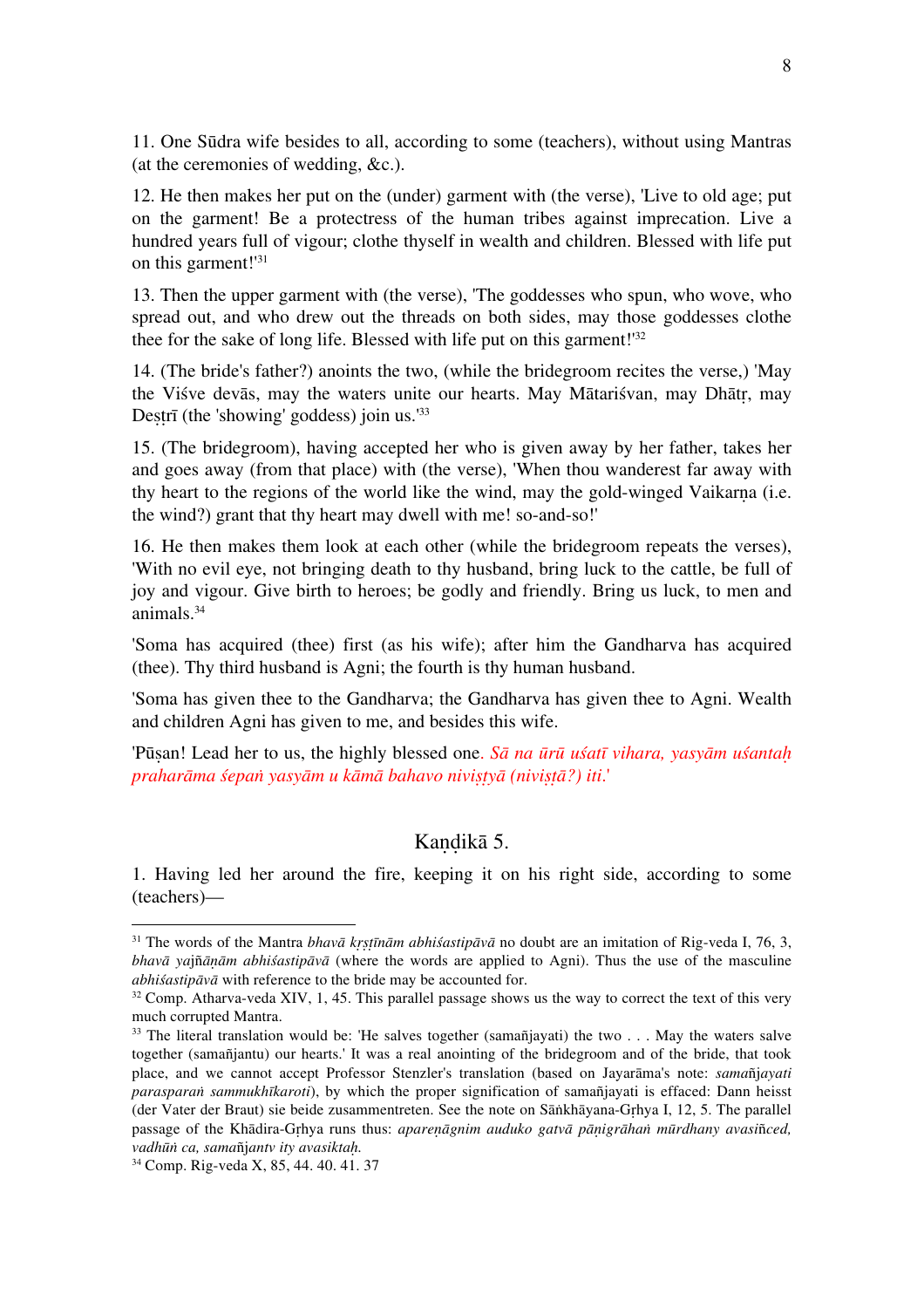2. Having pushed with his right foot a bundle of grass or a mat to the west of the fire, he sits down.

3. While (the bride) touches him, (the following oblations are made:) the two āghāra oblations, the two ājya portions, the Mahāvyāhṛtis, the general expiation, the Prājāpatya oblation, and the Svistakrt.<sup>35</sup>

4. These are regular (oblations) at every sacrifice.

5. The Svistakrt comes before the Mahā-vyāhrtis, if the sacrificial oblation is different from ājya.

6. The place for the insertion (of the peculiar oblations belonging to the different sacrifices) is the interval between the general expiation and the oblation to Prajāpati.<sup>36</sup>

7. At the wedding (he may make oblations) with the Rāṣṭrabhṛt formulas (i.e. the formulas procuring royal power), if he likes, and with the Jaya and Abhyātāna formulas (i.e. the formulas procuring victory, and aiming [at the hostile powers]), if he knows them—

8. Because it has been said, 'By what sacrifice he wishes to attain success.'37

9. (The Jaya formulas run thus): 'Thought and thinking. Intention and intending. The understood and understanding. The mind and the Sakvarī (verses). The new moon and the full moon. Brhat and Rathantara.<sup>38</sup>

'Prajāpati, the powerful one in victorious battles, has given victories (or, the Jaya formulas) to manly Indra. To him all subjects bowed down; he has become powerful and worthy of sacrifice. Svāhā!

10. (The Abhyātāna formulas run thus): 'May Agni, the lord of beings, protect me. May Indra, (the lord) of the noblest, Yama, of the earth, Vāyu, of the air, the Sun, of heaven, the Moon, of the Naksatras, Brhaspati, of the Brahman, Mitra, of truth, Varuna, of the waters, the sea, of the rivers, food, the lord of royalty, protect me. May Soma, (the lord) of herbs, Savitr, of impulses, Rudra, of cattle, Tvastr, of forms, Visnu, of mountains, the Maruts, the lords of hosts, protect me. May the fathers, the grandfathers, the former, the later, the fathers, the grandfathers protect me here in this power of holiness, in this worldly power, in this prayer, in this Purohitaship, in this sacrifice, in this invocation of the gods. Svāhā!'—this is added each time.<sup>39</sup>

11. (He then makes other oblations with the following texts:)

<sup>35</sup> See the note on *S*āṅkhāyana-Gṛhya I, 9, 12.

<sup>36</sup> See the note l.l.—I have altered the division of Sūtras 6 and 7, so as to draw the word vivāhe to the seventh Sūtra. The rule in § 6 has an entirely general character; the formulas stated in § 7 are given for the particular occasion of the vivāha ceremony.

 $37$  Taittirīya Saṅhitā III, 4, 6, 1: 'By what sacrifice he wishes to attain success, at that (sacrifice) he should make oblations with them (i.e. with the Abhyātāna Mantras): then he will attain success by that sacrifice.'

<sup>38</sup> Instead *of sa i havyaḥ* we ought to read probably *sa u havyaḥ*, or, as the Taitt. Saṅh. III, 4, 4, 1 gives, *sa hi havyaḥ*. The Maitr. Saṅh. has vihavyaḥ (II, 10, 2).

 $39$  The words, 'in this power of holiness . . . svāhā!' are to be added to each member of the whole formula (comp. Atharva-veda V, 24). The expressions 'fathers' and 'grandfathers,' which are twice identically repeated in the translation, stand the first time for pitarah pitāmahāh, and then for tatās tatāmahāh of the Sanskrit text.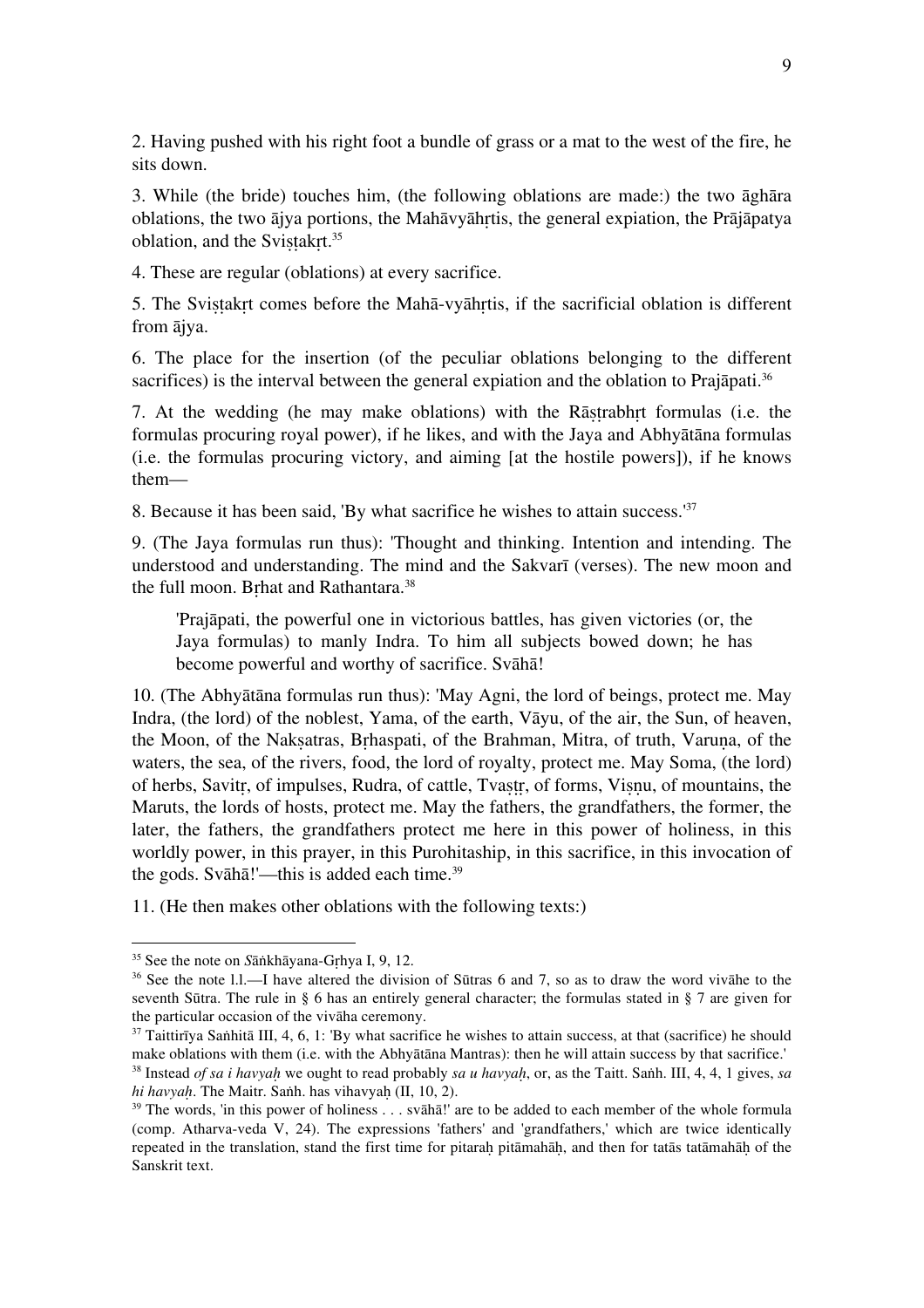'May Agni come hither, the first of gods. May he release the offspring of this wife from the fetter of death. That may this king Varuna grant, that this wife may not weep over distress (falling to her lot) through her sons. Svāhā!

'May Agni Gārhapatya protect this woman. May he lead her offspring to old age. With fertile womb may she be the mother of living children. May she experience delight in her sons. Svāhā!

'Make, Agni, all ways of heaven and earth blissful to us, O thou who art worthy of sacrifices. What is great, born on this (earth); and praised, (born) in heaven, that bestow on us, rich treasures. Svāhā!

'Come hither, showing us an easy path. Give us bright, undecaying life. May death go away; may immortality come to us. May Vivasvat's son make us safe from danger. Svāhā!

12. And the (verse), 'Another way, O death' (Vāj. Saṁh. 35:7), after the eating (of the remnant of the sacrificial food), according to some (teachers).

## Kandikā 6.

1. The girl's brother pours out of his joined hands into her joined hands fried grain mixed with *S*amī leaves.40

2. This she sacrifices, with firmly joined hands, standing, (while the bridegroom recites the verses,)

'To the god Aryaman the girls have made sacrifice, to Agni; may he, god Aryaman, loosen us from here, and not from the husband. Svāhā!

'This woman, strewing grains, prays thus, "May my husband live long; may my relations be prosperous." Svāhā!

'These grains I throw into the fire: may this bring prosperity to thee, and may it unite me with thee. May Agni grant us that. so-and-so! Svāhā!'41

3. He then seizes her right hand together with the thumb, with (the verses),

'I seize thy hand for the sake of happiness, that thou mayst live to old age with me, thy husband. Bhaga, Aryaman, Sāvitrī, Purandhi, the gods have given thee to me that we may rule our house.

'This am I, that art thou; that art thou, this am I. The melody am I, the *words* thou; the heaven I, the earth thou.

'Come! Let us marry. Let us unite our seed. Let us beget offspring. Let us acquire many sons, and may they reach old age.

'Loving, bright, with genial minds may we see a hundred autumns, may we

<sup>40</sup> *S*āṅkhāyana I, 13, 15; āśvalāyana I, 7, 8.

<sup>41</sup> *S*āṅkhāyana I, 18, 3; 14, 1; āśvalāyana I, 7. 13.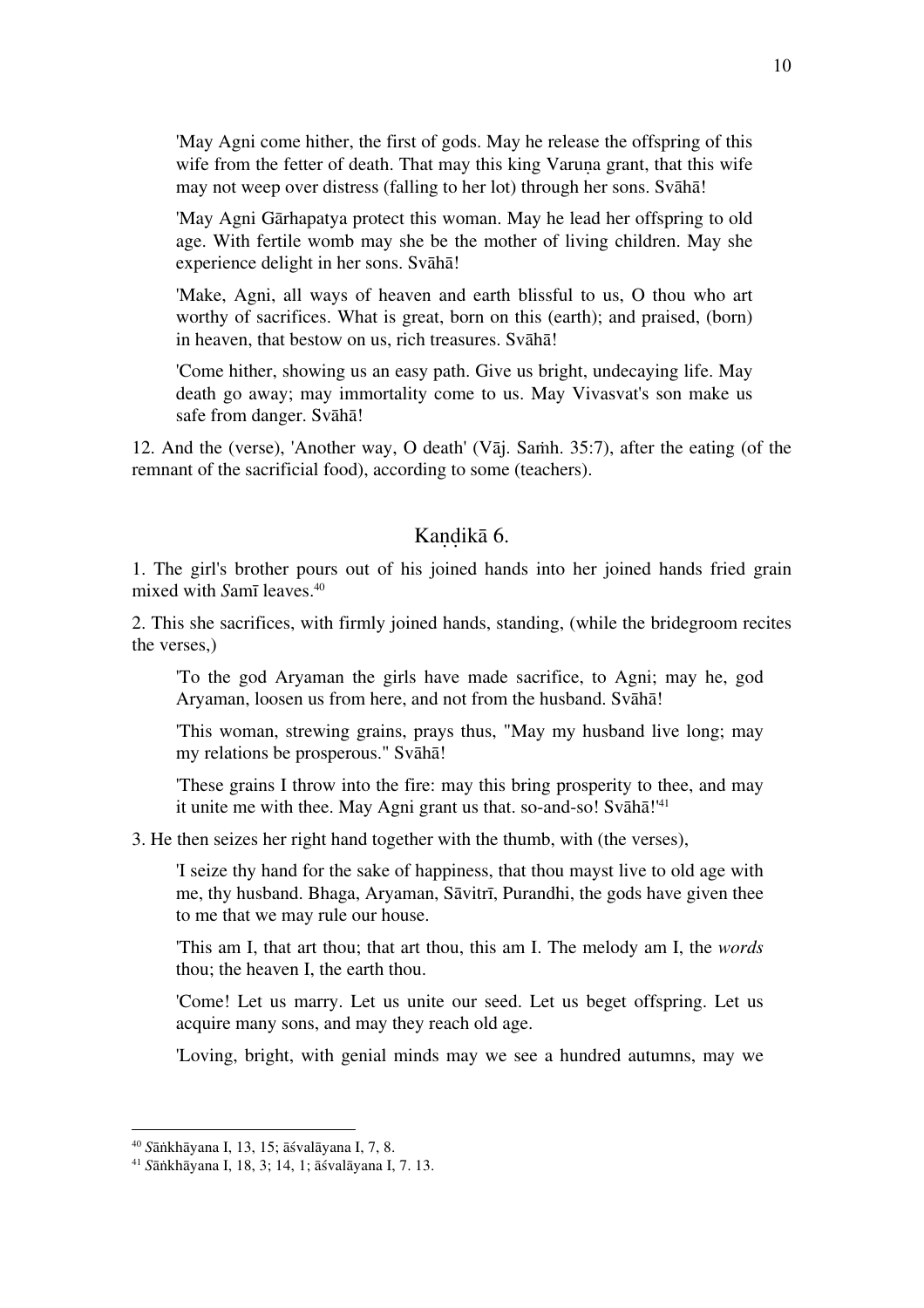live a hundred autumns, may we hear a hundred autumns!'42

#### Kandikā 7.

1. He then makes her tread on a stone, to the north of the fire, with her right foot, (repeating the verse,) 'Tread on this stone; like a stone be firm. Tread the foes down; turn away the enemies.<sup>'43</sup>

2. He then sings a song: 'Sarasvatī! Promote this (our undertaking), O gracious one, bountiful one, thou whom we sing first of all that is, in whom what is, has been born, in whom this whole world dwells—that song I will sing to-day which will be the highest glory of women.'

3. They then go round (the fire) with (the verse, which the bridegroom repeats,)

'To thee they have in the beginning carried round Sūryā (the Sun-bride) with the bridal procession. Mayst thou give back, Agni, to the husbands the wife together with offspring.'

4. Thus (the same rites are repeated) twice again, beginning from the fried grain.44

5. The fourth time she pours the whole fried grain by the neb of a basket (into the fire) with (the words), 'To Bhaga svāhā!'<sup>45</sup>

6. After he has led her round (the fire) three times, and has sacrificed the oblation to Prajāpati—

#### Kaṇḍikā 8.

1. Then he makes her step forward in a northern direction seven steps (with the words),

'One for nourishment, two for health, three for the prospering of wealth, four for comfort, five for cattle, six for the seasons. Friend! be with seven steps (united to me).46 So be thou devoted to me.'

2. (The words), 'May Viṣṇu lead thee' are added to every part (of the formula).

3. From the moment of their going away a man who holds a water-pot on his shoulder, stands silent to the south of the fire;<sup>47</sup>

4. To the north, (according to the opinion) of some (teachers).

5. From that (pot) he sprinkles her (with water) on her head (with the formula),

'The blessed, the most blessed waters, the peaceful ones, the most peaceful ones, may

 $\overline{a}$ 

<sup>47</sup> See above, I, 4, 15. The water mentioned here is designated as stheyā āpaḥ; see *S*āṅkhāyana-Gṛhya I, 13, 5 seq.; Gṛhya-saṅgraha II, 26. 35.

<sup>42</sup> Rig-veda X, 85, 36; *S*āṅkhāyana I, 13, 4, &c.

<sup>43</sup> āśvalāyana-Gṛhya I, 7, 7; Sāṅkhāyana-Gṛhya I, 13, 12

 $44$  See chap. 6, 1.

<sup>&</sup>lt;sup>45</sup> Comp. Khādira-Grhya I, 3: śūrpena śistān agnāv opya prāgudīcīm utkramayet. See also Gobhila II, 2; āśvalāyana I, 7, 14.

<sup>46</sup> The parallel texts have sakhā and saptapadī for sakhe and saptapadā of Pāraskara.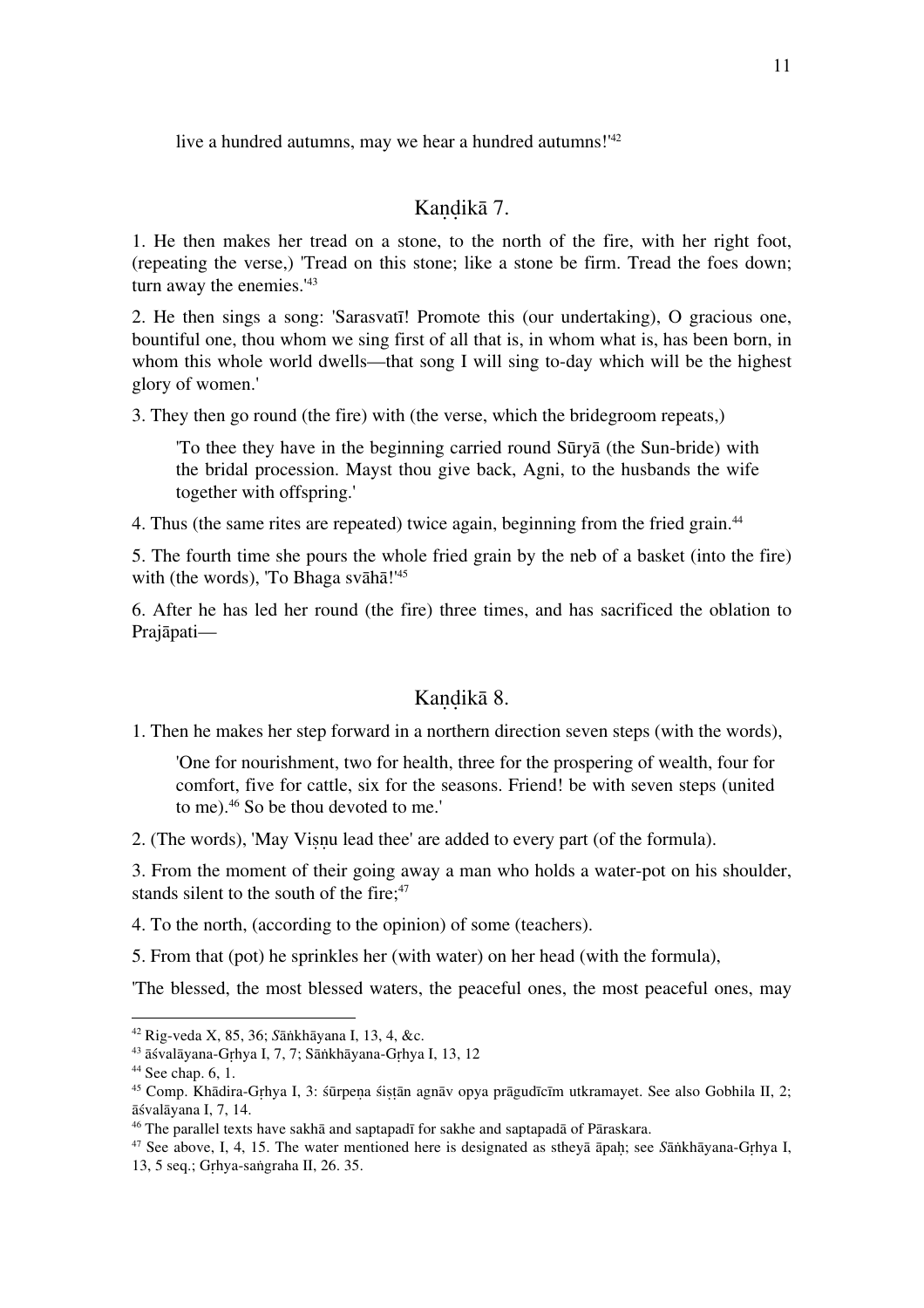they give medicine to thee'—

6. And with the three (verses), Ye waters are' (Vāj. Saṁh. XI, 50-52).

7. He then makes her look at the sun with (the verse), 'That eye' (Vāj. Saṁh. 36:24.).

8. He then touches her heart, (reaching) over her right shoulder, with (the words), 'Into my will I take thy heart; thy mind shall follow my mind; in my word thou shalt rejoice with all thy heart; may Prajāpati join thee to me.<sup>'48</sup>

9. He then recites over her (the verse), 'Auspicious ornaments does this woman wear. Come up to her and behold her. Having brought luck to her, go away back to your houses.'49

10. A strong man snatches her up from the ground, and sets her down in an eastern or northern direction in an out-of-the-way house, on a red bull's hide, with (the words),<sup>50</sup>

'Here may the cows sit down, here the horses, here the men. Here may sacrifice with a thousand gifts, here may Pūsan sit down.'

11. And what (the people in) the village tell them, that they should do.

12. For it is said, 'At weddings and funerals he shall enter the village;'51

13. (And) because the *S*ruti says, 'Therefore on these two occasions authority rests with the village.'

14. To the teacher (who helps at the wedding ceremonies) he gives an optional gift.

15 A cow is the optional gift to be given by a Brāhmaṇa,

16. A village by a Rājanya,

17. A horse by a Vaiśya.

18. A hundred (cows) with a chariot (he gives to a father) who has only daughters.

19. After sunset he shows her the firm star (i.e. the polar-star) with (the words),

'Firm art thou; I see thee, the firm one. Firm be thou with me, O thriving one! 'To me Bṛhaspati has given thee; obtaining offspring through me, thy husband, live with me a hundred autumns.'

20. If she does not see (the polar-star), let her say notwithstanding, 'I see,' &c.

21. Through a period of three nights they shall eat no saline food; they shall sleep on the ground; through one year they shall refrain from conjugal intercourse, or through a period of twelve nights, or of six nights, or at least of three nights.<sup>52</sup>

<sup>48</sup> See the note on *S*āṅkhāyana-Gṛhya II, 3, 3.

<sup>49</sup> Rig-veda X, 85, 33.

<sup>50</sup> The Atharva-veda (XX, 127, 12) has the reading *pra* j*āyadhvam* instead of *ni shīdantu* (in the first Pāda); the second hemistich there runs thus: *iho sahasradakṣiṇo' pi Pūshā ni shīdati*

<sup>51</sup> I have ventured, differing from Professor Stenzler ('Bei der Hochzeit und auf der Leichenstätte richte er sich nach dem Dorfe'), to translate praviśatāt according to its original meaning. Could this possibly be a rule for Vānaprasthas who live in the forest and enter the village only on exceptional occasions? <sup>52</sup> *S*āṅkhāyana I, 17, 5. 6; āśvalāyana I, 8, 10. 11.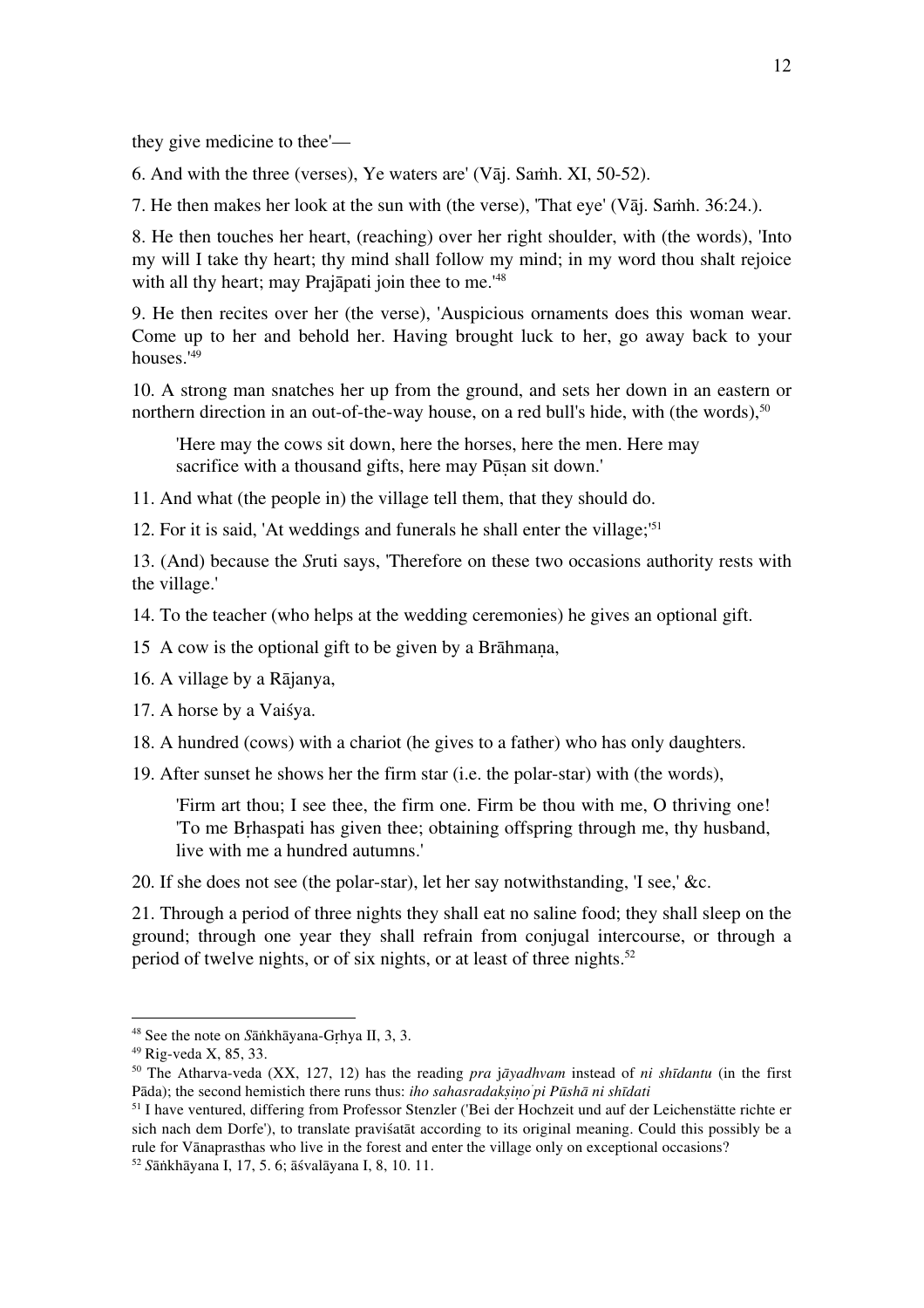#### Kandikā 9.

1. Beginning from the wedding the worshipping of the Aupāsana (i.e. sacred domestic) fire (is prescribed).<sup>53</sup>

2. After sunset and before sunrise (the fire should be worshipped) with (oblations of) curds, (rice) grains, or fried grains.

3. (He sacrifices) in the evening with (the formulas), 'To Agni svāhā! To Prajāpati svāhā!'

4. In the morning with (the formulas), 'To Sūrya svāhā! To Prajāpati svāhā!'

5. 'Men are both Mitra and Varuṇa; men are both the Aśvins; men are Indra and Sūrya. May a male be born in me! Again svāhā!'—with (this verse) a wife who desires to conceive, (should offer) the first (oblation). $54$ 

#### Kandikā 10.

1. If (in the chariot) of a king the axle breaks, or something that is bound loosens itself, or the chariot is overturned, or if another accident happens, or (if one of these same things occurs) when a bride is carried home, he establishes the same fire, prepares ājya, and sacrifices (two ājya oblations) separately with the two Mantras, 'Here is joy' (Vāj. Samh. 8:51 a).<sup>55</sup>

2. Having got ready another chariot, he (i.e. the Purohita or the bridegroom) should make the king or the woman sit down thereon with (the formula), 'In royal power' down to the word, 'in sacrifice'

(Vāj. Saṁh. 20:10), and with the (verse), 'I have seized thee' (ibid. 12:11).

3. The two beasts that draw the chariot, constitute the sacrificial fee.

4. (This is) the penance.

<sup>&</sup>lt;sup>53</sup> The expression which I have translated 'beginning from the wedding' is upayamanaprabhrti. The Indian commentators and Professor Stenzler explain the term upayamana as implying a reference to the Sūtra I, 1, 4, upayamanān kuśān ādāya ('having taken up the Kuśa blades with which he is to take hold of the lower surface of the ājya pot'). 'The worshipping of the domestic fire,' says Stenzler, following the native authorities, 'consists in the rites which have been prescribed above (I, 1, 4), beginning from the word upayamana, i.e. in the taking up of the Kuśa blades, the putting of wood on the fire, the sprinkling and sacrificing. As the rites preceding that word, such as the preparation of the sacrificial spoon (I, 1, 3), are hereby excluded, the oblations are offered with the hand.' It would be easy to show that the upayamanah kuśāḥ have nothing at all to do with the regular morning and evening oblations of which these Sūtras treat. The comparison of āśvalāyana-Gṛhya I, 9, 1 (see also Manu III, 67, &c.) leaves no doubt that upayamana is to be understood here as derived from upayacchati in its very frequent meaning of marrying. I have translated the Sūtra accordingly.

<sup>54</sup> Comp. *S*āṅkhāyana-Gṛhya I, 17, 9, where the reading and the construction slightly differ. The words punaḥ svāhā at the end of the Mantra seem to be corrupt; the frequent repetition of pumāṃsam and pumān through the whole verse suggests the correction pumse svāhā, or pumbhyah svāhā, 'to the man svāhā!' or 'to the men svāhā!'

<sup>&</sup>lt;sup>55</sup> 'The same fire' is the senāgni (the fire belonging to the army) in the case of the king, the nuptial fire in the second case. The two Mantras are the two parts of Vāj. Saṅh. VIII, 51 a.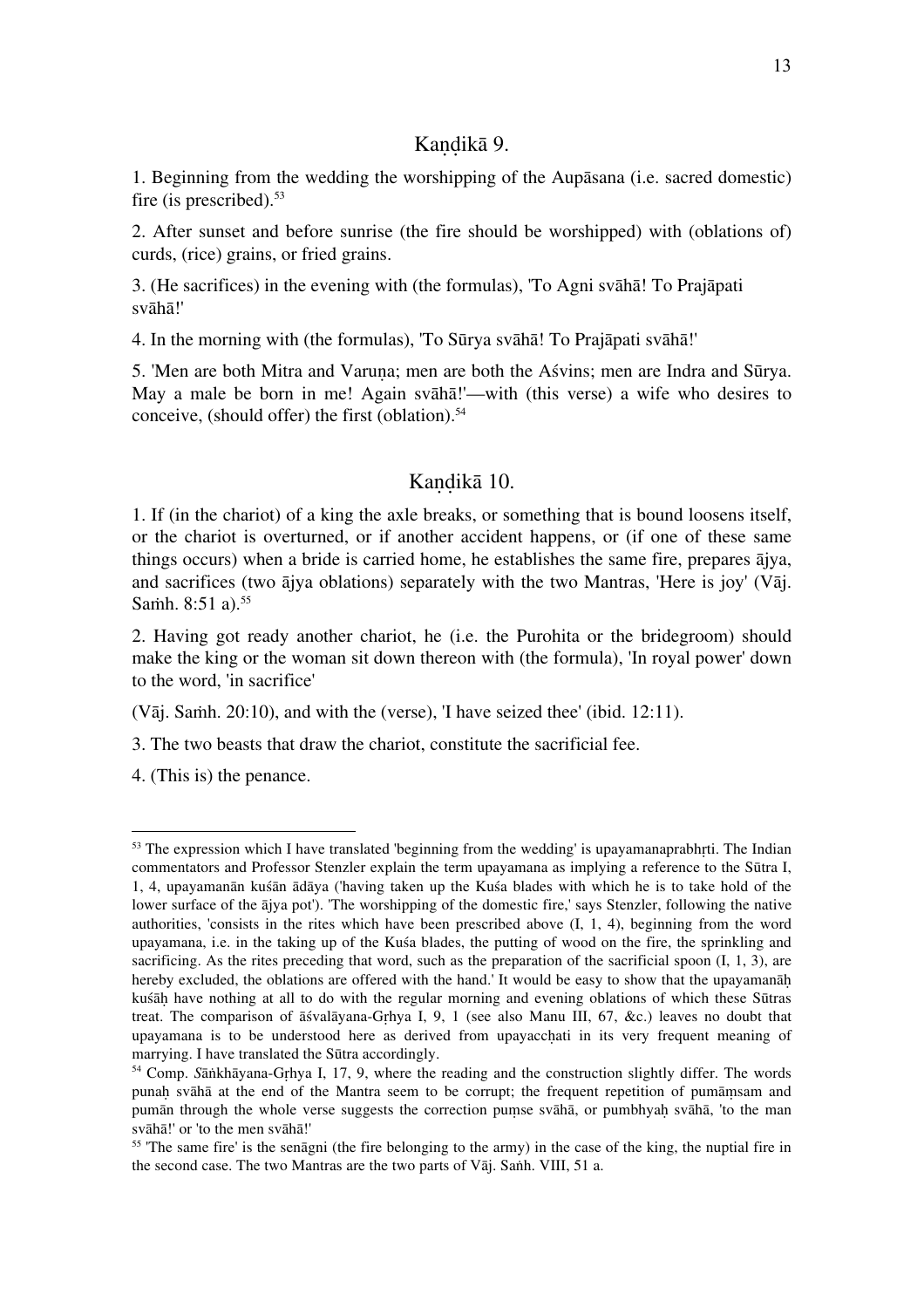5. Then (follows) feeding of the Brāhmaṇas.

## Kandikā 11.

1. In the fourth night (after the wedding), towards morning, (the husband) establishes the fire within (the house), assigns his seat, to the south (of it), to the Brahman, places a pot of water to the north, cooks a offering of sacrificial food, sacrifices the two ājya portions, and makes (other) ājya oblations with (the following Mantras):

2. 'Agni! Expiation! Thou art the expiation of the gods. I, the Brāhmana, entreat thee, desirous of protection. The substance which dwells in her that brings death to her husband, that extirpate in her. Svāhā! 56

'Vāyu! Expiation! Thou art the expiation of the gods. I, the Brāhmana, entreat thee, desirous of protection. The substance which dwells in her that brings death to her children, that extirpate in her. Svāhā!

'Sūrya! Expiation! Thou art the expiation of the gods. I, the Brāhmaṇa, entreat thee, desirous of protection. The substance which dwells in her that brings death to cattle, that extirpate in her. Svāhā!

'Kandra! Expiation! Thou art the expiation of the gods. I, the Brāhmaṇa, entreat thee, desirous of protection. The substance which dwells in her that brings destruction to the house, that extirpate in her. Svāhā!

'Gandharva! Expiation! Thou art the expiation of the gods. I, the Brāhmana, entreat thee, desirous of protection. The substance which dwells in her that brings destruction to fame, that extirpate in her. Svāhā!'

3. He sacrifices of the offering of cooked food with (the words), 'To Prajāpati svāhā!'

4. Each time after he has sacrificed, he pours the remainder of the oblations into the water-pot,<sup>57</sup> and out of that (pot) he besprinkles her on her head with (the words), 'The evil substance which dwells in thee that brings death to thy husband, death to thy children, death to cattle, destruction to the house, destruction to fame, that I change into one that brings death to thy paramour. Thus live with me to old age, so-and-so!'

5. He then makes her eat the offering of cooked food with (the words), 'I add breath to thy breath, bones to thy bones, flesh to thy flesh, skin to thy skin.'

6. Therefore one should not wish for sport with the wife of a *S*rotriya who knows this; for the other one is a person who knows this (and is thereby enabled to destroy a lover of his wife).58

7. After he has led her to his house, be should cohabit with her after each of her monthly periods,

8. Or as he likes, because it has been said, 'May we have intercourse as we like, until a

<sup>56</sup> Comp. *S*āṅkhāyana-Gṛhya I, 18, 3.

<sup>57</sup> The water-pot is that mentioned in Sūtra 1.

<sup>&</sup>lt;sup>58</sup> Satapatha Brāhmana I, 6, 1, 18; XIV, 9, 4, II (= Brhad āranyaka VI, 4, 12; Sacred Books of the East, vol. xv, p. 218).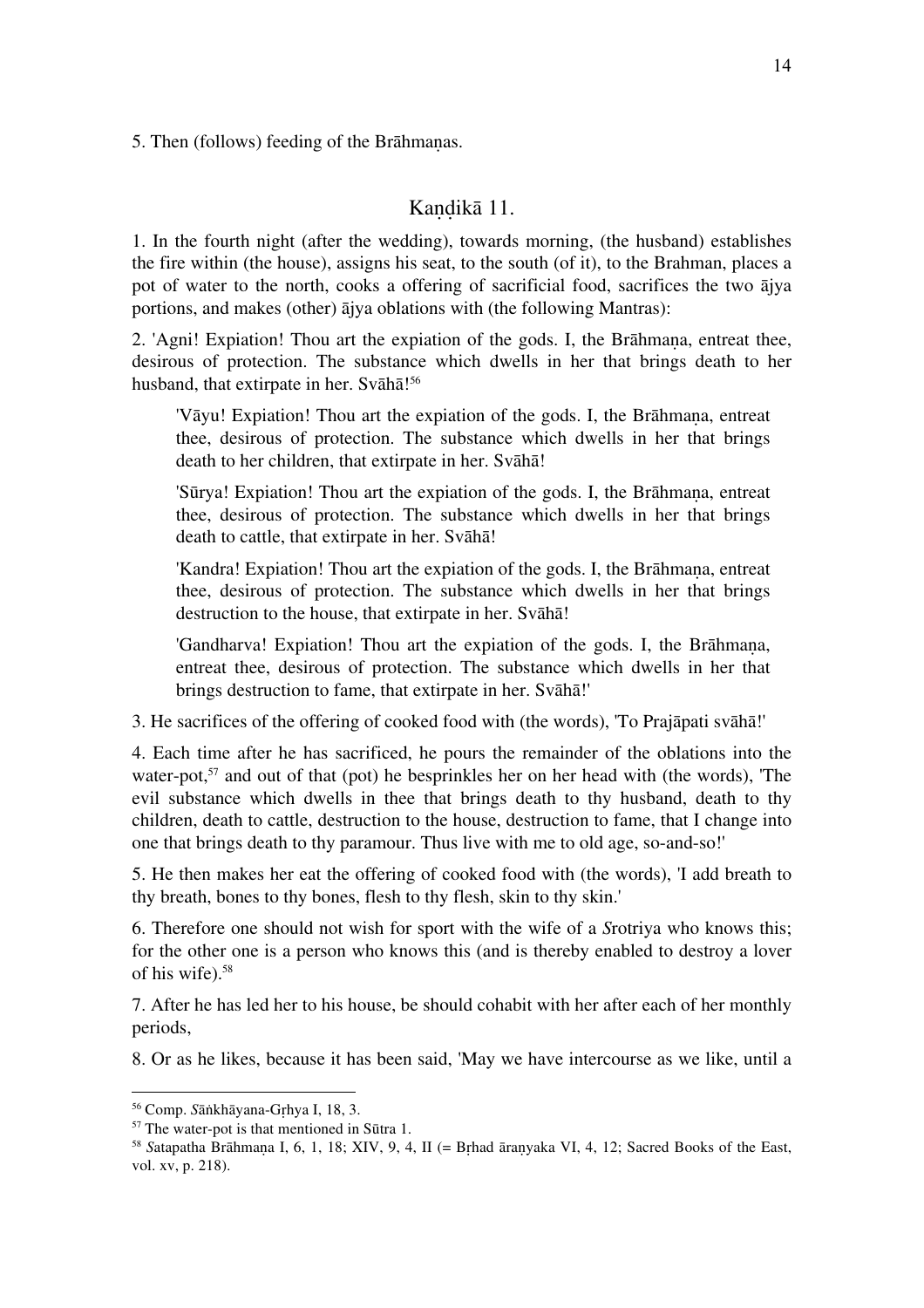child is born.'59

9. He then touches her heart, (reaching) over her right shoulder, with (the verse), 'O thou whose hair is well parted! Thy heart that dwells in heaven, in the moon, that I know; may it know me. May we see a hundred autumns; may we live a hundred autumns; may we hear a hundred autumns.'60

10. In the same way afterwards.

## Kandikā 12.

1. At the beginning of each half-month he cooks a offering of sacrificial food, sacrifices to the deities of the festivals of the new and full moon (as stated in the *S*rauta ritual), and then sacrifices to the following deities: to Brahman, to Prajāpati, to the Viśve devās, and to Heaven and Earth.<sup>61</sup>

2. To the Viśve devās a Bali is offered, to the domestic deities, and to ākāśa (i.e. the Ether).

3. From the Vaiśvadeva food he makes oblations in the fire with (the formulas), 'To Agni svāhā! To Prajāpati svāhā! To the Viśve devās svāhā! To Agni Svistakrt svāhā!' (*S*āṅkhāyana-Gṛhya II, 14, 3, 4.)

4. Outside (the house) the wife offers the Bali with (the formulas), 'Adoration to the wife! Adoration to the man! To every time of life, adoration! To the white one with the black teeth, the lord of the bad women, adoration!

'They who allure my offspring, dwelling in the village or in the forest, to them be adoration; I offer a Bali to them. Be welfare to me! May they give me offspring.'

5. The remainder he washes out with water. Then (follows) feeding of the Brāhmaṇas.

#### Kandikā 13.

1 1. If she does not conceive, he should, after having fasted, under (the Nakṣatra) Pushya, lay down (in his house) the root of a white-blooming Siṁhī plant, and on the fourth day, after (his wife) has bathed, he should in the night-time crush it in water and insert it into her right nostril with (the verse), 'This herb is protecting, overcoming, and powerful. May I, the son of this great (mother), obtain the name of a father!'62

#### Kandikā 14.

<sup>59</sup> Taittirīya Saṅhitā II, 5, 1, 5.

 $60$  See above, chap. 8, 8.

<sup>61</sup> Comp. *S*āṅkhāyana-Gṛhya I, 3, 3. The deities of the corresponding *S*rauta festivals are, at the full moon, Agni and Agnī-shomau; at the new moon, Agni, Visnu, and Indrāgnī.

 $62$  I have translated according to the reading of a similar Mantra found in the Atharva-veda (VIII, 2, 6), which no doubt is correct, sahasvatī instead of sarasvatī.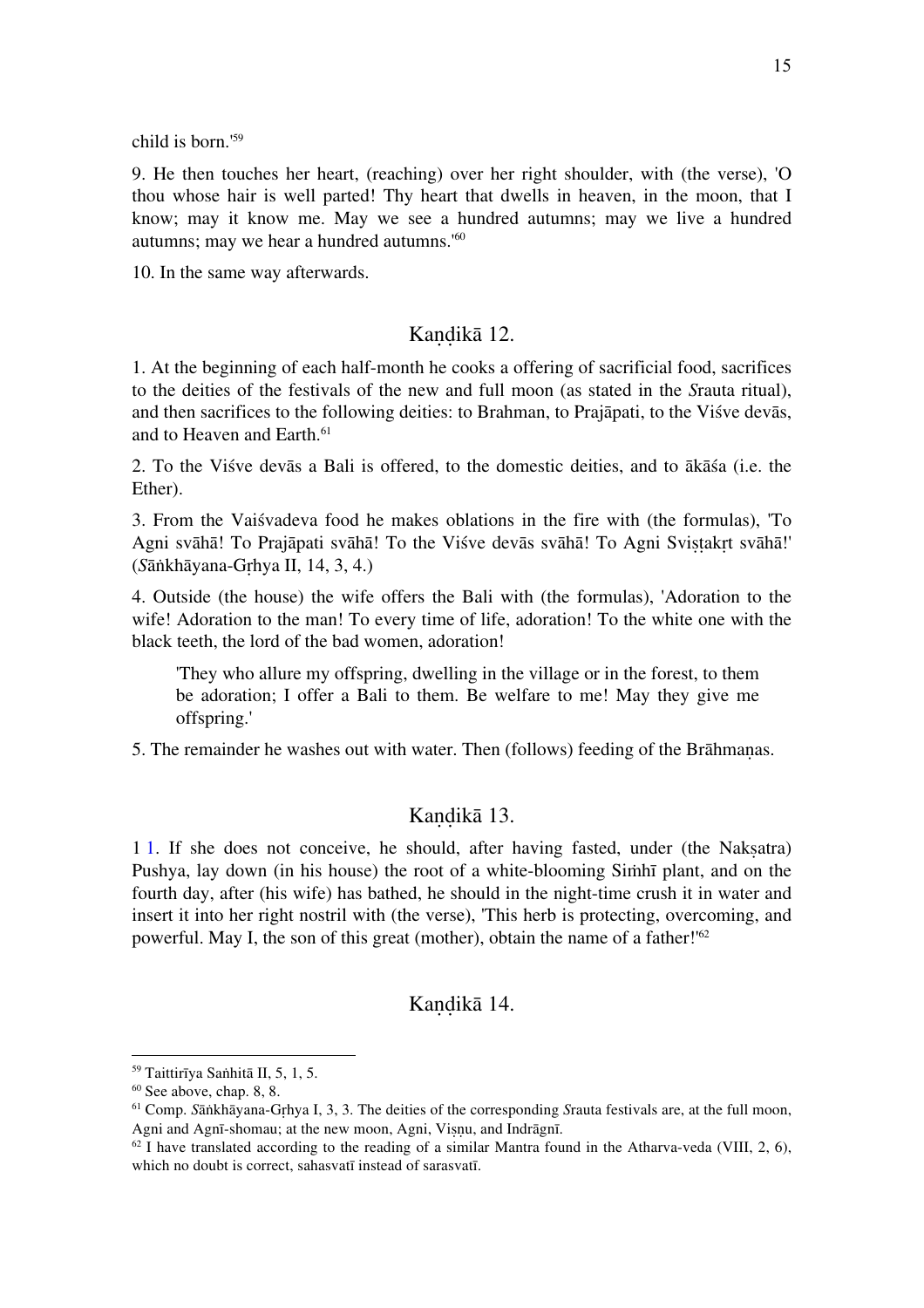1. Now the Puṃsavana (i.e. the ceremony to secure the birth of a male child),

2. Before (the child in his mother's womb) moves, in the second or third month (of pregnancy).

3. On a day on which the moon stands in conjunction with a Nakṣatra (that has a name) of masculine gender, on that day, after having caused (his wife) to fast, to bathe, and to put on two garments which have not yet been washed, and after having in the night-time crushed in water descending roots and shoots of a Nyagrodha tree, he inserts (that into her right nostril) as above,<sup>63</sup> with the two (verses), 'The gold-child' (V $\bar{a}$ j. Samh. XIII, 4) and 'Formed of water' (ibid. XXXI, 17);

4. A Kusa needle and a Soma stalk, according to some (teachers) $64$ .

5. And he puts gall of a tortoise on her lap.65

If he desires; 'May (the son) become valiant,' he recites over him (i.e. over the embryo), modifying the rite  $(?)$ , 'The Suparna art thou' (Vāj. Samh. XII, 4), (the Yajus) before (the formulas called) 'steps of Visnu.'

#### Kandikā 15.

1. Now the Sīmantonnayana (or parting of the pregnant wife's hair).

2. (it is performed) like the Pumsavana;<sup>66</sup>

3. In her first pregnancy, in the sixth or eighth month.

4. After he has cooked a offering of sacrificial food, containing sesamum and Mudga beans, and has sacrificed to Prajāpati, he parts for the wife, who is seated to the west of the fire on a soft chair, her hair upwards (i.e. beginning from the front) with a bunch containing an even number of unripe Udumbara fruits, and with three bunches of Darbha grass, with a porcupine's quill that has three white spots, with a stick of Vīratara wood, and with a full spindle. with the words, 'Bhūr bhuvah svah.'<sup>67</sup>

5. Or (he parts the hair once) with each of the (three) Mahāvyāhṛtis.

6. He ties (the Udumbara fruits, &c.) to a string of three twisted threads with (the words), 'Rich in sap is this tree; like the tree, rich in sap, be thou fruitful.'68

7. (The husband) then says to two vina-players, 'Sing ye the king, or if anybody else is still more valiant.'

 $63$  The words 'as above' refer to chap. 13, 1.

<sup>64</sup> Comp. *S*āṅkhāyana-Gṛhya I, 20, 3.

<sup>65</sup> The commentators state that *kūrmapitta* (gall of tortoise) means 'a dish with water.' I place no confidence in this statement, though I cannot show at present what its origin is. I am not sure about the translation of vikṛtyā (or vikṛtya?). But it seems impossible to me that it should be the name of the metre Vikṛti. 'Steps of Viṣṇu' is a name for the Yajus following in the Saṁhitā on the one prescribed in this Sūtra. It begins, 'Viṣṇu's step art thou, &c.' (Vāj. Saṁh. XII, 5).

<sup>&</sup>lt;sup>66</sup> i.e. the Naksatra under which the ceremony is performed, should be of male gender; the wife is to fast, &c. (see chap. 14, 3).

<sup>67</sup> *S*āṅkhāyana-Gṛhya I, 22, 8; āśvalāyana I, 14, 4.

<sup>68</sup> *S*āṅkhāyana I, 22, 10.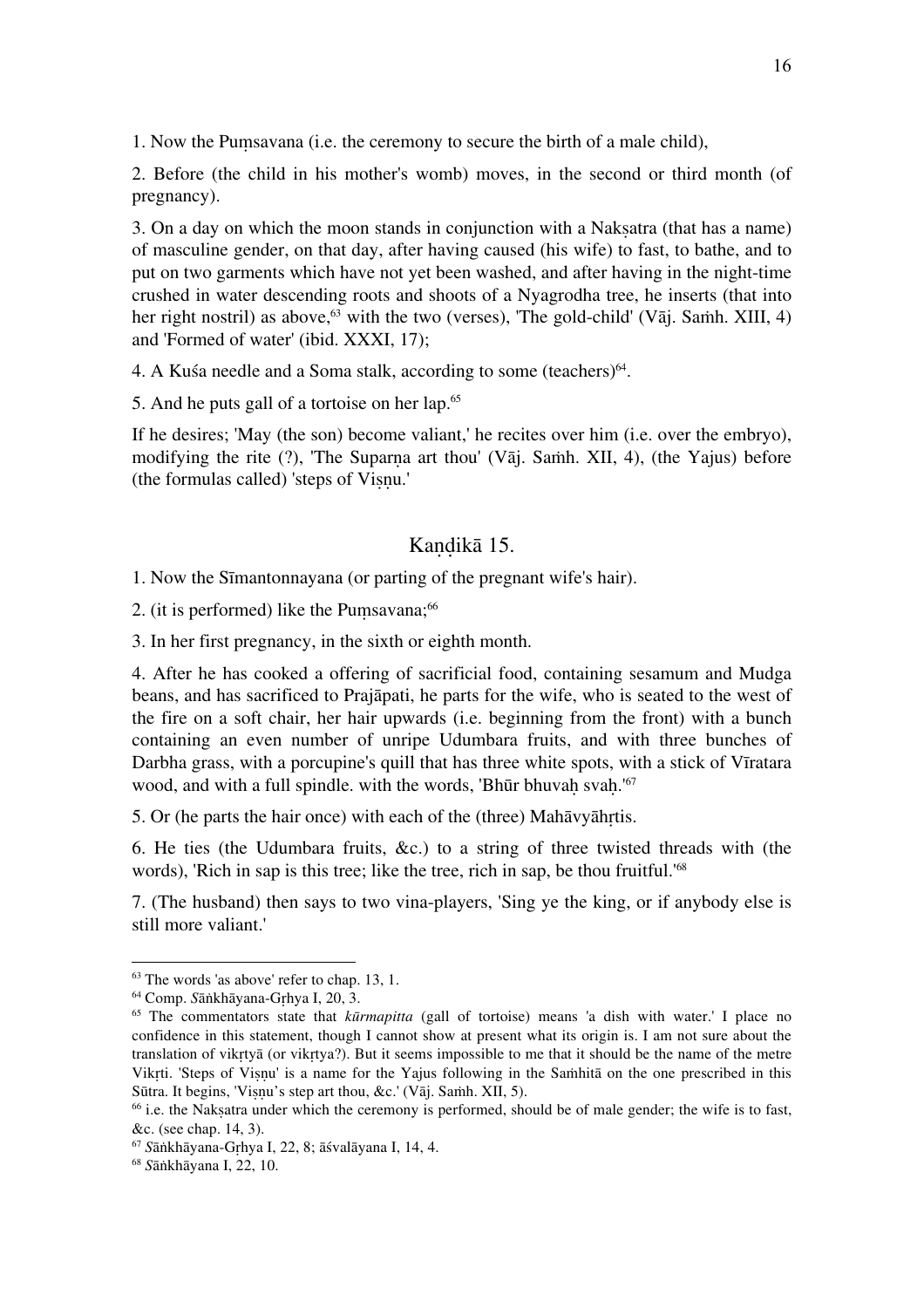8. Here some also prescribe a certain stanza (to be sung by the lute-players): 'Soma alone is our king. May these human tribes dwell on thy banks, O (river) whose dominion is unbroken, so-and-so!'—here he names the name of the river near which they dwell.

9. Then (follows) feeding of the Brāhmanas.

#### Kandikā 16.

1. Soshyantīm adbhir abhyukṣaty ejatu daśamāsya iti (Vāj. Saṁh. 8:28) prāg yasyai to iti (ibid. 29).

2. Athāvarāvapatanam, avaitu pṛśni śevalaṅ śune jarāyv attave, naiva māṃsena pīvari na kasmiṅś canāyatam ava jarāyu padyatām iti.

3. When the boy is born, he performs for him, before the navel-string is cut off, the medhājanana (production of intelligence) and the āyushya (rite for procuring long life).

4. (The *medhā*j*anana* is performed in the following way:) With his fourth finger and with (an instrument of) gold he gives (to the child) honey and ghee, or ghee (alone), to eat with (the formulas), 'Bhūh I put into thee; bhuvah I put into thee; svah I put into thee. Bhūr bhuvah svah everything I put into thee.<sup>'69</sup>

5. He then performs the āyushya.

 $\overline{a}$ 

6. Near his navel or his right ear he murmurs:—

 'Agni is long-lived; through the trees he is long-lived. By that long life I make thee long-lived.

'Soma is long-lived; through the herbs he is, &c.

'The Brahman is long-lived; through the Brāhmaṇas it is, &c.

'The gods are long-lived; through ambrosia (amṛta) they are, &c.

'The Rishis are long-lived; through their observances they are, &c.

'The Fathers are long-lived; through the Svadhā oblations (or oblations made to the Manes) they are, &c.

'Sacrifice is long-lived; through sacrificial fee it is, &c.

'The ocean is long-lived; through the rivers it is long-lived. By that long life I make thee long-lived;'

7. And three times the verse, 'The threefold age' (Vāj. Saṁh. III, 62).

8. If he desires, 'May he live his full term of life,' he should touch him with the Vātsapra hymn (Vāj. Saṁh. XII, 18-29).

9. From the Anuvāka beginning with 'From heaven' (XII, 18 seqq.) he omits the last Ric

<sup>69</sup> Comp. *S*atapatha Brāhmaṇa XIV, 9, 4, 23 seqq. (Bṛhad āraṇyaka VI, 4, 24 seqq.; S.B.E., XV, 222 seq.). The text has anāmikayā suvarnāntarhitayā, which literally is: with the nameless (or fourth) finger, between which (and the food) gold has been put.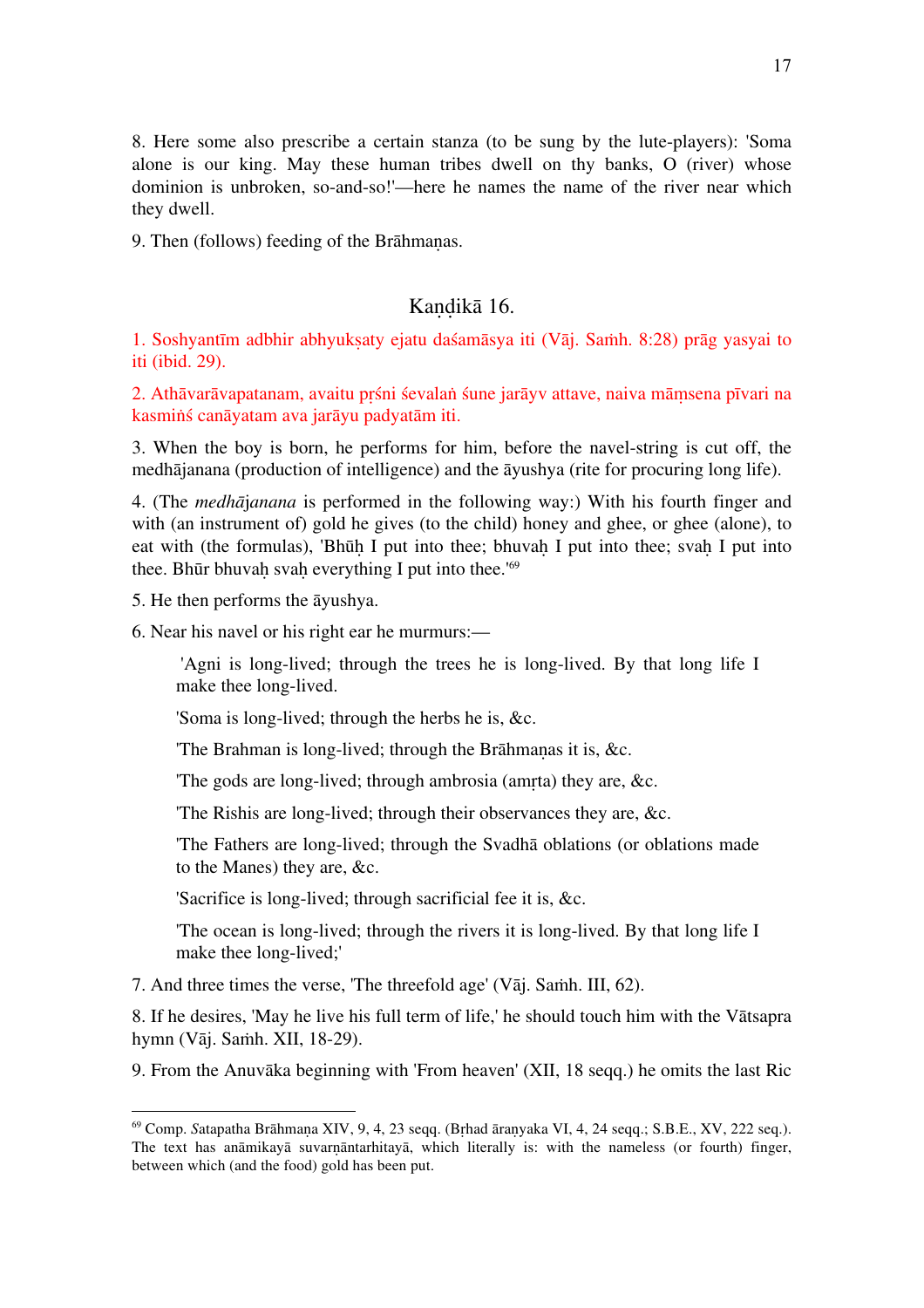(XII, 29).

10. Having placed five Brāhmaṇas towards the (five) regions, he should say to them, 'Breathe ye upon this (child).'

11. The (Brāhmana placed) to the east should say, Up-breathing!<sup>70</sup>

12. The one to the south, 'Back-breathing!'

13. The one to the west, 'Down-breathing!'

14. The one to the north, 'Out-breathing!'

15. The fifth one, looking upwards, should say, 'On-breathing!'

16. Or (the father) may do that himself, going round (his child), if he can find no (Brāhmanas).

17. He recites over the place at which (the child) is born: 'I know, O earth, thy heart that dwells in heaven, in the moon. That I know; may it know me. May we see a hundred autumns; may we live a hundred autumns; may we hear a hundred autumns.'71

18. He then touches him with (the verse), 'Be a stone, be an axe, be imperishable gold. Thou indeed art the Self called son; thus live a hundred autumns.<sup>'72</sup>

19. He then recites over his mother (the verse), 'Thou art Idā, the daughter of Mitra and Varuna; thou strong woman hast born a strong son. Be thou blessed with strong children, thou who hast blessed us with a strong son.'73

20. He then washes her right breast, and gives it to the child with (the verse), 'This breast' (Vāj. Saṁh. 17:87);

21. The left (breast) with (the verse), 'Thy breast which' (ibid. 38:5)—with these two  $(verses).<sup>74</sup>$ 

22. He puts down a pot of water near her head with (the verse), 'O waters, you watch with the gods. As you watch with the gods, thus watch over this mother who is confined, and her child.'

23. Having established near the door the fire that has been kept from (the wife's) confinement, he throws into that fire at the time of the morning and evening twilight, until (the mother) gets up (from childbed), mustard seeds mixed with rice chaff (pronouncing the following names of demons and goblins): 'May Saṇḍa and Marka, Upavīra, Sauṇḍikeya, Ulūkhala, Malimluca, Droṇāsa, Cyavana vanish hence. Svāhā!' 75

'May ālikhat, Animisha, Kiṅvadanta, Upaśruti, Haryaksa, Kumbhin, Satru,

 $70$  In translating the technical terms for the different kinds of breath, I adopt the expressions chosen by Professor Max Müller, S.B.E., XV, 94. As to the whole rite, comp. *S*atap. Br. XI, 8, 3, 6.

<sup>&</sup>lt;sup>71</sup> Comp. above, I, 11, 9. The comparison of the parallel Mantra leaves scarcely any doubt that veda (the first word of the verse) is the first, not the third person, and bhūmi the vocative case. Compare the vocative darvi of the Vāj. Saṁhitā, while the Atharva-veda has darve. Lanman, Noun-Inflection, p. 390. <sup>72</sup> *S*atapatha Brāhmaṇa XIV, 9, 4, 26; āśvalāyana I, 15, 3.

<sup>73</sup> *S*atapatha Brāhmaṇa l.l. § 27. Comp. Professor Max Müller's note, S.B.E., XV, 223 seq.

<sup>74</sup> *S*atapatha Brāhmaṇa l.1. § 28.

<sup>75</sup> On the sūtikāgni, comp. *S*atap. Br. l.l. § 23; *S*āṅkhāyana-Gṛhya I, 25, 4, &c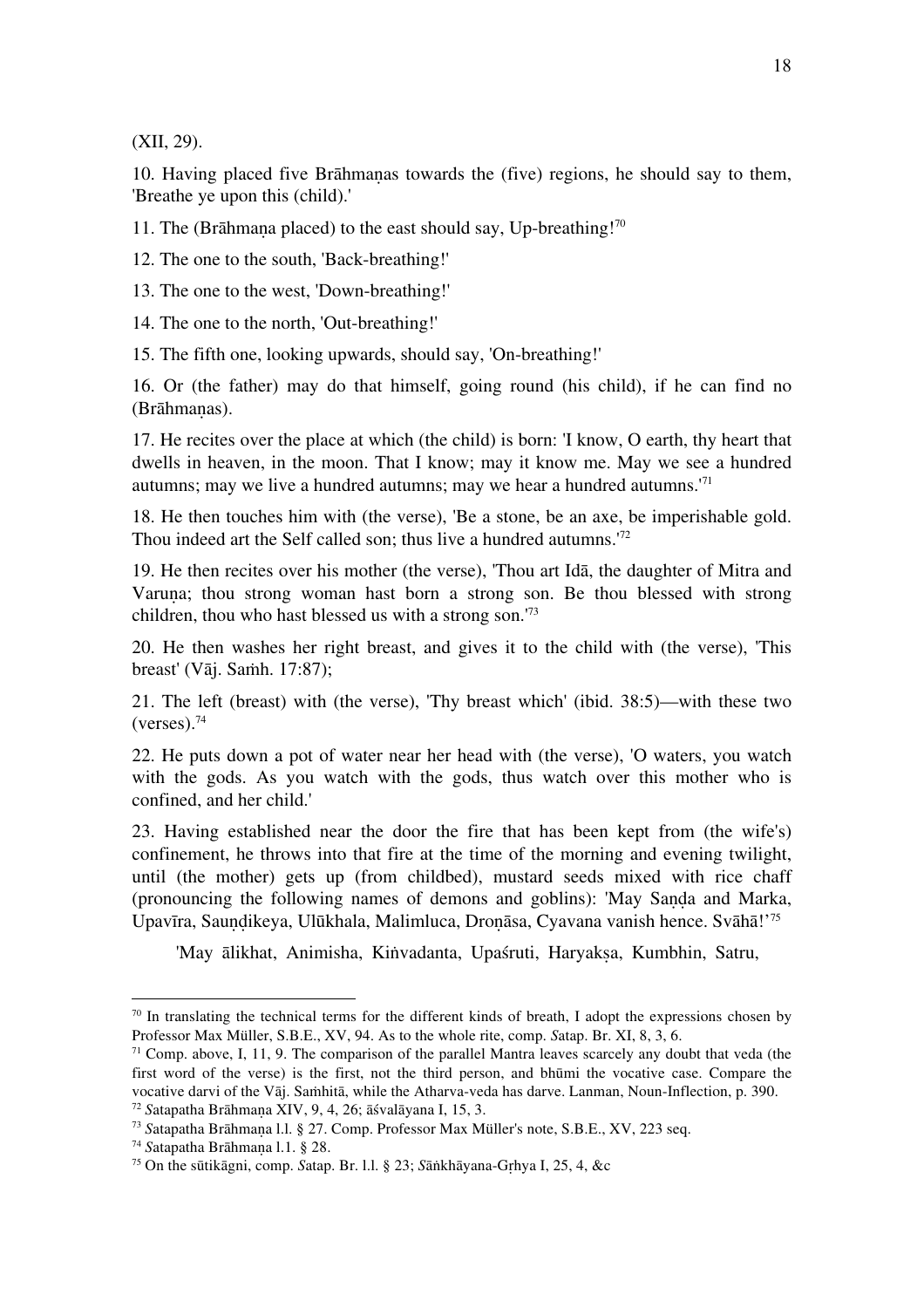Pātrapāni, Nrmani, Hantrīmukha, Sarshapāruna, Cyavana vanish hence. Svāhā!'

24. If (the demon bringing disease) Kumāra attacks the boy, the father covers him with a net or with an upper garment, takes him on his lap, and murmurs: Kūrkura, Sukūrkura, Kūrkura,<sup>76</sup> who holds fast children. Cet! cet! doggy! let him loose. Reverence be to thee, the Sīsara, barker, bender.

'That is true that the gods have given a boon to thee. Hast thou then chosen even this boy?

'Cet! cet! doggy! let him loose. Reverence be to thee, the Sīsara, barker, bender.

'That is true that (the divine she-dog) Saramā is thy mother, Sīsara thy father, the black and the speckled (two dogs of Yama) thy brothers.

'Cet! cet! doggy! let him loose. Reverence be to thee, the Sīsara, barker, bender.'

25. He then touches (the boy) with (the words), 'He does not suffer, he does not cry, he is not stiff, he is not sick, when we speak to him and when we touch him.'

#### Kandikā 17.

1. On the tenth day (after the birth of the child) the father, having made (his wife) get up, and having fed the Brāhmanas, gives a name (to the child), $\frac{7}{7}$ 

2. Of two syllables, or of four syllables beginning with a sonant, with a semivowel in it, with a long vowel (or) the Visarga (at its end), with a Krt (suffix), not with a Taddhita;

3. With an uneven number of syllables, ending in ā, with a Taddhita (suffix) to a girl.

4. (The name) of a Brāhmaṇa (should end in) śarman (for inst. Viṣṇuśarman), that of a Ksatriya in varman (for inst. Laksmīvarman), that of a Vaisya in gupta (for inst. *C*andragupta).

5. In the forth month (follows) the going out.

6. He makes (the child) look at the sun, pronouncing (the verse), 'That eye' (Vāj. Saṁhitā 36: 24).

#### Kandikā 18.

1. When he returns from a journey, he approaches his house in the manner stated above.78

2. When he sees his son, he murmurs, 'From limb by limb thou art produced; out of the

<sup>76</sup> Kūrkura seems to me, and this is also Professor Stenzler's opinion, identical with kurkura, kuccura ('dog'). The Petersburg Dictionary explains it, 'Name eines die Kinder bedrohenden Dämons (vielleicht eine Personification des Hustens).'<br><sup>77</sup> Comp. Gobhila II, 8, 14; āśvalāyana I, 15, 4.

<sup>&</sup>lt;sup>78</sup> See Kātyāyana, *Srauta-sūtra IV*, 12, 22 seq.: With the words, 'House, be not afraid,' &c. (Vāj. Saṁh. III, 41) he approaches the house. With, 'For peace you' (III, 43) he enters it.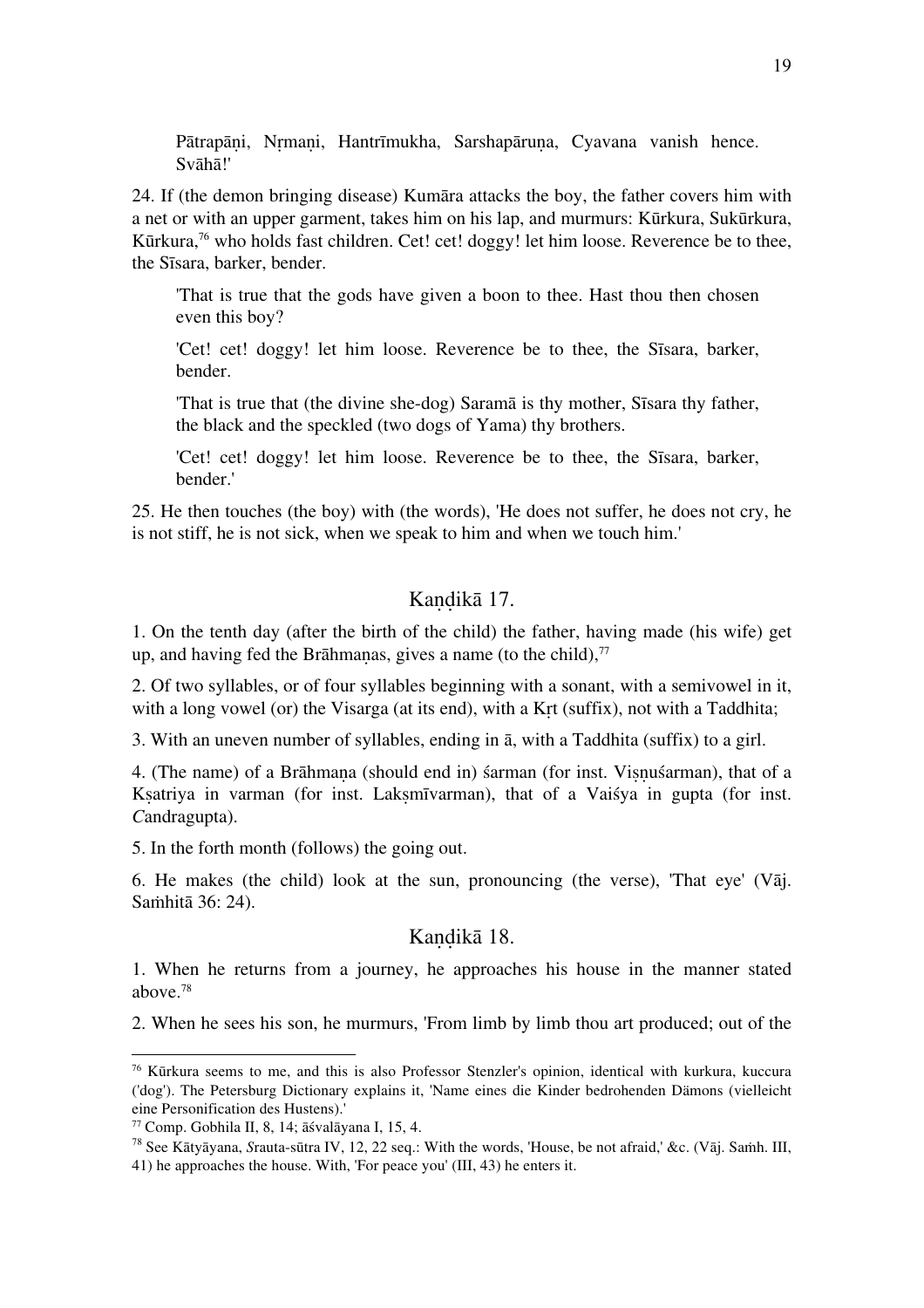heart thou art born. Thou indeed art the Self called son; so live a hundred autumns!'

3. He then kisses his head with (the words), 'With the hiṅkāra (the mystical syllable hiṅ) of Prajāpati, which gives thousandfold life, I kiss thee, so-and-so! Live a hundred autumns!'—

4. And three times with (the words), 'With the hiṅkāra of the cows.'

5. In his right ear he murmurs, 'Bestow on us, O bountiful, onward-pressing Indra, plentiful, rich treasures. Give us a hundred autumns to live; give us many heroes, strong jawed Indra;<sup>'79</sup>

6. In the left ear, 'Indra, bestow on us the best treasures, insight of mind, happiness, increase of wealth, health of our bodies, sweetness of speech, and that our days may be good days.'80

7. For a girl he only kisses the head silently.

#### Kandikā 19.

1. In the sixth month the Annaprāśana (or first feeding with solid food).

2. Having cooked a offering of sacrificial food, and sacrificed the two ājyabhāgas, he offers two ājya oblations, (the first with the verse,) 'The gods have generated the goddess Speech; manifold animals speak her forth. May she, the sweet-sounding, the cow that (for milk) gives sap and juice to us, Speech, the highly-praised one, come to us. Svāhā!'81

3. And the second (oblation) with (the verse), 'May vigour us to-day' (Vāj. Samhitā 18:33).

4. He then sacrifices (four oblations) of cooked food with (the formulas),

'Through up-breathing may I enjoy food. Svāhā!

'Through down-breathing may I enjoy smells. Svāhā!

'Through my eye may I enjoy visible things. Svāhā!

'Through my ear may I enjoy renown. Svāhā!'

5. After he has eaten (himself), he should set apart food of all kinds, and of all different sorts of flavour, and should give it to him (i.e. to his son) to eat,

6. Silently or with (the word), *'Hanta'* (i.e. Well!). For it is said in the Sruti, 'Men (live

<sup>&</sup>lt;sup>79</sup> Rig-veda III, 36, 10.<br><sup>80</sup> Rig-veda II, 21, 6.thou, Agni' (Vāi, Saṁhitā 21:4); 'This, O Varuna' (21:1); 'For this I entreat thee' (21 2); 'Thy hundred' (Kāty.-*S*raut. 25:1, 11); 'And quick, Agni' (Kāty. l.l.); 'The highest one' (Vāj. Saṁh. XII, 12); 'Be both to us' (ibid. V, 3)—with (these verses he sacrifices) eight (oblations) before (the oblations of cooked food).

 $81$  Rig-veda 8:100, 11.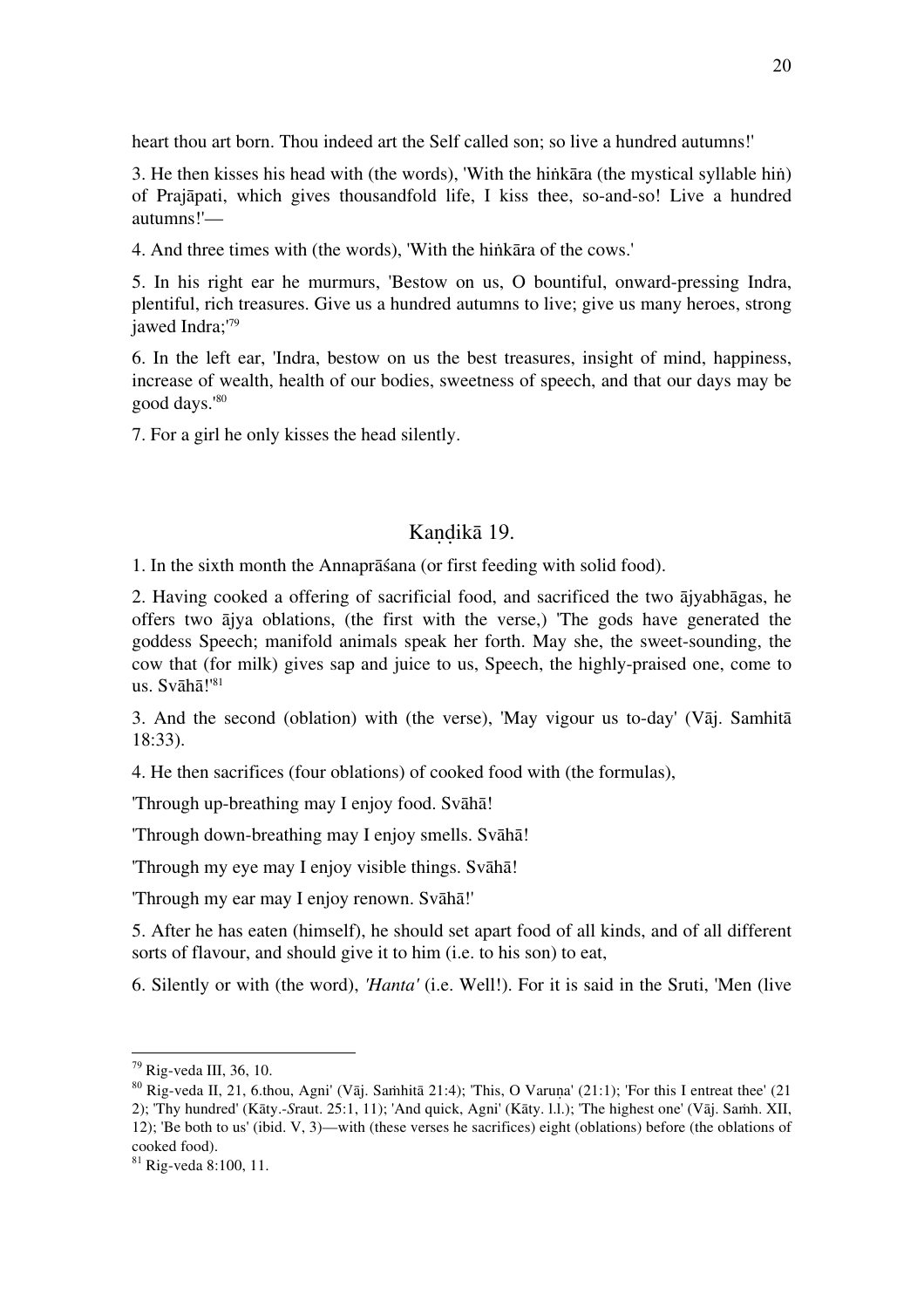on) the word *hanta*.'82

7. (He feeds the child) with flesh of (the bird called) BhāradVājī, if he wishes (to the child) fluency of speech,

8. With flesh of partridge, if abundance of nourishment,

9. With fish, if swiftness,

10. (With flesh) of (the bird) Krikashā, if long life,

11. (With flesh) of (the bird) āti, if desirous of holy lustre,

12. With all, if desirous of all.

13. Or each (sort of) food one by one. Then (follows) feeding of the Brāhmanas, or each (sort of) food one by one. Then feeding of the Brāhmanas.

#### **End of the First Kāṇḍa.**

## Kāṇḍa 2, Kaṇḍikā 1.

1 1. When (the son) is one year old, the *C*ūḍākaraṇa (i.e. the tonsure of his head, should be performed),

2. Or before the lapse of the third (year).

3. When he is sixteen years old, the Keśānta (i.e. the shaving of his beard, is to be done),

4. Or, according as it is considered auspicious by all (the different families).

5. After food has been distributed to the Brāhmaṇas, the mother takes the boy, bathes him, puts on him an under and an upper garment which have not yet been washed, and putting him on her lap, she sits down to the west of the fire.

6. The father taking hold (of his wife) sacrifices ājya oblations, and after he has partaken of the (sacrificial) food, he pours warm water into cold water with (the words), 'With warm water come hither, Vāyu! Aditi, cut the hair.'

7. At the Keśānta ceremony (Sūtra 3), 'hair and beard' (instead of 'hair').

8. He throws a piece of fresh butter, or of ghee, or some curds into it (i.e. into the water, Sara 6).

9. Taking some (water) he moistens the hair near the right ear with (the formula), 'On the impulse of Savitṛ may the divine waters moisten thy body in order that long life and splendour may be thine.<sup>'83</sup>

10. Having unravelled (the hair) with a porcupine's quill that has three white spots, he

<sup>&</sup>lt;sup>82</sup> Brhad āranyaka 5:8.<br><sup>83</sup> The text has, *daksinan godānam undati*. The commentary on Kātyāyana V, 2, 14 explains *daksina* godāna: daksinakarnasamīpavartinan śirahpradeśam. Sāyana on Satapatha Brāhmana III, 1, 2, 4 (p. 323, ed. Weber): *godānaṅ nāma karṇasyopari pradeśaḥ*. The Mantra reoccurs in Kātyāyana, loc. cit.—Savitrā prasūtāḥ should not be translated as Prof. Stenzler does: von Sav. erzeugt, but: von Say. angetrieben.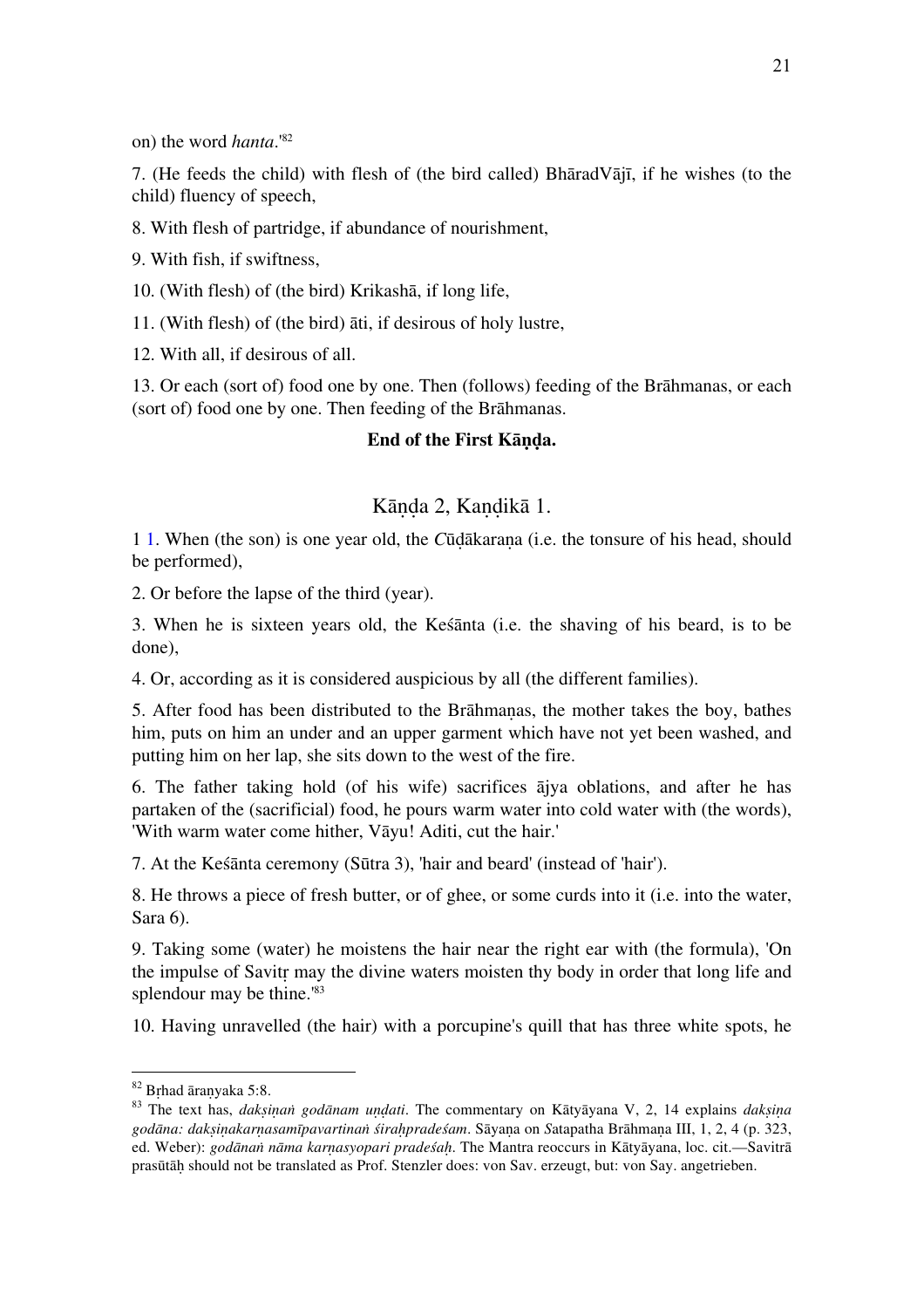puts three young Kuśa shoots into it with (the formula), 'Herb' (Vāj. Samh. 4:1). $84$ 

11. Taking up a copper razor with (the formula), 'Friendly by name' (Vāj. Samh.  $3:63$ ) a), he cuts (the hair) with (the formula), 'I cut off' (ibid. 63b), (and with the formula,) 'The razor with which Savitṛ, the knowing one, has shaven (the beard) of king Soma and Varuṇa, with that, ye Brāhmaṇas, shave his (head), in order that he may be blessed with long life and may reach old age.<sup>'85</sup>

12. Cutting off (the Kuśa shoots) together with the hair, he throws them on a lump of bull's dung which they keep northwards of the fire.

13. In the same way two other times silently.

14. The moistening and the other rites are repeated with the two other (tufts of hair).

15. Behind with (the verse), 'The threefold age' (Vāj. Saṁh. 3: 62).

16. Then on the left side with (the verse), 'With that prayer by which mayst thou, a mighty one, go to heaven, and long mayst thou see the sun: with that prayer I shave thee for the sake of life, of existence, of glory, of welfare.'

17. Three times he shaves round the head, from left to right;

18. Including the face, at the Keśānta ceremony.

19. (He recites the verse,) 'When the shaver shaves his hair with the razor, the wounding, the well-shaped, purify his head, but do not take away his life.'86

20. He adds (the word), 'his face' at the Kes $\bar{a}$ nta ceremony.<sup>87</sup>

21. With that water (Sūtras 6, 8) he moistens his head, and gives the razor to the barber with (the words), 'Without wounding him, shave him.'

22. The locks of hair which are left over, are to be arranged as it is considered auspicious (in his family).

23. Having put away that lump of dung with the hair so that it is hidden in a cow-stable, or in a small pond, or in the vicinity of water; he gives an optional gift to the teacher;<sup>88</sup>

24. A cow at the Keśānta ceremony.

25. After the Keśānta has been performed, (the youth) should observe chastity and should not be shaven through one year, or twelve nights, or six nights, or at least three nights.

## Kandikā 2.

1. He should initiate a Brāhmaṇa, when he is eight years old, or in the eighth year after

<sup>&</sup>lt;sup>84</sup> This Sūtra is identical with Kātyāyana-*Sraut. V, 2, 15.*<br><sup>85</sup> Compare Kātyāyana l.l. § 17. The Mantra, Vāj. Saṁh. III, 63 b, is that given by Kātyāyana, the following one is that which the other Grhya texts prescribe

<sup>&</sup>lt;sup>86</sup> āśvalāyana l.l. § 16; Atharva-veda VIII, 2, 17.<br><sup>87</sup> He repeats the Mantra, given in Sūtra 19, in this form: When the barber shaves his hair and his face,' &c.

<sup>88</sup> See above, Sūtra 12.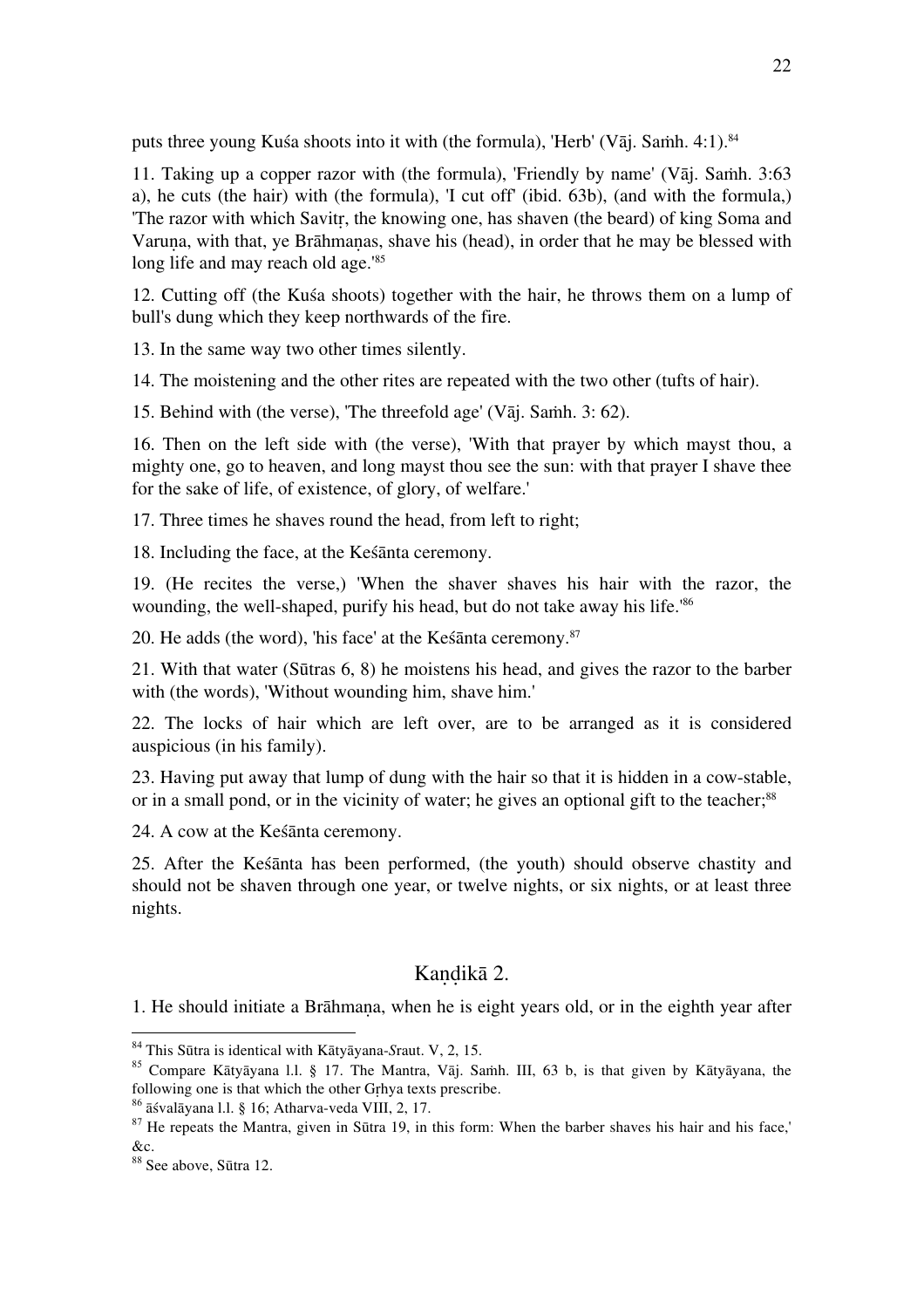the conception,

2. āśvalāyana, when he is eleven years old,

3. A Vaiśya, when he is twelve years old.

4. Or according as it is considered auspicious by all (the different families).

5. He should feed the Brāhmaṇas. And they lead him (i.e. the boy who is to be initiated) on, with his head shaven all round, and decked with ornaments.

6. (The teacher) makes him place himself to the west of the fire and say, 'I have come hither for the sake of studentship (brahmacarya).' And, 'I will be a student (brahmacārin).'89

7. He then makes him put on a garment with (the verse), 'In the way in which Bṛhaspati put the garment of immortality on Indra, thus I put (this garment) on thee, for the sake of long life, of old age, of strength, of splendour.'

8. He ties round him the girdle with (the verse which the youth recites), 'Here has come to me, keeping away evil words, purifying my kind as a purifier, clothing herself, by (the power of) inhalation and exhalation, with strength, this sisterly goddess, this blessed girdle.'90

9. Or, 'A youth, well attired, dressed, came hither. He, being born, becomes glorious. Wise sages extol him, devout ones, turning their minds to the gods.<sup>'91</sup>

10. Or silently.

11. He gives him the staff.

12. (The student) accepts it with (the verse), 'My staff which fell down to the ground in the open air, that I take up again for the sake of long life, of holiness, of holy lustre.'

13. According to some (teachers he accepts the staff) in the way prescribed for the inauguration, because it is said, 'He enters upon a long Sattra (or sacrificial period).'92

14. (The teacher) then with his joined hands fills (the student's) joined hands with water with the three (verses), 'Ye waters are' (Vāj. Samh. 11:50 seqq.).

15. He then makes him look at the sun with (the verse), 'That eye' (Vāi, Samh.  $36:24$ )<sup>93</sup>

16. He then touches his heart, (reaching) over his right shoulder, with (the words), 'Into

<sup>&</sup>lt;sup>89</sup> seqq. Comp. *Satapatha Brāhmaṇa XI*, 5, 4.<br><sup>90</sup> The commentators differ as to whether the ācārya or the youth should recite the verse. The comparison of *S*āṅkhāyana II, 2, 1 would rather tend to show that it is the teacher, but Gobhila II, 10 says expressly: athainan trih pradaksinan muñjamekhalān pariharan vācayatīyan duruktāt paribādhamānety rtasya *goptrīti vā*.<br><sup>91</sup> Rig-veda III, 8, 4. The verse is originally addressed to Agni.<br><sup>92</sup> *S*atapatha Brāhmana XI, 3, 3, 2: 'He enters upon a long Sattra, who enters upon Brahmacarya.' The

student, when being initiated, ought to behave, consequently, in the same way as those who receive the inauguration (dīkṣā) for a long Sattra. This is the meaning of this Sūtra. The rules regarding the staff handed over by the Adhvaryu to the Yajamāna at the dīkṣā ceremony are given by Kātyāyana, *S*rauta-

 $93$  See above, I, 8, 7.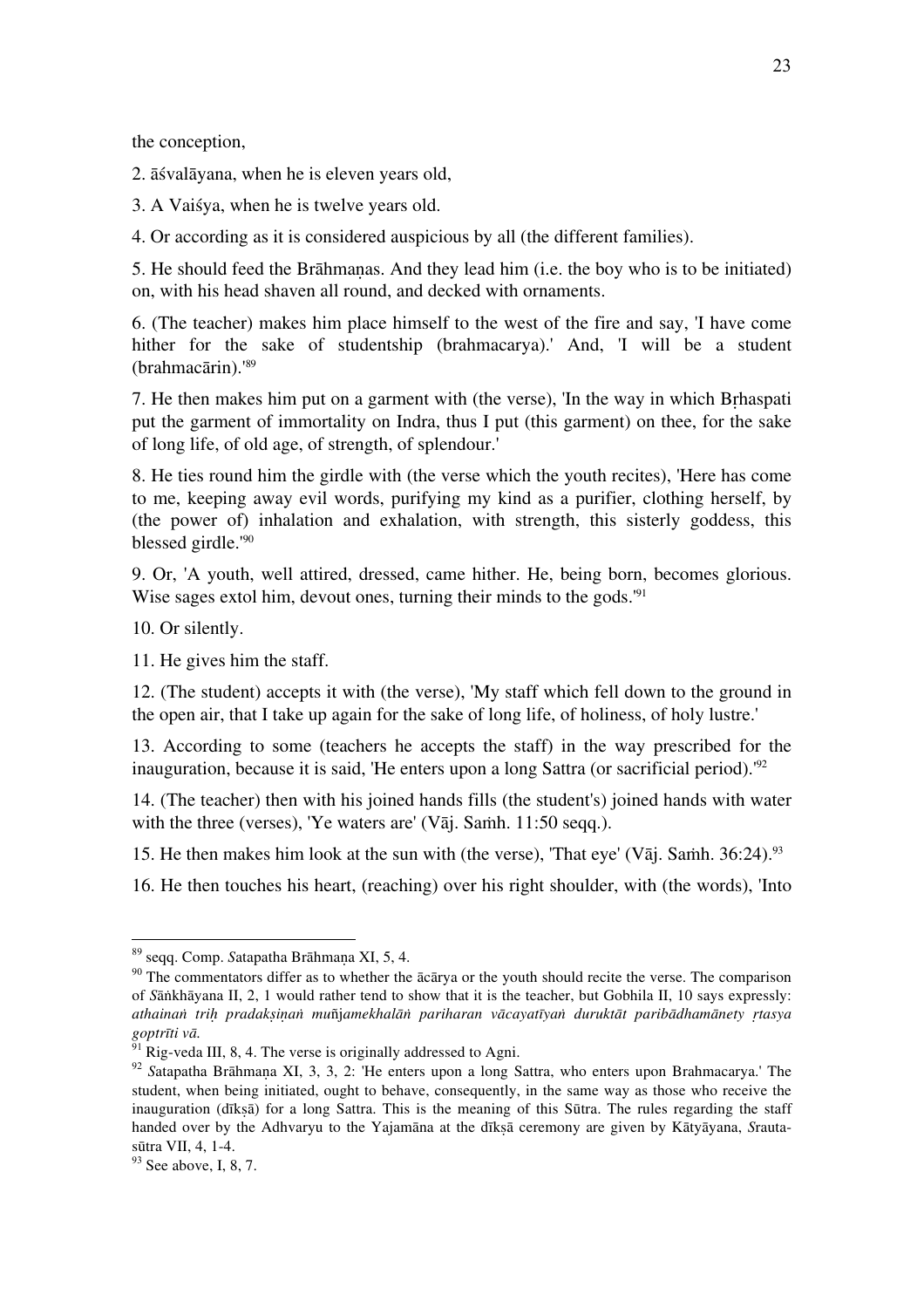my will I take thy heart, &c.'94

17. He then seizes (the student's) right hand and says, 'What is thy name?' 95

18. He replies, 'I am so-and-so, sir!'

19. He then says to him, 'Whose pupil (brahmacārin) art thou?'

20. After (the student) has said, 'Yours!'—(the teacher replies,) 'Indra's pupil art thou; Agni is thy teacher; I am thy teacher, so-and-so!<sup>'96</sup>

21. He then gives him in charge to living beings with (the formulas), 'To Prajāpati I give thee in charge. To the god Savitṛ I give thee in charge. To the waters, the herbs I give thee in charge. To Heaven and Earth I give thee in charge. To the Viśve devās I give thee in charge. To all beings I give thee in charge for the sake of freedom from harm.'

#### Kaṇḍikā 3.

1. Having walked round the fire with his right side turned towards it, he sits down.<sup>97</sup>

2. Taking hold (of the student), he sacrifices the ājya oblations, and after having partaken (of the remains of the sacrificial food) he instructs him, 'A student art thou. Take water. Do the service. Do not sleep in the day-time. Keep silence. Put fuel on (the fire). Take water.'

3. He then recites the Sāvitrī to him, who is seated to the north of the fire, with his face to the west, sitting near the teacher, and looks (at the teacher), while (the teacher) looks at him;

4. Some say, to (the student) who is standing or seated to the south (of the fire);<sup>98</sup>

5. Pāda by Pāda, (then) hemistich by hemistich, and the third time the whole (verse), reciting it together (with the student);

6. After one year, or after six months, or after twenty-four days, or after twelve days, or after six days, or after three days.

7. To a Brāhmaṇa, however, he should recite a (Sāvitrī) verse in the Gāyatrī metre immediately. For it is said in the Sruti, 'To Agni indeed belongs the Brāhmana.'<sup>99</sup>

8. A Triṣṭubh verse to a Rājanya,

9. A Jagatī to a Vaiśya,

10. Or a Gāyatrī to (persons of) all (castes).

<sup>&</sup>lt;sup>94</sup> See above, I, 8, 8<br><sup>95</sup> 17 seqq. Comp. *Satapatha Brāhmaṇa XI*, 5, 4, 1 seqq.<br><sup>96</sup> The words 'I am thy teacher' are omitted in one of Professor Stenzler's MSS. and in his translation. But they are given in the parallel passage of the *S*atapatha Brāhmaṇa. The parallel passage in *S*āṅkhāyana

<sup>&</sup>lt;sup>97</sup> seqq. Comp. the corresponding section of the Satapatha Brāhmaṇa XI, 5, 4, 6 seqq. <sup>98</sup> Satapatha Brāhmaṇa 1.1. § 14.<br><sup>99</sup> Satapatha Brāhmaṇa 1.1. § 12.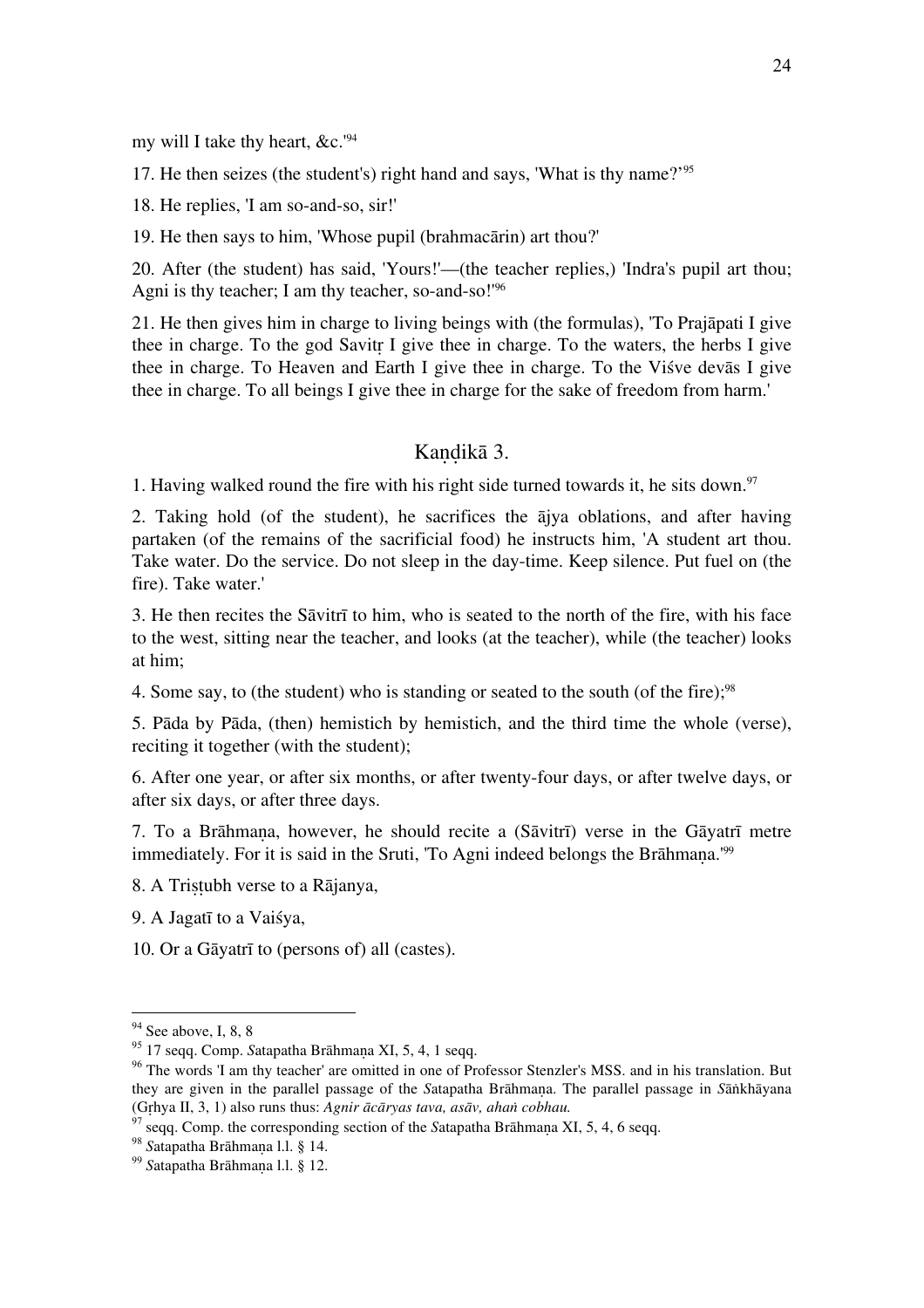## Kandikā 4.

1. Now the putting on of fuel.

2. He wipes with his hand (the ground) round the fire with (the formula), 'Agni, glorious one, make me glorious. As thou, glorious Agni, art glorious, thus, O glorious one, bring me to glory. As thou, Agni, art the preserver of the treasure of sacrifice for the gods, thus may I become the preserver of the treasure of the Veda for men.'100

3. Having sprinkled (water) round the fire from left to right, he stands up and puts a piece of wood on (the fire) with (the texts),

'To Agni I have brought a piece of wood, to the great Jātavedas. As thou, Agni, art inflamed by wood, thus I am inflamed by life, insight, vigour, offspring, cattle, holy lustre.

'May my teacher be the father of living sons; may I be full of insight, not forgetful (of what I have learned); may I become full of glory, of splendour, of holy lustre, an enjoyer of food. Svāhā!<sup>101</sup>

4. In the same way (he puts on) a second (piece of wood); and thus a third.

5. Or (each piece) with (the verse), 'Thine is this' (V $\bar{a}$ j. Samh. II, 14).

6. Or (he uses) both (this verse and the formulas given in Sūtra 3).

7. The wiping and sprinkling (of water) round (the fire are repeated) as above.<sup>102</sup>

8. Having warmed his two hands, he wipes his mouth with (the formulas):

'Agni, thou art the protector of bodies. Protect my body. Agni, thou art the giver of life. Give me life. Agni, thou art the giver of vigour. Give me vigour.

'Agni, what is deficient in my body, that restore to fulness.

'May the god Savitṛ bestow insight on me, may the goddess Sarasvatī, may the two divine Aśvins, wreathed with lotus, (bestow) insight (on me).'

## Kandikā 5.

1. Here (follows the student's) going the rounds for alms.

2. A Brāhmaṇa should beg, addressing (the woman from whom he begs alms) with the word 'Lady' put at the beginning (of his request),

3. A Rājanya, with the word 'Lady' inserted in the middle,

4. A Vaiśya, with the word 'Lady' put at the end.103

5. (He should beg) from three women who will not refuse; $^{104}$ 

<sup>&</sup>lt;sup>100</sup> Comp. āśvalāyana-Gṛhya I, 22, 21.<br><sup>101</sup> As to anirākarisņu, comp. anirākaraņa below, III, 16.<br><sup>102</sup> See above, Sūtras 2, 3.<br><sup>103</sup> 5, 2-4. Comp. āpastamba I, 3, 28 seqq. (S.B.E., II, p. 12); Manu II, 49, &c. The Brāh give alms;' the Kṣatriya, 'Give, lady, alms;' the Vaiśya, 'Give alms, lady.'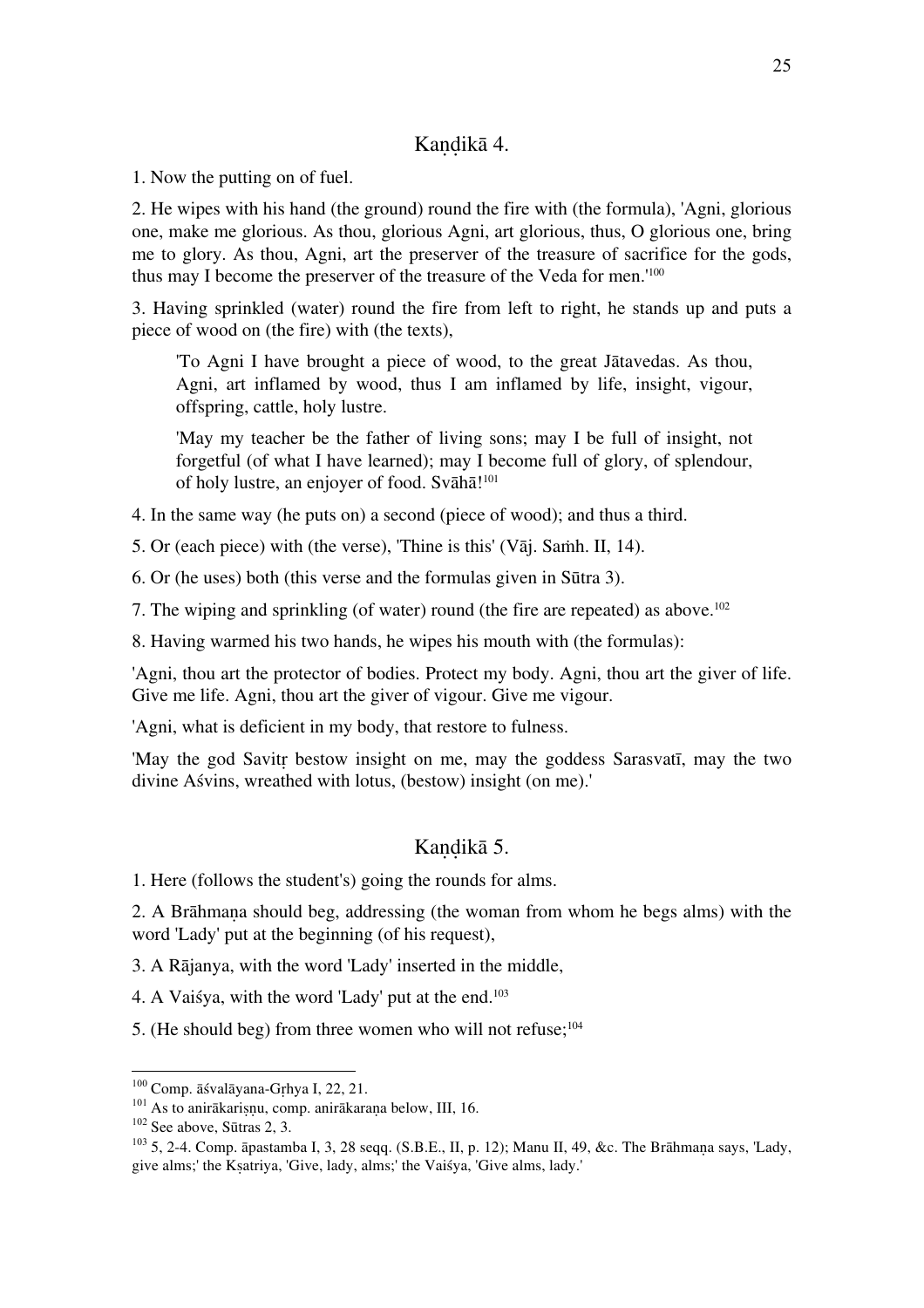6. From six, twelve, or an indefinite number.

7. From his own mother first, according to some (teachers).

8. Having announced the alms received to his teacher, he should stand, keeping silence, through the rest of the day, according to some.<sup>105</sup>

9. Having fetched fire-wood out of the forest without damaging (trees), $106$  he should put them on that fire as above, and should abandon his silence.

10. He should sleep on the ground and eat no pungent or saline food.

11. Wearing the staff, worshipping the fire, being obedient to his Guru, going the rounds for alms—(these are the standing duties of students).

12. He should avoid honey or flesh, bathing (for pleasure), sitting on high seats, going to women, falsehood, and taking what is not given to him. $107$ 

13. Let him live forty-eight years as a student for the (four) Vedas, <sup>108</sup>

14. Or twelve years for each Veda,

15. Or until he has learnt it.

16. The garment (of a student) should be made of hemp, flax, or wool (accordingly as he is a Brāhmana, a Ksatriya, or a Vaisya).

17. The upper garment of a Brāhmana should be an antelope-skin,

18. That of a Rājanya the skin of a spotted deer,

19. That of a Vaiśya a goat's or cow's skin.

20. Or if (the prescribed sort of garment) is not to be had, a cow's hide (should be worn) by all, because to that belongs the first place (among all kinds of garments).

21. The girdle of a Brāhmaṇa should be of Muñja grass,

22. That of a Kṣatriya should be a bowstring,

23. That of a Vaiśya, made of Mūrvā (i.e. Sanseveria Roxburghiana).

24. If there is no Muñja (or the other articles prescribed in §§ 22, 23, the girdles should be made) of Kuśa grass, of the plant Aśmantaka, or of Balbaja grass (respectively).<sup>109</sup>

25. The staff of a Brāhmaṇa is of Palāśa wood,

26. That of a Rājanya of Bilva wood,

27. That of a Vaiśya of Udumbara wood.

28. Or all (sorts of staffs may be used) by all.

<sup>&</sup>lt;sup>104</sup> āśvalāyana-Gṛhya I, 22, 7.<br><sup>105</sup> āśvalāyana l.l. §§ 10, 11.<br><sup>106</sup> The meaning is, he should not break off branches, but only gather such as have fallen off. The words 'as above' refer to chap. 4.

<sup>&</sup>lt;sup>107</sup> Gautama II, 13; āpastamba I, 2, 23. 28-30. 21. 26.<br><sup>108</sup> Comp. āpastamba I, 2, 12 seqq.; āśvalāyana I, 22, 3. <sup>109</sup> Manu II, 43.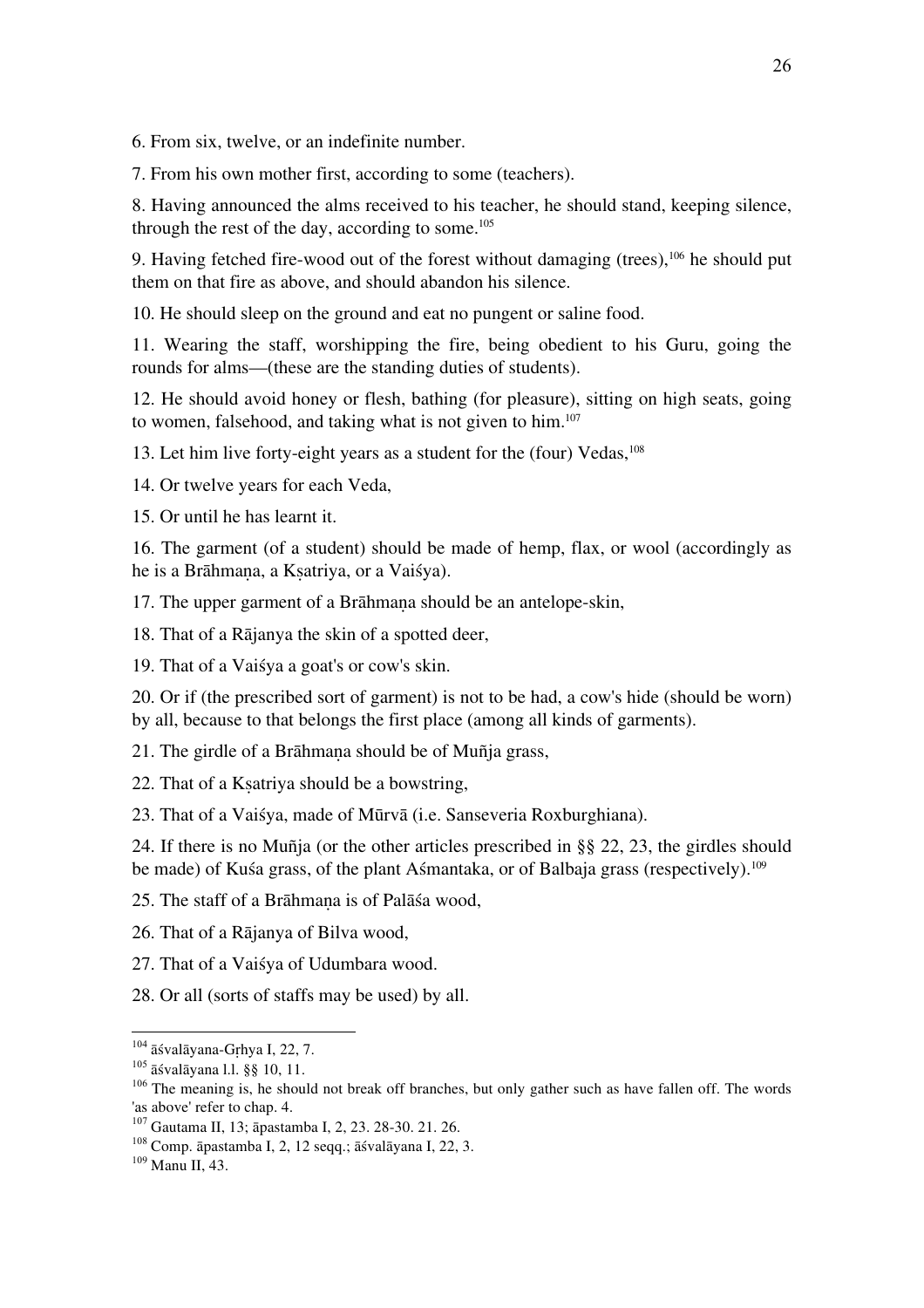29. If the teacher calls him, he shall rise and then answer..

30. If (the teacher calls him) while he is lying down, (he should answer) sitting; if sitting, standing; if standing, walking up (to the teacher); if walking up, running up.

31. If he behaves thus, his fame when he has become a Snātaka (i.e. when he has taken the bath at the end of his studentship) will be (such that people will say of him), 'To-day he stays there; to-day he stays there.'

32. There are three (kinds of) Snātakas: a *Vidyā-snātaka* (i.e. a Snātaka by knowledge), a *Vrata-snātaka* (i.e. a Snātaka by the completion of his vows), and a *Vidyā-vratasnātaka* (i.e. a Snātaka both by knowledge and by the completion of his vows).110

33. He who performs the Samāvartana ceremony, after having finished the study of the Veda, but before the time of his vows has expired, is a *Vidyā-snātaka*.

34. He who performs the Samāvartana, after his vows have expired, but before he has finished the study of the Veda, is a *Vrata-snātaka*.

35. He who performs the Samāvartana, after having finished both, is a *Vidyā-vratasnātaka.*

36. Until the sixteenth year the time (for being initiated) has not passed for a Brāhmana,<sup>111</sup>

37. Until the twenty-second for a Rājanya,

38. Until the twenty-fourth for a Vaiśya.

39. After that (time has passed), they become patitasāvitrīka (or persons who have lost the right of learning the Sāvitrī).

40. No one should initiate such men, nor teach them, nor perform sacrifices for them, nor have intercourse with them.

41. After the time has passed, (they should do) as has been prescribed.<sup>112</sup>

42. A person whose ancestors through three generations have been *patitasāvitrīkas*, is excluded from the sacrament (of initiation) and from being taught the Veda.<sup>113</sup>

43. Of such persons those who desire to receive the sacrament, may perform the sacrifice of Vrātyastoma and then study the Veda, if they like. For (of persons who have done that) it is said, 'Intercourse with them is permitted.'<sup>114</sup>

<sup>&</sup>lt;sup>110</sup> Comp. āpastamba I, 30, 1-3; Manu IV, 31. The term of the vows extends through forty-eight (or thirtysix, &c.) p. 311 years; see above, Sūtras 13 and 14, and below, chap. 6, 2. 3. The Samāvartana is the returning home of the student at the end of his studentship.<br><sup>111</sup> āśvalāyana-Grhya I, 19, 5 seqq. &c.

<sup>&</sup>lt;sup>112</sup> The general rule here alluded to is, according to the commentators, that given by Kātyāyana, *Srauta*sūtra 25:1, 12. 13. There it is stated which expiatory oblations have to precede, when a rite that has not been performed, or that has been incorrectly performed, is to be performed for good.

<sup>&</sup>lt;sup>113</sup> Those who have not been initiated in due time, may act as stated in Sūtra 41. But if the omission has been perpetuated through three generations, the descendant of such persons is subject to the rules stated in Sūtras 42 and 43.

 $114$  Kātvāvana, after having given the rules on the Vrātyastoma sacrifice, says: 'Intercourse with them (who have performed that sacrifice) is permitted' (*S*raut. XXII, 4, 28).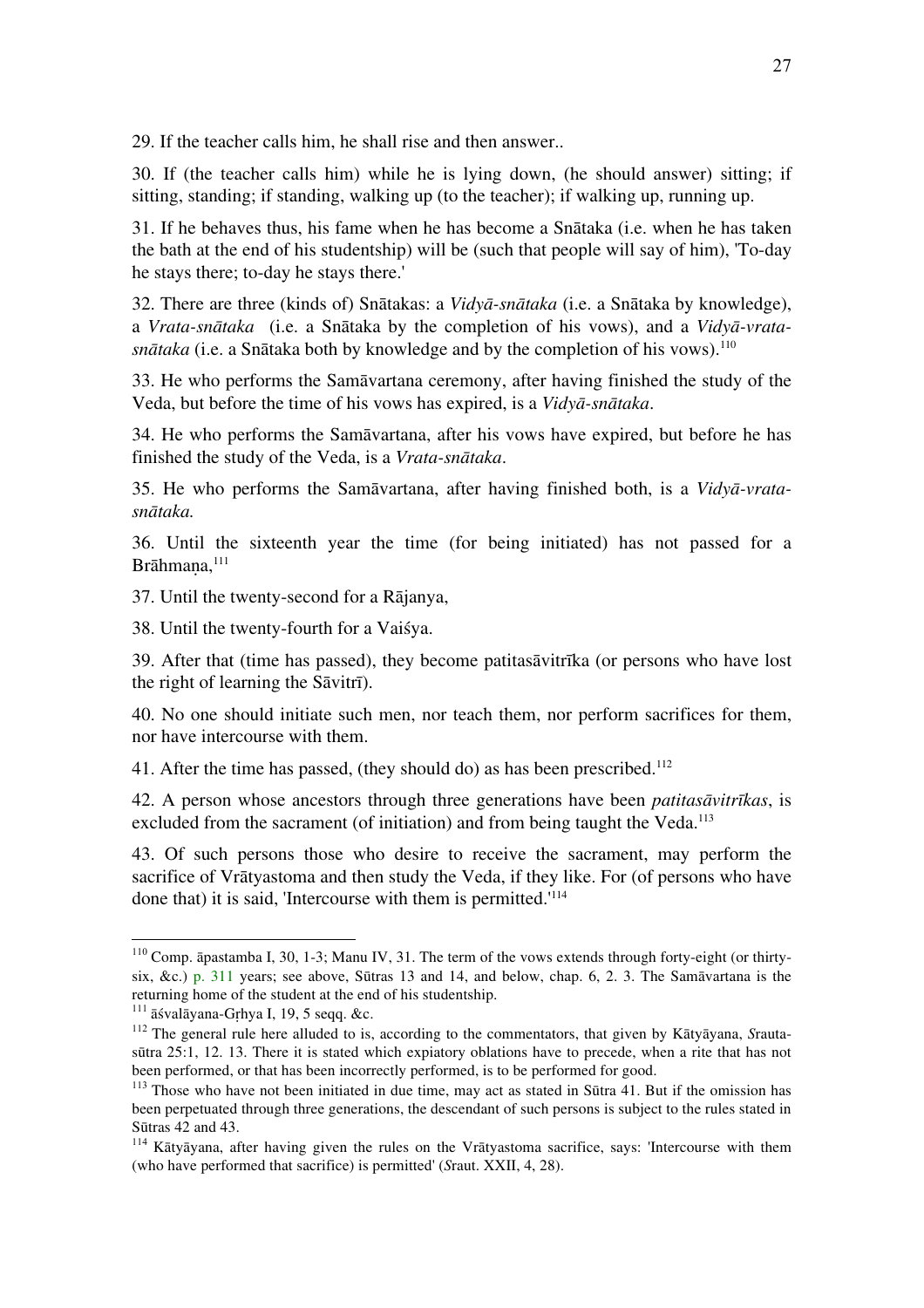## Kandikā 6.

1. When he has finished the Veda, he should take the bath (by which he becomes a Snātaka);

2. Or when (he has gone through) a studentship of forty-eight years;<sup>115</sup>

3. Or also after (a studentship) of twelve years, according to some (teachers).116

4. (Let him take the bath only) if his Guru has given his permission.

5. Rules (regarding the performance of sacrifices), (texts) to be used (at the sacrifices according to those rules), and reasoning (on the meaning of the rites and texts): that is the Veda.117

6. Some say (that the Veda should be studied) with its six Añgas;  $118$ 

7. Not so that he only knows the ceremonial portion.

8. But optionally by one who knows the sacrifices (the bath may be taken).

9. (The student) after having touched (the feet of) his teacher, and put the pieces of wood on the fire, places himself northwards of an enclosure, on eastward-pointed Kuśa grass, to the east of eight vessels with water.

10. 'The fires that dwell in the waters; the fire which must be hidden, the fire which must be covered, the ray of light, the fire which kills the mind, the unwavering one, the pain-causing one, the destroyer of the body, the fire which kills the organs<sup>119</sup> — those I leave behind. The shining one, that I seize here'—with (this formula) he draws water out of one (of the eight vessels);

11. With that he besprinkles himself with (the words), 'Therewith I besprinkle myself for the sake of prosperity, of glory, of holiness, of holy lustre.'

12. (A second time he draws water out of a second of the eight vessels with the formula given in Sūtra 10, putting instead of the words, 'The shining one, &c.,' the verse): 'By which you have created prosperity, by which you have touched surā, with which you have anointed the eyes, which is your' glory, O Aśvins.<sup>'120</sup>

13. (And he draws water out of three other vessels) with (the three verses), 'Ye waters are' (Vāj. Saṁh. 11:50-52), verse by verse.

<sup>&</sup>lt;sup>115</sup> 6, 2. See above, chap. 5, 13.<br><sup>116</sup> See chap. 5, 14.<br><sup>117</sup> The expressions of the text for the three categories are, vidhi, vidheya, tarka.<br><sup>118</sup> with the supplementary treatises on ritual, grammar, astronomy, etymo Mantras, and metrics.

<sup>&</sup>lt;sup>119</sup> As to the names of the eight hostile powers of Agni, comp. *S*āṅkhāyana-Gṛhya V, 2; Atharva-veda XIV, I, 38; XVI, 1; Mantrabrāhmana I, 7, I,

 $^{120}$  The reading of the Mantra seems to be corrupt. Compare the form in which it is given by Bhavadeva, quoted in Professor Stenzler's note on this Sūtra. Instead of śriyam we have probably to read, as Bhavadeva has, striyam; instead of aksyau, aksān. Professor Stenzler very pertinently compares Atharvaveda XIV, 1, 35. 36. Comp. also Mantrabrāhmaṇa I, 7, 5.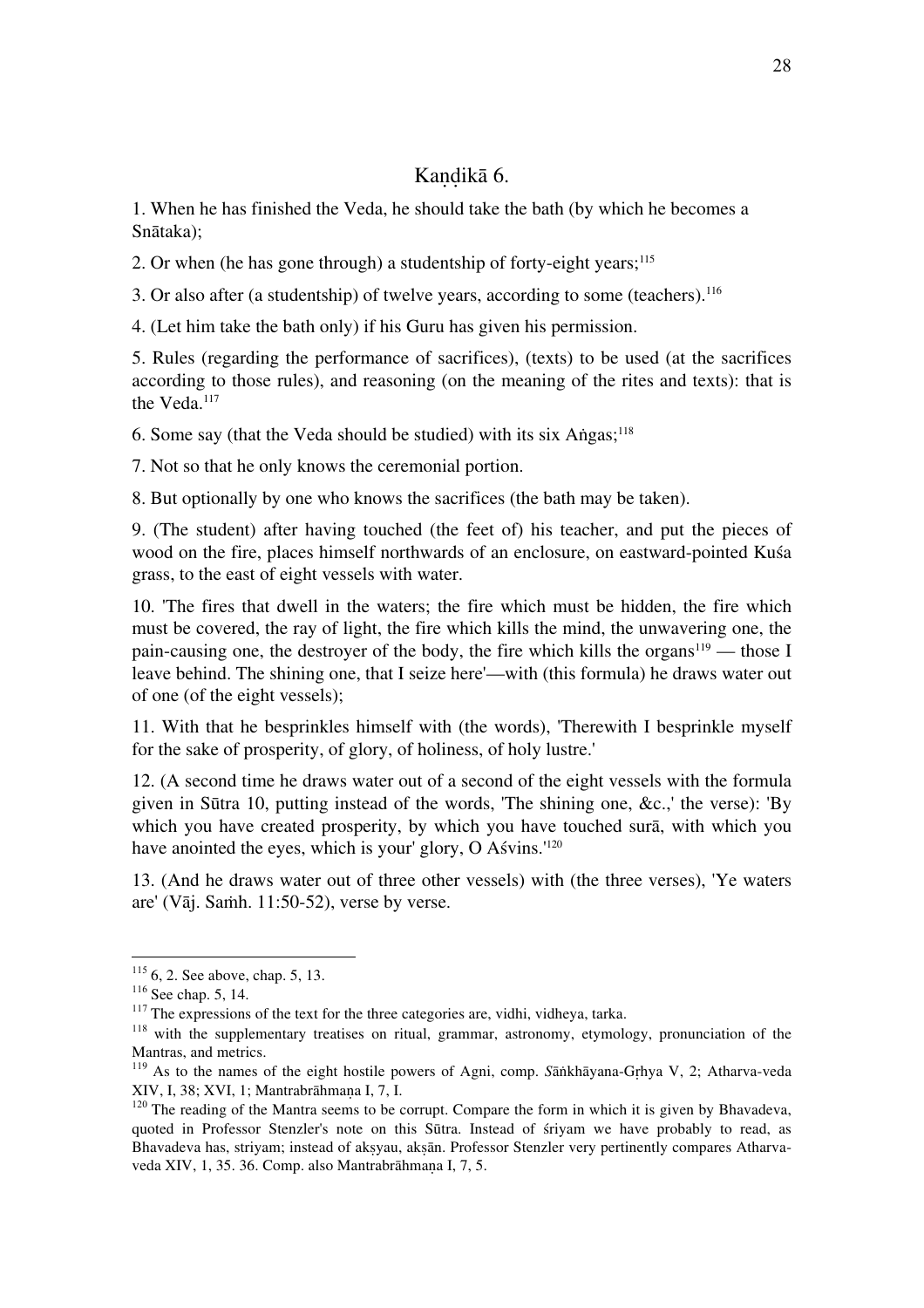14. With (water drawn out of) the three other (vessels he besprinkles himself) silently.

15. Having loosened his girdle with (the verse), 'The highest band' (Vāj. Saṁh. 12:12), having put it down, having put on another garment, he worships the sun—

16. With (the formulas), 'Rising, bearing a shining spear, Indra stands with the Maruts; he stands with the gods who walk in the morning. Thou art a tenfold winner; make me a tenfold winner. Make me attain to renown.

Rising, bearing a shining spear, Indra stands with the Maruts; he stands with the gods who walk in day-time. Thou art a hundredfold winner; make me a hundredfold winner. Make me attain to renown.

Rising, bearing a shining spear, Indra stands with the Maruts; he stands with the gods who walk in the evening. Thou art a thousandfold winner; make me a thousandfold winner. Make me attain to renown.<sup>'121</sup>

17. Having eaten curds or sesamum seeds, and having had his matted hair, the hair of his body, and his nails cut, he should cleanse his teeth with an Udumbara branch with (the verse), 'Array yourselves for the enjoyment of food. Here has come king Soma: he will purify my mouth with glory and fortune.'

18. Having anointed himself and bathed again, he takes up the salve for nose and mouth with (the words), 'Satiate my up-breathing and down-breathing; satiate my eye; satiate my ear!'

19. Having poured out to the south the water with which he has washed his hands, with (the words), 'Ye fathers, become pure,' he should salve himself and murmur, 'May I become well-looking with my eyes, well-shining with my face, well-hearing with my ears.'

20. He then should put on a garment which has not yet been washed, or not been soaked in lie, with (the formula), 'For the sake of putting on, of bringing fame, of long life I shall reach old age. I live a hundred long autumns. For the sake of the increase of wealth I will clothe myself.'

21. Then the upper garment with (the verse), 'With glory (come) to me, Heaven and Earth. With glory, Indra and Bṛhaspati! May glory and fortune come to me! may glory be my lot!'

22. If (he has only) one (garment), he should cover himself (with a part of that garment as if it were an upper garment) with the second part of the former (Mantra: Sūtra  $20$ ).<sup>122</sup>

23. He takes flowers with (the formula), '(The flowers) which Jamadagni has brought for the sake of faith (has brought to *S*raddhā?), of love, of the senses, them I take with glory and with fortune.'123

<sup>&</sup>lt;sup>121</sup> In the Mantra the Pāraskara MSS. give bhrājabhrsnuh and bhrājabhrṣṭiḥ, and the Gobhila MSS. (Gṛhya III, 4) bhrājabhrstibhih. Possibly the instrumental case is right. Böhtlingk and Roth propose to read bhrājadṛṣṭiḥ.

<sup>&</sup>lt;sup>122</sup> Comp. Kātyāyana, Srauta-sūtra VII, 2, 18, to which Sūtra Professor Stenzler refers.<br><sup>123</sup> I give this translation merely as tentative. Jayarāma (MS. Chambers 373) says: *ekan cet tatrāpi*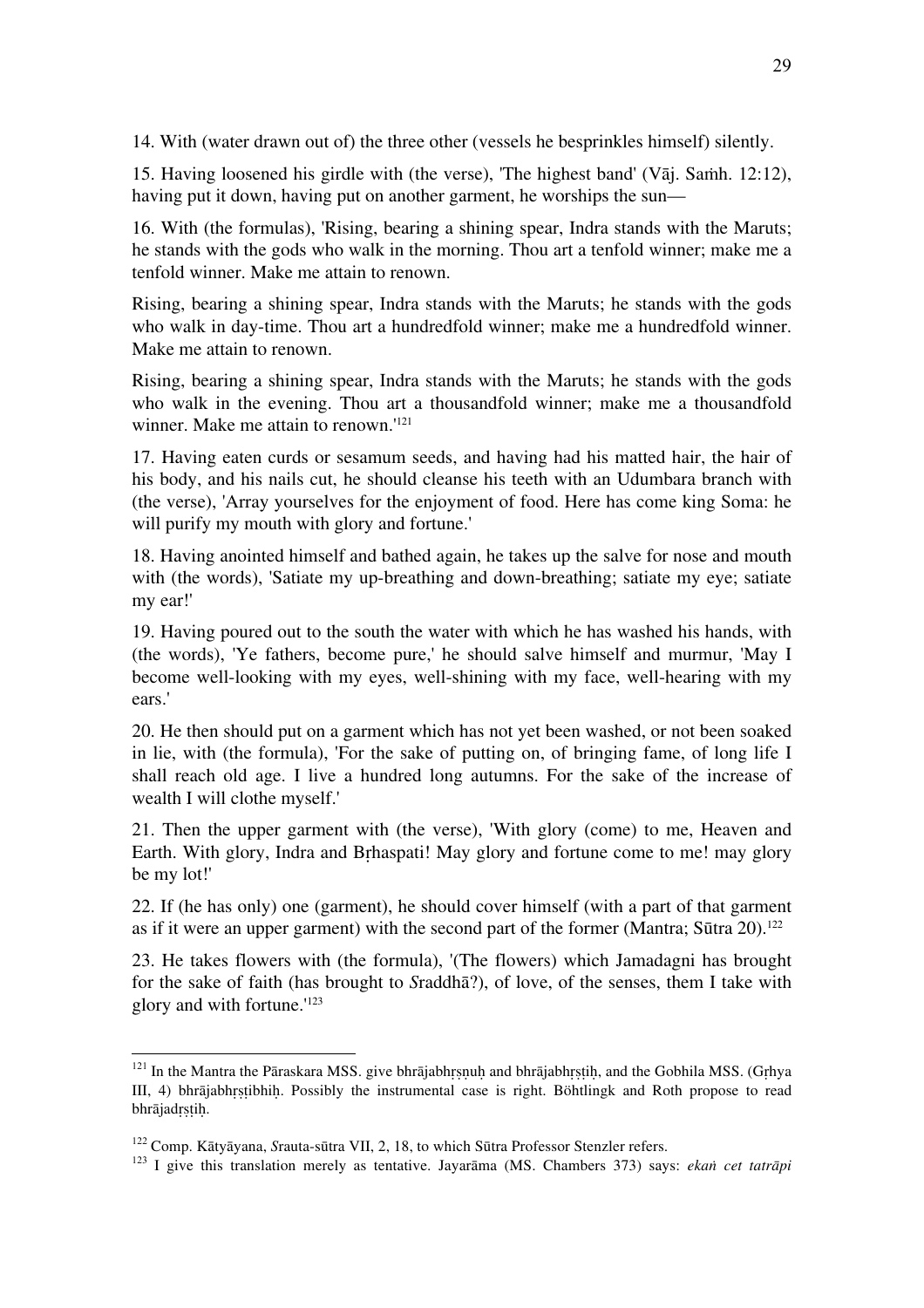24. He then ties them (to his head) with (the verse), 'The high, wide glory, which Indra has created for the Apsarases, the flowers bound up with that, I tie on to me, to bring me glory!'

25. He binds a turban to his head with (the verse), 'A youth, well attired.'124

26. (He puts on) the two ear-rings with (the words), 'An ornament art thou; may more ornaments be mine.'

27. He salves his two eyes with (the formula), 'Vṛtra's' (Vāj. Saṁh. 4: 3 b).

28. With (the words), 'Brilliant art thou,' he looks at his image in a mirror.

29. He takes a parasol with (the words), 'Thou art Bṛhaspati's covering. Shelter me from evil. Do not shelter me from splendour and glory.'

30. With (the words), 'You are supports; protect me from all sides,' he puts on the two shoes.

31. With (the words), 'From all powers of destruction protect me on all sides,' he takes a bamboo staff.

32. (For) the tooth-cleaner, &c. (the Mantras stated above are to be used) in every case; (for) the garment, the parasol, and the shoes, the Mantra (should only be recited) if they have not been used before.

## Kandikā 7.

1. We shall state the rules of conduct for a Snātaka.

2. Another (may observe those rules) optionally.

3. Dancing, singing, and playing musical instruments, let him neither perform himself nor go (to see or hear it).125

4. Sing, however, he may at his pleasure, for there is another saying, 'He sings either or he rejoices in (other people's) singing.'126

5. If everything goes well, he shall not go by night to another village, and shall not run.127

6. He shall avoid looking into a well, climbing up a tree, gathering fruits, crawling through narrow openings, bathing naked, jumping over uneven ground, using harsh language, looking at the sun while it is rising or setting, and begging. For there is a *S*ruti: 'After he has bathed, he should not beg. For he who bathes, drives away from

paridhānamantran pathitvā vastrārdham paridhāya dvir ācamya uttarārdhe grhītvā uttarīyan [sic]<br>mantran pathitvottarīyan krtvā punar dvir ācamed ity arthah.

<sup>&</sup>lt;sup>124</sup> See above, chap. 2, 9.<br><sup>125</sup> 7, 3. Comp. the similar rule given in the Buddhist Vinaya, Mahāvagga I, 56.<br><sup>126</sup> Satapatha Brāhmaṇa VI, 1, 1, 15.<br><sup>127</sup> If no accident happens that makes his going to another village ne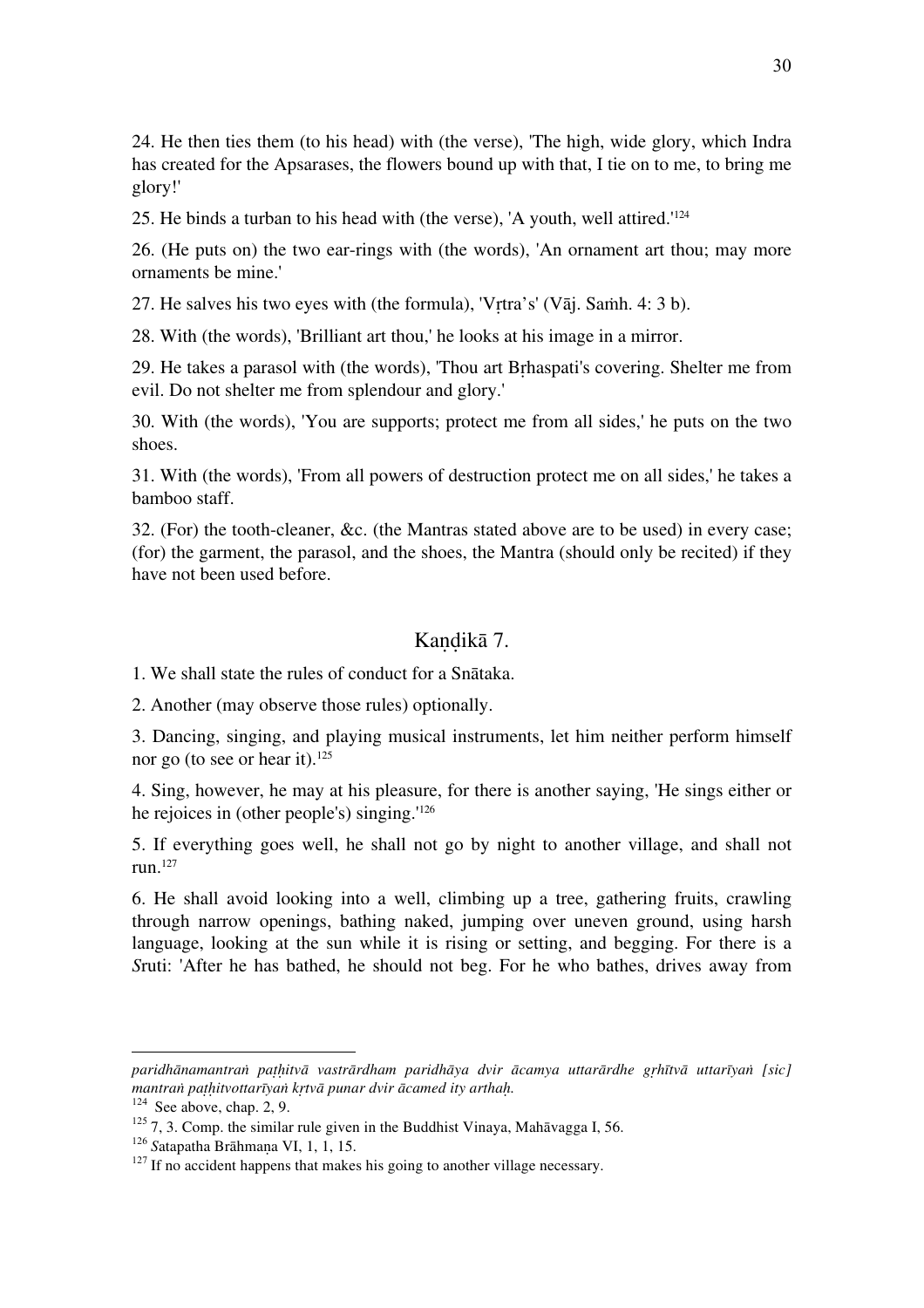himself begging.<sup>'128</sup>

7. If it rains, he shall go without an upper garment, and shall say, 'May this, my thunderbolt, drive away evil.'

8. He shall not look at himself in water.

9. Ajātalomnīṅ vipumsīṅ shandhaṅ ca nopahaset.

10. Let him call a pregnant woman 'vijanyā' (one who will give birth to a child);

11. An ichneumon (nakula), sakula;

12. A skull (kapāla), bhagāla; $129$ 

13. A rainbow (Indra-dhanu, Indra's bow), *manidhanu* (the jewelled bow).<sup>130</sup>

14. A cow that suckles (her calf) he should not point out to another (person).<sup>131</sup>

15. Let him not void urine or excrements on a ploughed field, on uncovered ground, or while rising up or standing. $132$ 

16. He shall wipe himself with wood that has fallen off by itself.

17. He should not wear a dyed garment.<sup>133</sup>

18. He should be fixed in his intentions, protect everybody's life, and be everybody's friend, as it were.

<sup>&</sup>lt;sup>128</sup> The passage of the Sruti quoted is found in the Satapatha Brāhmana XI, 3, 3, 7. Comp. Vasistha XII, 2, 10, 25; Gautama IX, 32, 61, &c.

<sup>&</sup>lt;sup>130</sup> Gautama IX, 22; Vasistha XII, 32. 33; āpastamba I, 31, 18.<br><sup>131</sup> Gautama IX, 23; āpastamba I, 31, 10.<br><sup>132</sup> Gautama IX, 38; Vasistha XII, 13; āpastamba I, 30, 15. 18. Before reliving himself, he shall first cover the ground with grass or the like.

<sup>133</sup> Gautama IX, 4; āpastamba I, 30, 10.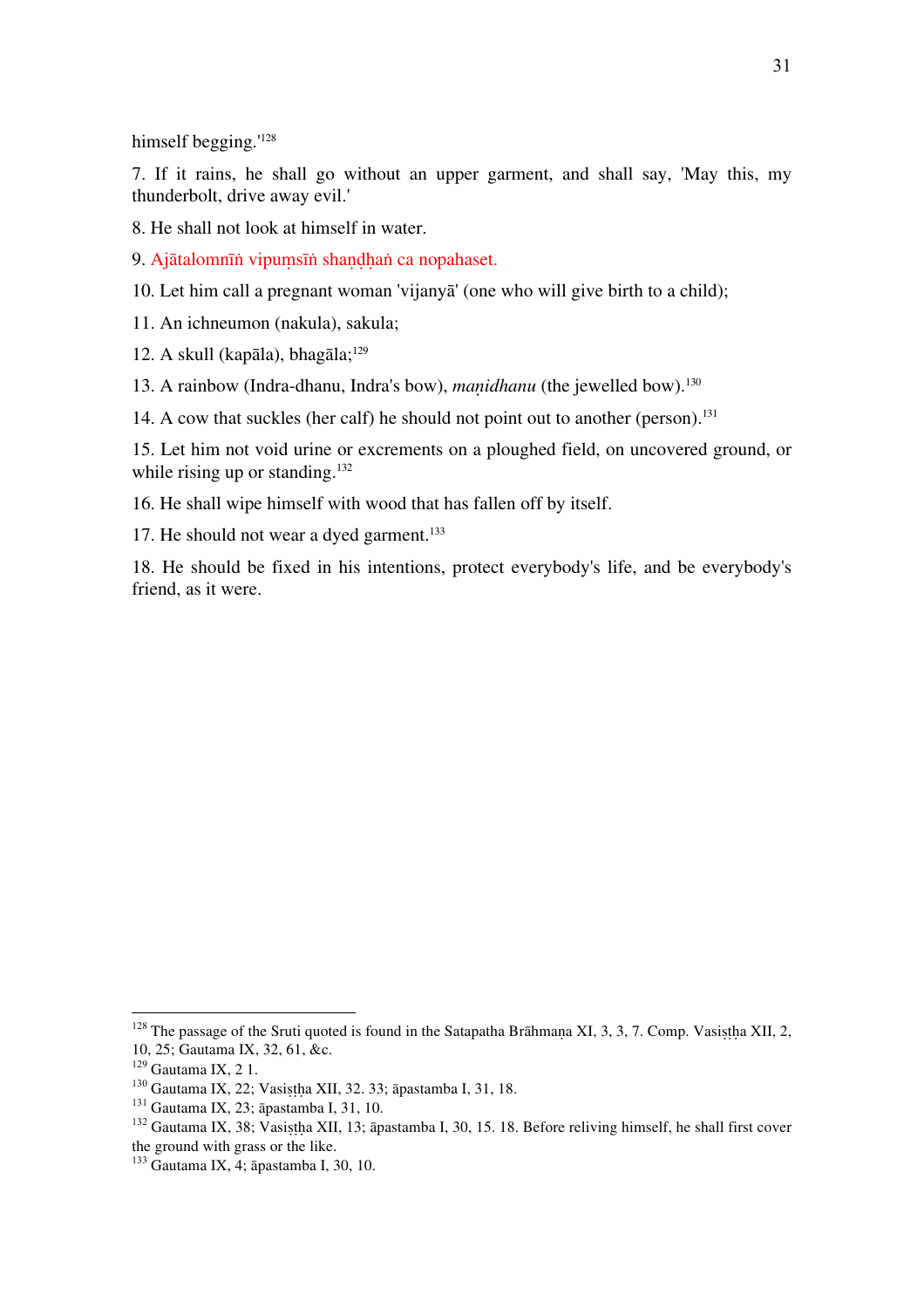## Kandikā 8.

1. Through a period of three nights (after the Samāvartana) he should keep (the following) observances.134

2. He shall eat no flesh and not drink out of an earthen vessel.<sup>135</sup>

3. He shall avoid seeing women, *S*ūdras, dead bodies, black birds, and dogs, and shall not talk to (such beings).136

4. He shall not eat funeral food, or food of a *S*ūdra, or of a woman lying-in (during the period of her impurity).137

5. He shall not void urine or excrements, or spit out in the sun-shine, and shall riot cover himself against the sun.

6. He shall take warm water for (the rites) in which water is wanted.

7. At night he shall eat by the light (of a lamp or a fire-brand).

8. Or only speaking the truth (suffices instead of the other observances).

9. Also a person who has received the dīkṣā (or inauguration for a Soma sacrifice), should observe these rules beginning from (that which regards) the sun-shine (Sūtra 5), if he performs the Pravargya ceremony.138

## Kandikā 9.

1. Now (follow) the five great sacrifices.139

2. Of the Vaiśvadeva food he should, after having sprinkled (water) round (the sacred fire), make oblations, with the word Svāhā (each time repeated), to Brahman, to Prajāpati, to the (deities) of the house, to Kaśyapa, and to Anumati.<sup>140</sup>

3. To the domestic deities (he offers) three (Balis) in the water-pot: to Parjanya, to the waters, to the Earth; $141$ 

4. To Dhātṛ and Vidhātṛ at the two doorposts;

5. To the different quarters (of the horizon), to Vāyu and (to the presiding deities) of the quarters;

<sup>&</sup>lt;sup>134</sup> The words of this Sūtra are repeated from *Satapatha Brāhmaṇa XIV*, 1, 1, 28 (only for carati it is said here caret).<br><sup>135</sup> Satapatha Brāhmana l.l. § 30.

<sup>&</sup>lt;sup>136</sup> Satapatha Brāhmaṇa l.l. § 31. Black birds, according to the commentators, mean crows.<br><sup>137</sup> Funeral food is such food as described below, III, 10, 26.<br><sup>138</sup> The Pravargya ceremony, one of the preparatory ceremonies

X, 363), was not performed at every Soma sacrifice, but there were certain restrictions regarding its performance; see Indische Studien, IX, 219 seq.

 $139$  The five Mahāyajñas are, the sacrifice to the gods, the sacrifice to living Beings, the sacrifice to the Fathers, the sacrifice to the Brahman, the sacrifice to men. As to the meaning of the five categories, see āśvalāyana-Gṛhya III, 1 <sup>140</sup> Compare above, I, 12, 3. <sup>141</sup> Compare above, I, 12, 2.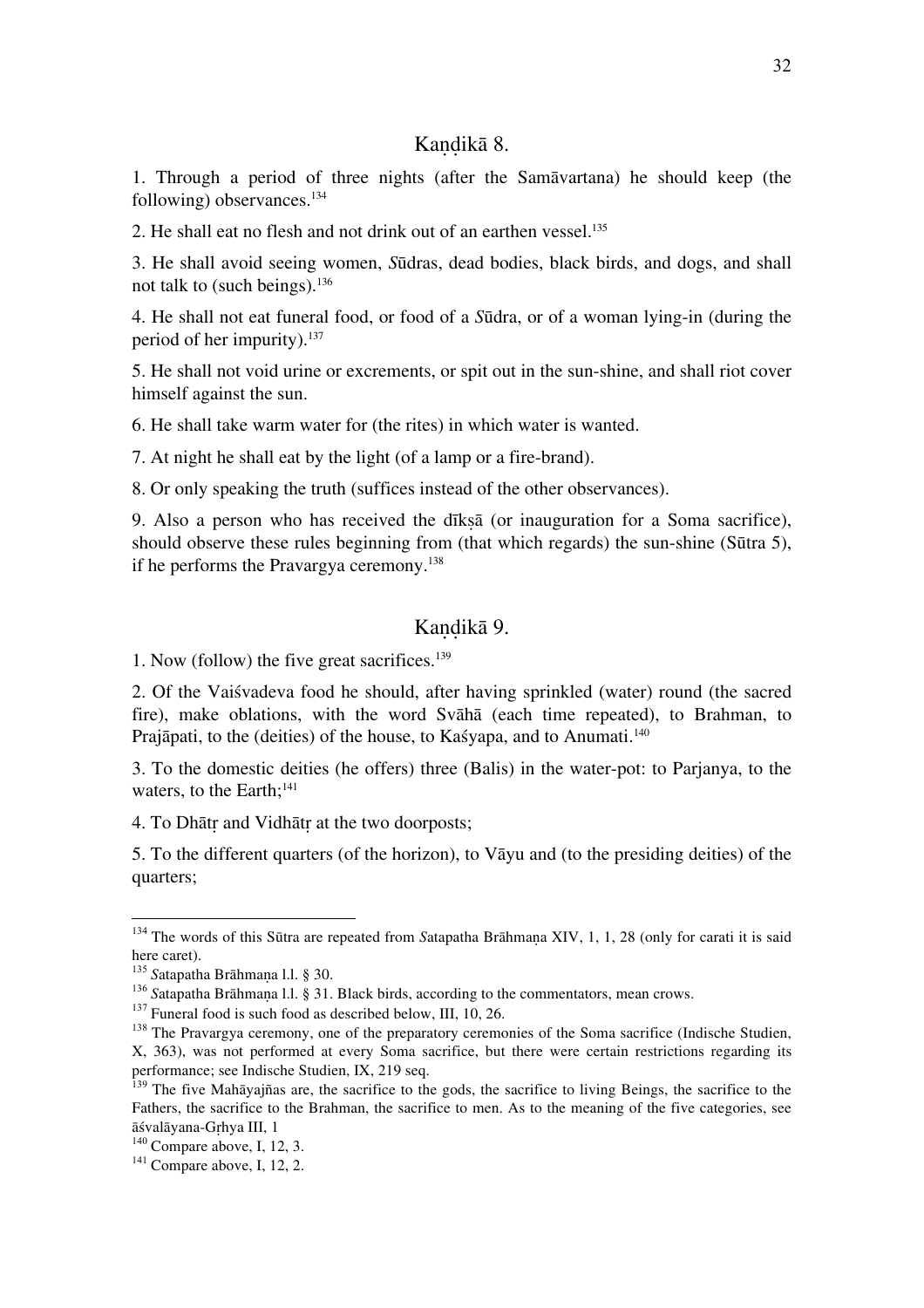6. In the middle three (Balis) to Brahman, to the Air, to the Sun.

7. To the north of those (he offers Balis) to the Viśve devās and to all the beings;

8. Further on to Ushas and to the Lord of beings;

9. To the south (to the Fathers) with (the words), To the Fathers, Svadhā! Adoration!'

10. Having rinsed out the vessel, he should pour it out towards the north-west with (the words), 'Consumption! this to thee!'

11. Taking the Brāhmaṇa's portion (of the food which he is going to distribute), he should give it to a Brāhmana, after he has made him wash himself, with (the words), 'Well! (this) to thee!'<sup>142</sup>

12. To (religious) mendicants and to guests they should apportion (food) as due to them.

13. The persons belonging to the house, the young and the old, should eat what is due to them;

14. Afterwards the householder and his wife.

15. Or the householder (should eat) first, because the *S*ruti says, 'Therefore the householder should eat the sweetest food before his guests.'

16. Every day he should sacrifice with the word svāhā. If he has no food (to offer, he should make his offering) with something else, be it even a piece of wood (only), to the gods, or be it (only) a water-pot, to the Fathers and to men.<sup>143</sup>

#### Kandikā 10.

1. Now (follows) the Adhyāyopākarman (or opening ceremony at the beginning of the annual course of study).

2 2. When the herbs appear, (when the moon stands in conjunction) with Sravana, on the full-moon day of the Srāvana month, or on the fifth (Tithi) of the Srāvana month under (the Naksatra) Hasta:

3. Having sacrificed the two ājya portions, he offers two ājya oblations, (namely,)

4. To the Earth and to Agni, if (he studies) the Rig-veda,

5. To the Air and to Vāyu, if the Yajur-veda,

- 6. To the Heaven and to the Sun, if the Sāma-veda,
- 7. To the quarters (of the horizon) and to the Moon, if the Atharva-veda;
- 8. (Besides) to the Brahman, to the metres in every case,

<sup>&</sup>lt;sup>142</sup> What I have translated 'the Brāhmana's portion' is agra. See on this word the remark of Nīlakantha quoted by Böhtlingk-Roth sv. *agrahāra: agraṅ brāhmaṇabho*j*anaṅ, tadarthaṅ hriyante rā*j*adhanāt pṛthaccriyante te' grahārāḥ kṣetrādayaḥ*. According to different commentators and lexicographers one Agra is equal to four or to sixteen mouthfuls of food. <sup>143</sup> Comp. *S*āṅkhāyana-Gṛhya II, 17, 2; *S*atapatha Brāhmaṇa XI, 5, 6, 2.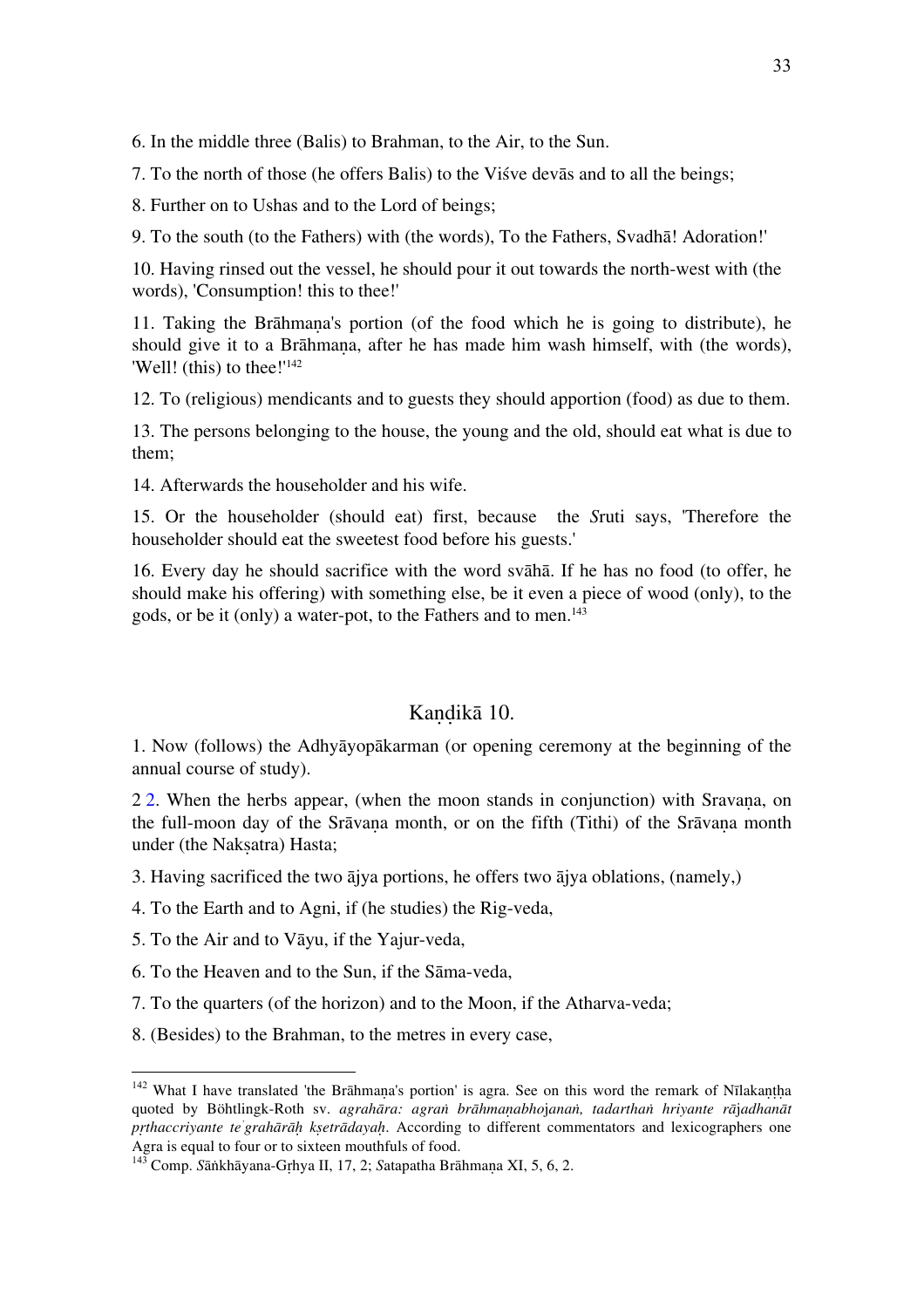9. And to Prajāpati, to the gods, to the Rishis, to Faith, to Insight, to Sadasaspati, to Anumati.

10. The same (oblations are made) when the observances are imposed (on a student) or given up (by him, after having been kept through the prescribed period of time).<sup>144</sup>

11. With (the verse), 'Sadasaspati' (Vāj. Saṁh. 32:13) (the teacher) three times (sacrifices) fried grains.

12. All should repeat (that verse after him).

13. After each oblation they should each time put on the fire three pieces of Udumbara wood, fresh branches with leaves, anointed with ghee, reciting the Sāvitrī.

14. And the students (should put wood on the fire) in the manner stated above.<sup>145</sup>

15. With (the verse), 'Luck may bring us' (V $\bar{a}$ j. Samh. 9:16) they should eat the fried grains without chewing them.

16. With the verse, 'Of Dadhikrāvan' (Vāj. Saṁh. 23:32) they should eat curds.

17. As many pupils as he wishes to obtain, so many sesamum grains should he sacrifice with a dice-board, with the Sāvitrī or with the Anuvāka, 'Bright-resplending' (Vāj. Samh. 17:80 seqq.).<sup>146</sup>

18. After they have eaten (the remainder of the sacrificial food, the teacher) should pronounce the word Om and then repeat the Sāvitrī three times, and the beginnings of the Adhyāyas to (the students) who are seated facing the west; $147$ 

19. The beginnings of the sections belonging to the (different) Rishis, if they are Bahvrcas (i.e. if they study the Rig-Veda),

20. The Parvans, if they are Chandogas (i.e. if they study the Sāma-veda), <sup>148</sup>

21. The Sūktas, if they are Atharvans.

22. All murmur: 'May it be ours in common; may it bless us in common; may this Brahman be powerful with us together. Indra knows that through which, and in which way, no hatred may spring up amongst us.'

23. Through a period of three nights they should not study (the Veda).

24. And they should not cut the hair of their bodies and their nails.

25. Some say (that this should not be done) till the Utsarga (i.e. the concluding ceremony of the annual course of study).

<sup>&</sup>lt;sup>144</sup> Comp. āśvalāyana-Gṛhya III, 5, 2. 3 and my note.<br><sup>145</sup> See above, chap. 4.<br><sup>146</sup> *ākarshaphalakena*. Rāmakrsna states that this is a board of Udumbara wood, of the length of an arm, and of the shape of a serpent. (See Professor Stenzler's note.)<br><sup>147</sup> The following Sūtras clearly show that this rule is intended for students of the Yajur-veda only.

 $148$  On the division of the Sāma-veda into Parvans, comp. Weber, Indische Literaturgeschichte, 2nd edition, p. 72.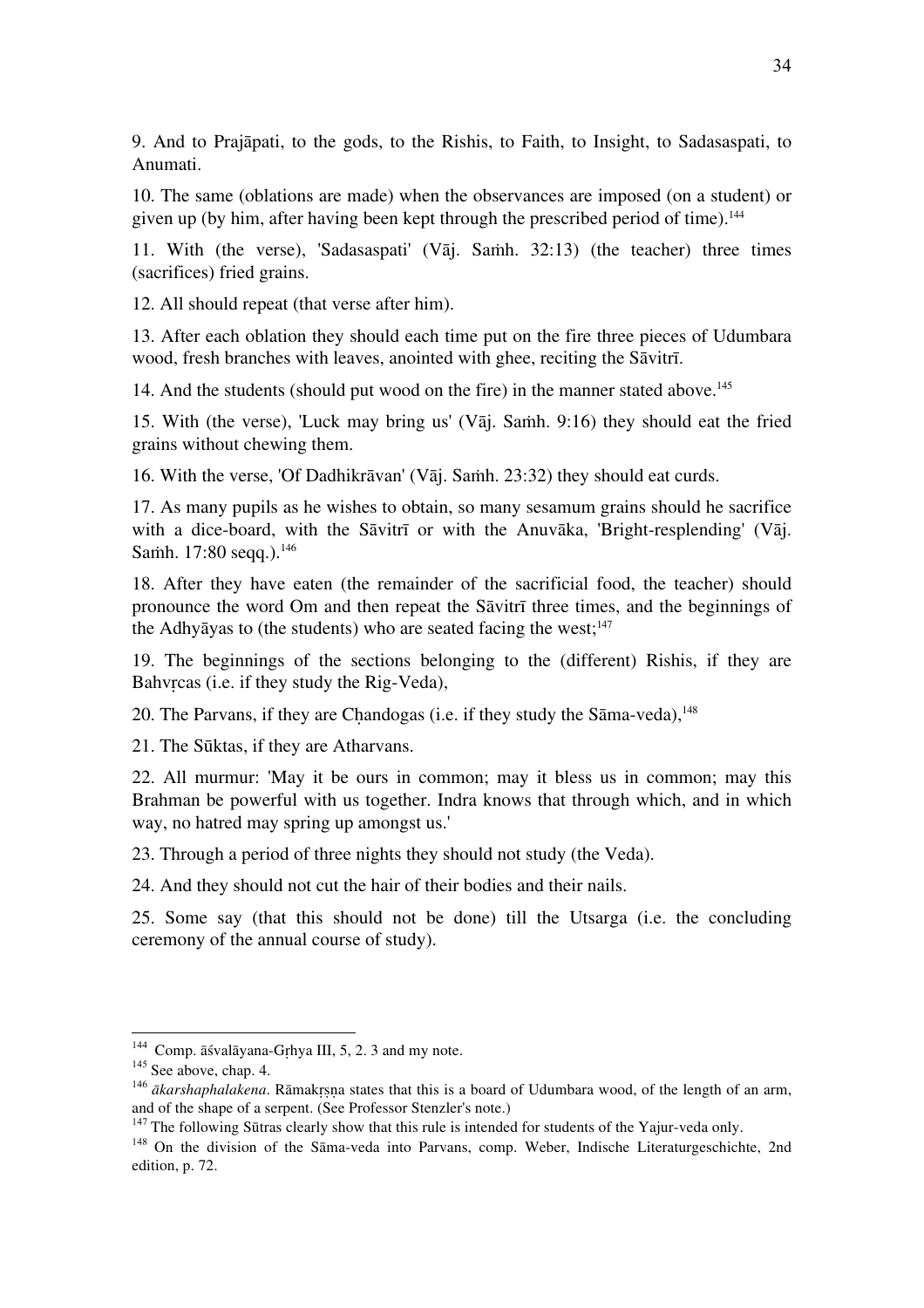#### Kandikā 11.

1. If (a strong) wind is blowing, and on the new-moon day there is an entire interruption $149$  of study.

2. If one has partaken of a *S*rāddha dinner, if a meteor falls, or distant thundering is heard, or if the earth quakes, or if fiery apparitions are seen, and when a new season begins, (the study shall be interrupted) until the same time next day.

3. If the Utsarga ceremony has been performed, if clouds appear, . . . ., (it shall be interrupted) through a period of three nights or till twilight has thrice passed.150

4. After he has eaten, until he has (washed and) dried his hands; while being in water; at nighttime; at the time of the morning and evening twilight; while a dead body or a *Candala* is in the village.<sup>151</sup>

5. While running, while seeing a person of bad fame or who has lost his caste, if a miraculous or happy event happens, as long as (that which occasions the interruption of study) endures.

6. If hoar-frost (lies on the ground), if a musical instrument is heard, or the cry of a person in pain, at the border of the village, in a burial ground, or if a dog, an ass, an owl, a jackal, or a Sāman song is heard, or if a learned person approaches, as long as (that occasion) endures.

7. If his Guru has died, let him go down into water (for offering water-oblations) and interrupt (the study) for ten nights.

8. If one who has performed with him the Tānūnaptra<sup>152</sup> ceremony, or a fellow-pupil (has died), for three nights.

9. If one who is not his fellow-pupil, (has died,) for one night.

10. After having studied five months and a half, they should celebrate the Utsarga,

11. Or six months and a half.

12. They then mutter this *Ri*c: 'Ye two young sages! The relation which has expired among us, the friendship we dissolve, (turning away) from the condition of friendship.'153

<sup>&</sup>lt;sup>149</sup>. 'Entire interruption' means, according to the commentators, that not only the study of the Veda itself, but also that of the Vedāngas, or even all sorts of worldly instruction are forbidden.

 $b<sup>150</sup>$  I have left the words *sarvarūpe ca* untranslated. Evidently sarvarūpa is identical with the doubtful word śavarūpa which twice occurs in the *S*āṅkhāyana-Gṛhya. See the discussion on that word in the note

<sup>&</sup>lt;sup>151</sup> On antardivākīrtye, comp. Manu V, 85. Gautama XVI, 19.<br><sup>152</sup> The Tānūnaptra is an invocation directed to Tanūnaptr (i.e. the wind) by which the officiating priests and the Yajamāna at a Soma sacrifice pledge their faith to do no harm to each other. See Indische Studien, X, 362.

<sup>&</sup>lt;sup>153</sup> The reading of the Mantra is doubtful. I think it should stand as Professor Stenzler has printed it, except that I should propose to correct yuvā into yuvānā (comp. āśvalāyana-*S*rauta VI, 12, 12). It is probable that the gods addressed are the two Aśvins, who are called kavī and yuvānā in several passages of the Vedas.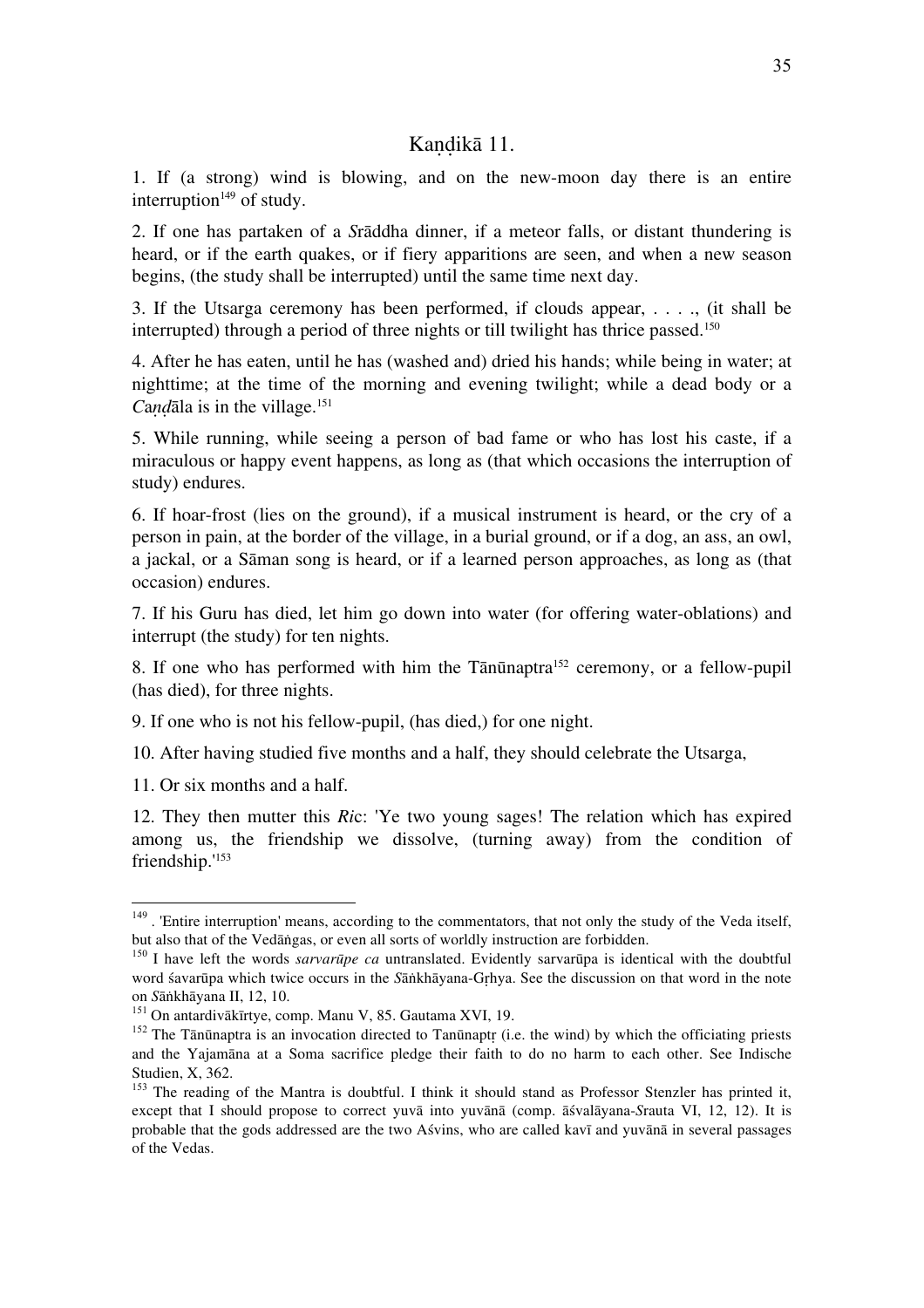13. After having remained together through a period of three nights, they separate.

## Kandikā 12.

1 1. In (the month) Pausha, under (the Nakṣatra) Rohiṇī, or at the middle Aṣṭakā let them celebrate the conclusion of the study (of the Veda).<sup>154</sup>

2. Let them go to the brink of water and make water oblations to the gods, the metres, the Vedas, the *Ri*shis, the ancient teachers, the Gandharvas, the other teachers, the year with its divisions, and to their own ancestors and teachers.

3. After having four times quickly recited the Sāvitrī, they should say, 'We have finished.'

4. Interruption (of the study) and (continuation of the) teaching as stated above.155

#### Kandikā 13.

1. On an auspicious day the harnessing to the plough. Or under (the Naksatra) Jyestha, (because that rite is) sacred to Indra.156

2. To Indra, Parjanya, the two Aśvins, the Maruts, Udalākāśyapa, Svātikārī, Sītā, and Anumati, he offers curds, rice grains, perfumes, and fried grains, and then makes the bullocks eat honey and ghee.<sup>157</sup>

3. He should put them to the plough with (the verse), 'They harness to the ploughs' (Vāj. Saṁh. XII, 67).

4. With (the verse), 'For luck may us the ploughshares' (Vāj. Saṁh. XII, 69) let him plough or touch the plough-share.

5. Or (he may) not (do so), because (that verse) has been prescribed for (the erection of) the Agni (-altar), and the act of sowing stands in connection (with it).158

6. After the front-bullock has been sprinkled (with water), they then should plough unploughed ground.

7. He should make oblations of cooked sacrificial food to the same deities as above,

<sup>&</sup>lt;sup>154</sup> See āśvalāyana-Gṛhya III, 5, 20; Sāṅkhāyana-Gṛhya IV, 6. On the three Aṣṭakās, see below, III, 3,1 <sup>155</sup> Sāṅkhāyana-Gṛhya IV, 5, 17, where the same expression kṣapaṇa for interruptions of the study is used. The word

<sup>&</sup>lt;sup>156</sup> Indra is the presiding deity over the constellation Jyesthā; see Sānkhāyana-Grhya I, 26, 16, &c.<br><sup>157</sup> The names of the genius Udalākāšyapa and of the female genius Svātikārī occur, as far as I know, only<br>hero. Böht

 $h<sup>158</sup>$  At the Agni-cayana ceremony furrows are drawn with the plough on the Agni-ksetra with the verses Vāj. Saṁh. XII, 69-7 2. Afterwards grains of different kinds are sown. See Kātyāyana XVII, 2, 12; 3, 8; Indische Studien, XIII, 244 seq. Thus in the Srauta ritual the verse Vāj. Saṁh. XII, 69 stands in a connection which does not conform to the occasion for which it would be used here.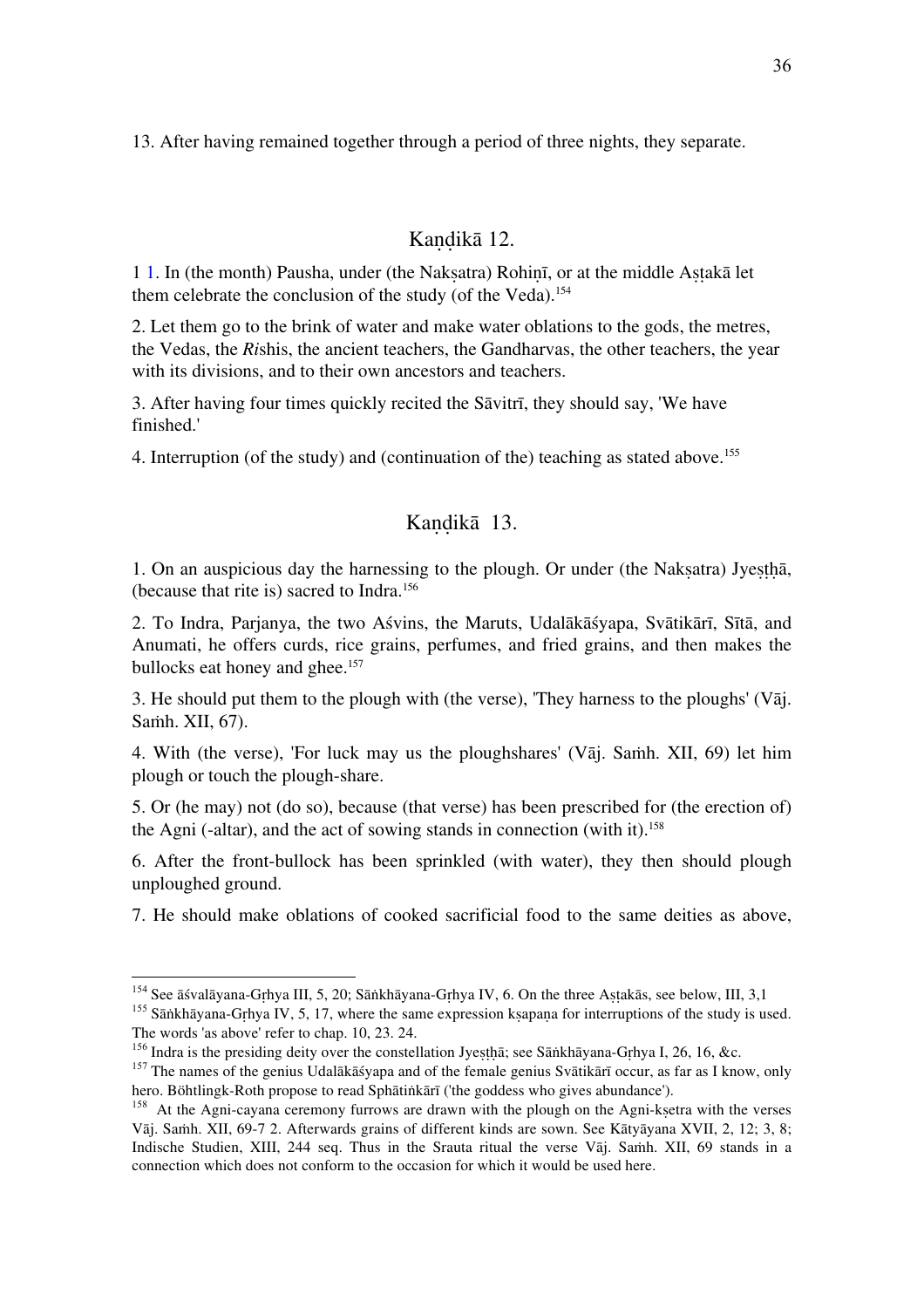when sowing both rice and barley, and at the sacrifice to Sītā.<sup>159</sup>

8. Then (follows) feeding of the Brāhmaṇas.

## Kaṇḍikā 14.

1. Now (follows) the Sravana ceremony, <sup>160</sup>

2. On the full-moon day of the Srāvana month.

3. He cooks a offering of sacrificial food, fried grains, and a cake in one dish, pounds the greater part of the grains, sacrifices the two ājya portions, and two (other) ājya oblations (with the following verses):

4. 'Beat away, O white one, with thy foot, with the fore-foot and with the hind-foot, these seven [children] of Varuna and all (daughters) of the king's tribe. Svāhā!<sup>'161</sup>

5. 'Within the dominion of the white one, the Serpent has seen nobody. To the white one, the son of Vidarva, adoration! Svāhā!'162

6. He makes oblations of the offering of cooked sacrificial food to Viṣṇu, to Sravaṇa, to the full moon of Srāvana, and to the rainy season,

7. (And oblations) of the grains with (the verse), 'Accompanied with grains' (Vāj. Saṁh. XX, 29).

8. He sacrifices flour, over which ghee has been poured, to the serpents (with the following Mantras):

9. 'To the lord of the serpents belonging to Agni, of the yellowish, terrestrial ones, svāhā!

'To the lord of the white serpents belonging to Vāyu, of the aerial ones, svāhā!

'To the lord of the overpowering serpents belonging to Sūrya, of the celestial ones, svāhā!

10. The (cake) in one dish he offers entirely (without leaving a remainder for the sacrificer) with (the formula), 'To the firm one, the son of the Earth, svāhā!'

11. After he has eaten (of the sacrificial food), he throws a portion of the flour into a basket, goes out, besmears an elevated spot outside the hall (with cowdung), says, while a fire-brand is held (before him), 'Do not step between (myself and the fire),' and without speaking (anything except the Mantras), he causes the serpents to wash

<sup>&</sup>lt;sup>159</sup> 'As above' refers to Sūtra 2. On the Sītā-yajña, see below, chap. 17.<br><sup>160</sup> seqq. Comp. Sānkhāyana IV, 5; āśvalāyana II, 1; Gobhila III, 7.<br><sup>161</sup> āśvalāyana II, 3, 3; Sānkhāyana IV, 18, 1. For Vāruṇaiḥ and rājabāndh

 $\frac{162}{162}$  āśvalāyana, loc. cit. One is rather tempted to correct ahir dadaṅśa kañcana, but Rāmacandra's Paddhati on Sāṅkhāyana gives the reading dadarśa, as the Pāraskara MSS. do.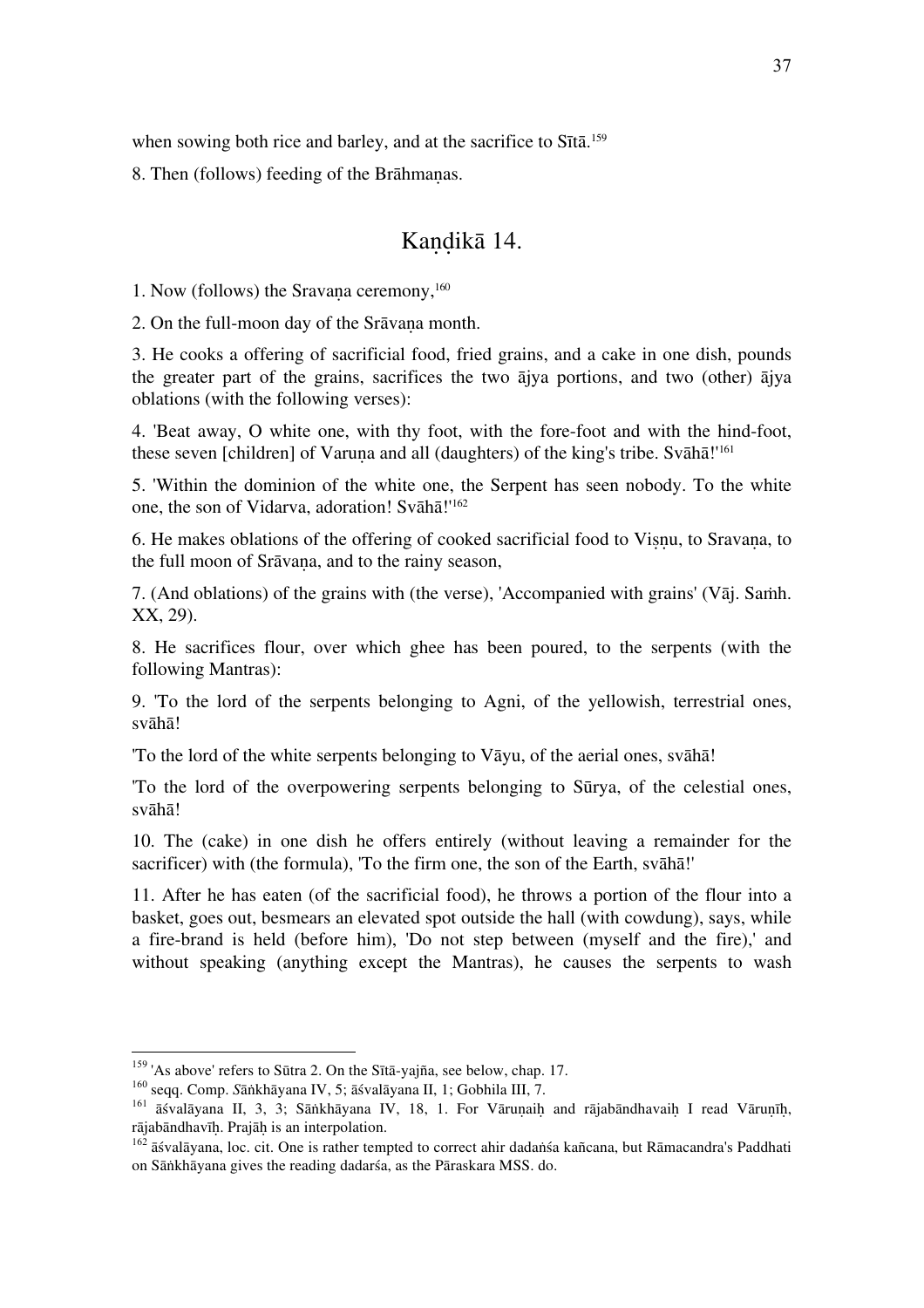themselves, (pouring out water for them, with the formulas:)<sup>163</sup>

12. 'Lord of the serpents belonging to Agni, of the yellowish, terrestrial ones, wash thyself!

'Lord of the white serpents belonging to Vāyu, of the aerial ones, wash thyself!

'Lord of the overpowering serpents belonging to Sūrya, of the celestial ones, wash thyself!'

13. Each time after the washing has been done, he offers to the serpents a Bali of flour, picking out (portions of it) with (the spoon called) Darvī (with the formulas):<sup>164</sup>

14. 'Lord of the serpents belonging to Agni, of the yellowish, terrestrial ones, this is thy Bali!

'Lord of the white serpents belonging to Vāyu, of the aerial ones, this is thy Bali!

'Lord of the overpowering serpents belonging to Sūrya, of the celestial ones, this is thy Bali!'

15. After he has made them wash themselves as above, he combs them with combs (with the formulas) $165$ 

16. 'Lord of the serpents belonging to Agni, of the yellowish, terrestrial ones, comb thyself!

'Lord of the white serpents belonging to Vāyu, of the aerial ones, comb thyself!

'Lord of the overpowering serpents belonging to Sūrya, of the celestial ones, comb thyself!'

17. (He offers) collyrium, ointment, and garlands with (the same formulas), putting at their end, respectively, the words, 'Salve thy eyes!' 'Anoint thyself!' 'Put on garlands!'

18. The remainder of the flour he pours out on the elevated spot (mentioned in Sūtra 11), pours water on it out of a water-pot, and worships the nāgas with the three (verses), 'Adoration be to the serpents' (Vāj. Samh. XIII, 6 seqq.).

19. At that distance in which he wishes the serpents not to approach (the house), he should three times walk round the house, sprinkling an uninterrupted stream of water round it, with the two (verses), 'Beat away, O white one, with thy foot' (Sūtras 4 and 5).

20. He gives away the (spoon called) Darvī (Sūtra 13) and the basket (Sūtra 11), having

<sup>&</sup>lt;sup>163</sup> The ceremony with the fire-brand seems to stand in connection with the rule given by āśvalāyana, II, 1, 13, that before the sacrificer has given himself in charge' to the serpents, nobody is allowed to step

 $164$  I have translated *upaghātam* by 'picking out.' On the full technical meaning of the term, which implies the omission of the *upastaraṇa* and *abhighāraṇa*, see Bloomfield's note on Gṛhya-saṅgraha I, 111 (Zeitschrift der deutschen Morgenländischen Gesellschaft, 35:568).

<sup>&</sup>lt;sup>165</sup> The words as above refer to Sūtra 11. Pralikhati, which I have translated 'he combs them,' is the same act for which Sāṅkhāyana (IV, 15, 7) says, *phanena cestayati*. I think Professor Stenzler is wrong in translating: Er scharrt (das Mehl) mit Kämmen zusammen. Jayarāma says: *pralekhanaṅ ca krameṇa*  pratimantram balikandūyanan kankataih. tāni ca vaikankatīyāni prādeśamātrāny ekatodantāni kāsthāni *bhavanti.*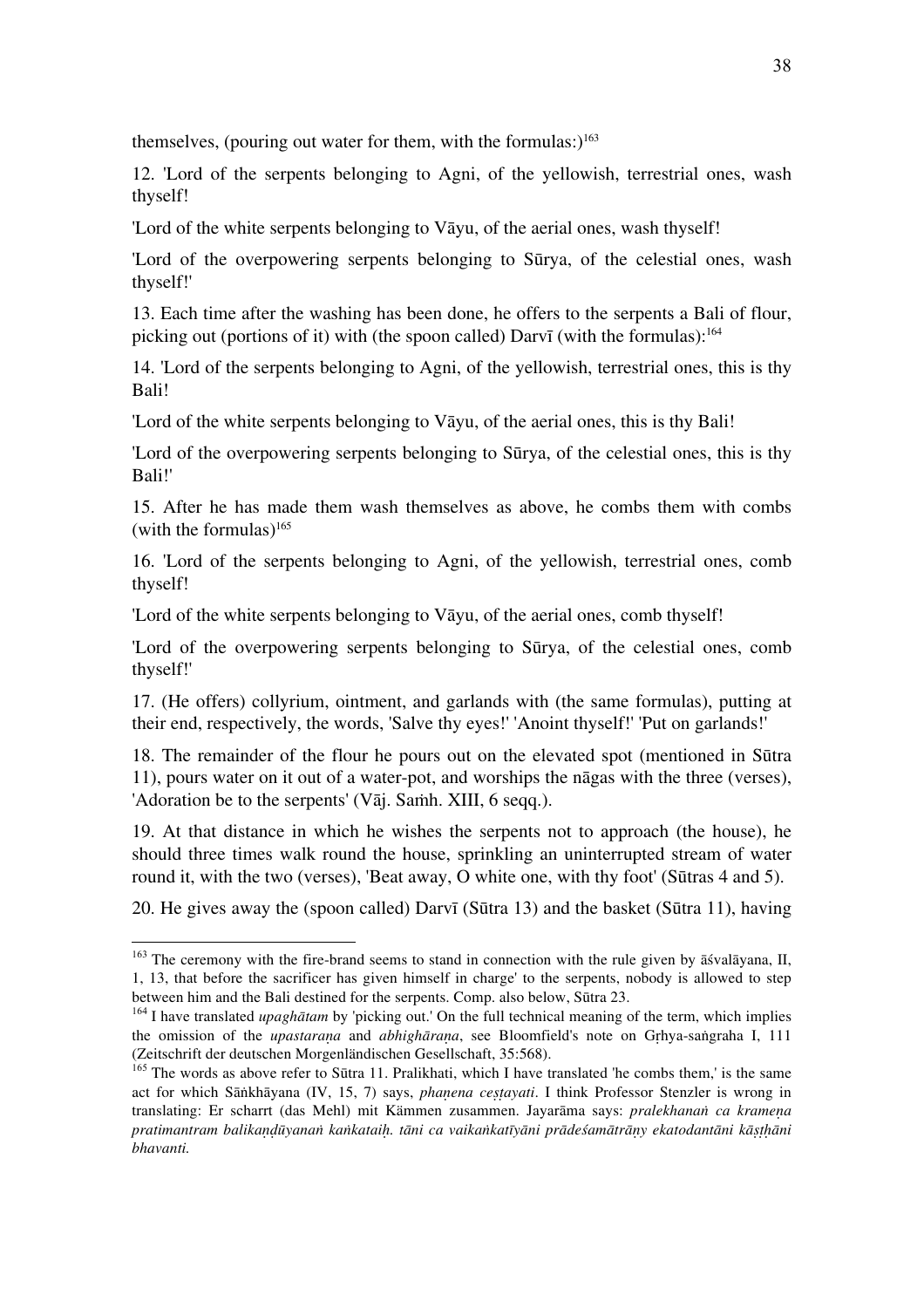washed and warmed them.

21. Near the door (of the house) they clean themselves with the three (verses), 'O waters, ye are' (Vāj. Saṁh. XI, 50 seqq.).

22. Having put away that remainder of flour in a hidden place, he should from that time daily till the āgrahāyanī, after sunset, when he has performed the service to the fire, offer to the serpents a Bali of flour, picking out (portions of it) with the Darvī  $(spoon).$ <sup>166</sup>

23. When he is offering (the Bali), let no one step between (the sacrificer and the Bali).167

24. With the Darvī (spoon) he rinses his mouth. Having washed it, he puts it away.168

20. According to the commentators he gives these things to the man who holds the firebrand (Sūtra 11).

25. They eat the (rice) grains which must not form one coherent mass.

26. Then (follows) the feeding of the Brāhmaṇas.

#### Kandikā 15.

1. On the full-moon day of Prausthapada the sacrifice to Indra.

2. Having cooked milk-rice for Indra and cakes, and having put cakes round (the fire), he sacrifices the two ājya portions and ājya oblations to Indra, to Indrānī, to Aja Ekapad, to Ahi Budhnya, and to the Prosthapadās.<sup>169</sup>

3. After he has eaten (his portion of the sacrificial food), he offers a Bali to the Maruts. For the Sruti says, 'The Maruts eat what is not-sacrificed.'<sup>170</sup>

4. (This Bali he offers) in Aśvattha leaves, because it is said, 'The Maruts stood in the Aśvattha tree.'171

5. (He offers it) with (the texts), 'Brilliantly resplendent' (Var. Saṁh. XVII, 80-85),

<sup>&</sup>lt;sup>166</sup> The āgrahāyaṇī is the full-moon day of Mārgaśīrsha, on which the Pratyavarohaṇa ceremony is celebrated. See below, III, 2; Weber, die vedischen Nachrichten von den Naxatra, II, 332. The expression darvyopaghātan is the same that has occurred above in Sūtra 13.<br><sup>167</sup> Comp. āśvalāyana-Grhya II, 1, 13, and see above, Sūtra 11.<br><sup>168</sup> Prakṣālya seems to me to refer to the Darvī; see Sūtra 20.<br><sup>169</sup> After these ājya oblat

Indra. In one of Professor Stenzler's MSS. there is a special Sūtra inserted after Sūtra 2, 'Of the cooked food he makes an oblation with (the formula), "To Indra svāhā."' I do not, however, think it right to receive this Sūtra into the text, as the other MSS. do not support it, and the commentators did not find it in the text which they read.

<sup>&</sup>lt;sup>170</sup> Professor Stenzler's translation, 'Die Maruts essen kein Opfer,' seems to me not quite exact. I should prefer to say, 'Die Maruts essen Nicht-Opfer.' This passage, taken from *S*atapatha Brāhmaṇa IV, 5, 2, 16, is quoted as supporting the rule that a Bali offering should be made to the Maruts; for in the technical language the term ahuta is applied to Bali offerings (*S*āṅkhāyana-Gṛhya I, 10, 7, huto' gnihotrahomena, ahuto balikarmaṇā).<br><sup>171</sup> When Indra called them to his help against Vrtra. *Satapatha Brāhmana IV*, 3, 3, 6.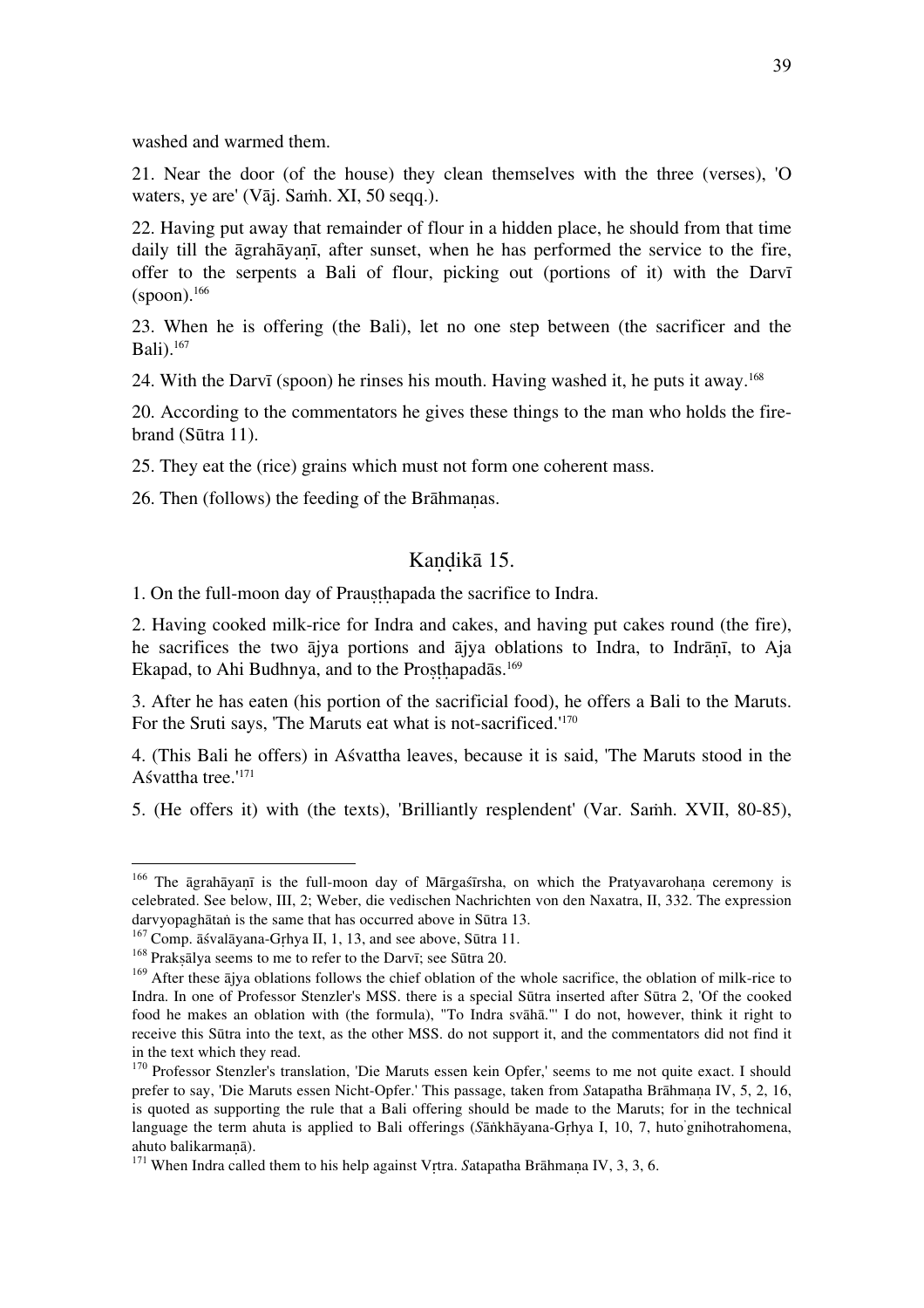Mantra by Mantra,<sup>172</sup>

6. And with the (Mantra called) Vimukha.173

7. (This Mantra he repeats only) in his mind.

8. For the Sruti says, 'These are their names.'174

9. He murmurs, 'To Indra the divine' (Vāj. Samh.  $17:86$ ).<sup>175</sup>

10. Then (follows) the feeding of the Brāhmaṇas.

## Kaṇḍikā 16.

1. On the full-moon day of āśvayuja the (offerings of) Pṛśātakas (are made).176

2. Having cooked milk-rice for Indra he sacrifices it, mixed with curds, honey, and ghee, to Indra, Indrāṇī, the two Aśvins, the full moon of āśvayuja, and to the autumn.

3. After he has eaten (his portion of the sacrificial food), he sacrifices with his joined hands a Pṛśātaka prepared with curds, with the words, 'May what is deficient be made full to me; may what is full not decay to me. Svāhā!'<sup>177</sup>

4. The inmates of the house look at the mixture of curds, honey, and ghee, with the Anuvāka, 'May Indra come hither' (Vāj. Saṁh. 20: 47 seqq.).

5. They let the calves join their mothers that night and the  $\bar{a}$ grah $\bar{a}$ yan $\bar{n}$  night.<sup>178</sup>

6. Then (follows) the feeding of the Brāhmaṇas.

## Kandikā17.

1. Now (follows) the sacrifice to Sītā. 179

2. Wherever he sacrifices, be it (on a field) of rice or of barley, of that grain he should prepare a offering of cooked food.

3. One who has sacrificed may, if he likes, prepare elsewhere also a offering of cooked food, either of rice or of barley.<sup>180</sup>

<sup>&</sup>lt;sup>172</sup> This Sūtra is identical with the last words of Kāty. 18:4, 23.<br><sup>173</sup> This is the first part of Vāj. Samh. XVII, 86.<br><sup>174</sup> Satapatha Brāhmaṇa 9:3, I, 26. There it is said that śukrajyotiś ('brilliantly resplendent')

<sup>&</sup>lt;sup>175</sup> This Sūtra is identical with Kāty. 18:4, 25.<br><sup>176</sup> Pṛshātaka means a mixture of curds and butter. Comp. *S*āṅkhāyana 4: 16, 3; āśvalāyana II, 2, 3; Gṛhya-saṅgraha-pariśiṣṭa II, 59.<br><sup>177</sup> āśvalāyana II, 2, 3.

<sup>&</sup>lt;sup>178</sup> Sānkhāyana 4:16, 4.<br><sup>179</sup> The goddess Sītā is, as her name indicates, the rustic deity of the furrow.<br><sup>179</sup> Perhaps the meaning is that a person who has already once performed the Sītā-yajña on the field, is allowed, when repeating the sacrifice another time, to celebrate it elsewhere, and to choose at his will between rice and barley.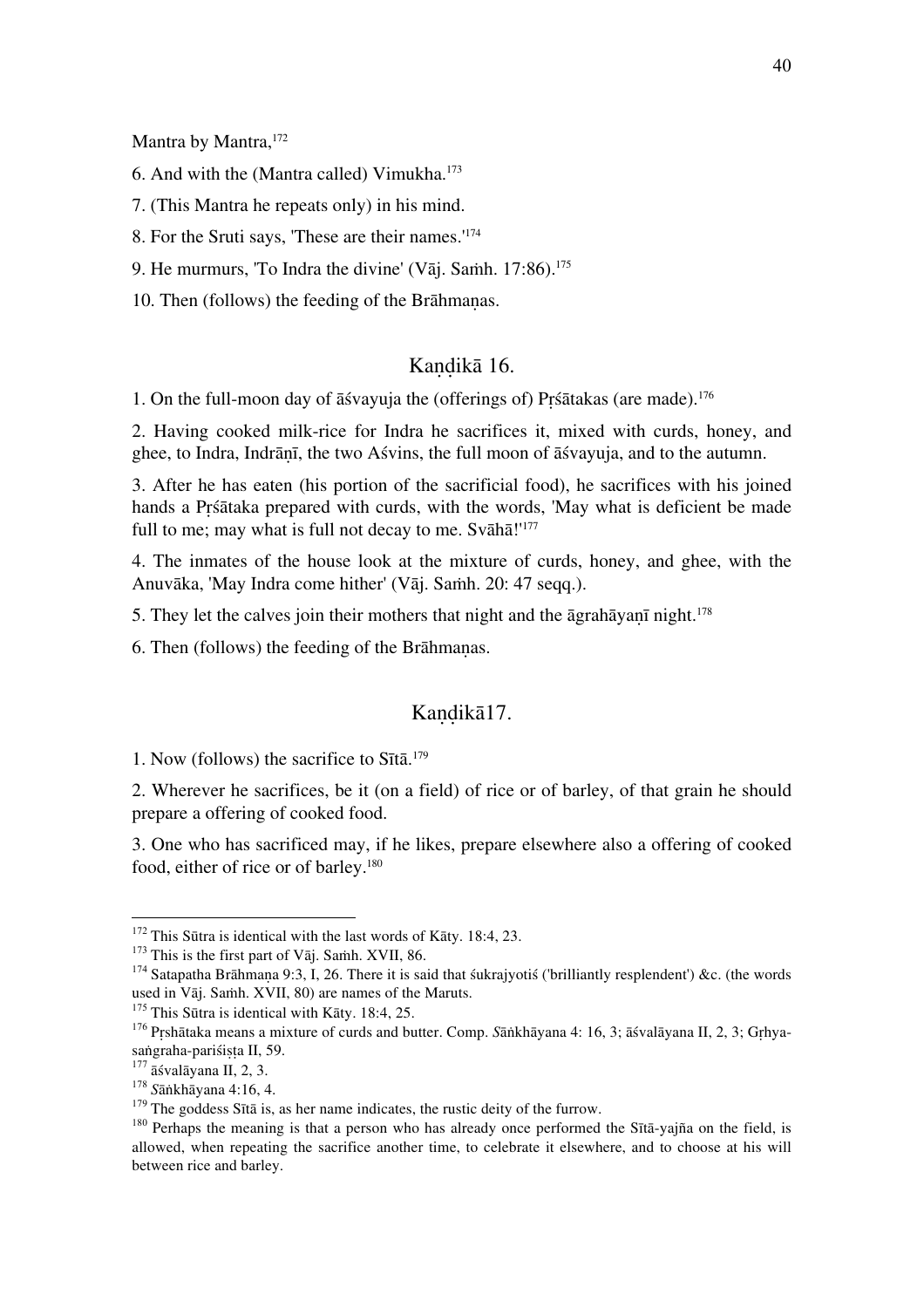4. (There should be) no doubt (as to whether rice or barley is to be taken), as a rule thereon has been stated above.<sup>181</sup>

5. If it is impossible (to take one of the two species of corn), (that) is excluded.

6. To the east or to the north of the field, on a clean spot that has been ploughed, so that the crop he not damaged,

7. Or in the village, because (there) both (rice and barley) are united, and because no obstacle is there.

8. Where he intends to cook (the sacrificial food), he establishes the fire on a place that has been smeared (with cowdung), which is elevated, and which has been sprinkled (with water), strews (round the fire) Darbha grass mixed with (stalks of) that (sort of corn to which the sacrifice refers), sacrifices the two ājya portions and ājya oblations (with the following Mantras):

9. 'For whom earth and heaven, the intermediate points and the chief points (of the horizon) are veiled with light, that Indra I invoke here. May his weapons be friendly towards us. Svāhā!

'Whatsoever it be that I wish for at this sacrifice, O killer of Vṛtra, may all that be fulfilled to me, and may I live a hundred autumns. Svāhā!

'May success, prosperity, earth, rain, eminence, excellence, luck here protect the creatures. Svāhā!

'In whose substance dwells the prosperity of all Vedic and worldly works, Indra's wife Sītā I invoke. May she not abandon me in whatever work I do. Svāhā!

Her, who rich in horses, rich in cows, rich in delight indefatigably supports living beings, Urvarā (i.e. the field) who is wreathed with threshing-floors, I invoke at this sacrifice, the firm One. May she not abandon me. Svāhā!

10. He makes oblations of the cooked sacrificial food to Sītā, Yajā (the goddess of sacrifice), *S*amā (the goddess of zealous devotion), Bhūti (the goddess of welfare).

11. Some say that the giving (of the sacrificial food to the deities) accompanies the Mantras.

12. But this is excluded, as the *S*ruti says, 'The giving (of the oblation to the deity) accompanies the word Svāhā.'182

13. On the Kuśa grass which is left over from the strewing (of grass round the fire), he offers a Bali to the protecting demons of the furrow with (the Mantra), 'They who are sitting towards the east with strong bows and quivers, may they protect thee from the

 <sup>181</sup> A rule has been given in the Srauta-sūtra (Kāty. I, 9, 1: 'Rice or barley, if a Havis [is prescribed]') which shows that it is indifferent whether rice or barley is taken. Thus the sacrificer is free to elect the one or the other. At least this is the traditional meaning of this Sūtra. But possibly we had better understand it otherwise. The sacrificer should offer, according to Sūtra 3, rice or barley. Whether he has to take the one or the other, there can be no doubt, as the rule given above (Sūtra 2) shows that rice should be cooked, if the ceremony is performed for a rice-field, and barley, if for a barley-field.

 $182$  The auotation has not been as yet identified in the Sruti itself, but the words quoted are found in Kāty.-Sraut. I, 2, 7.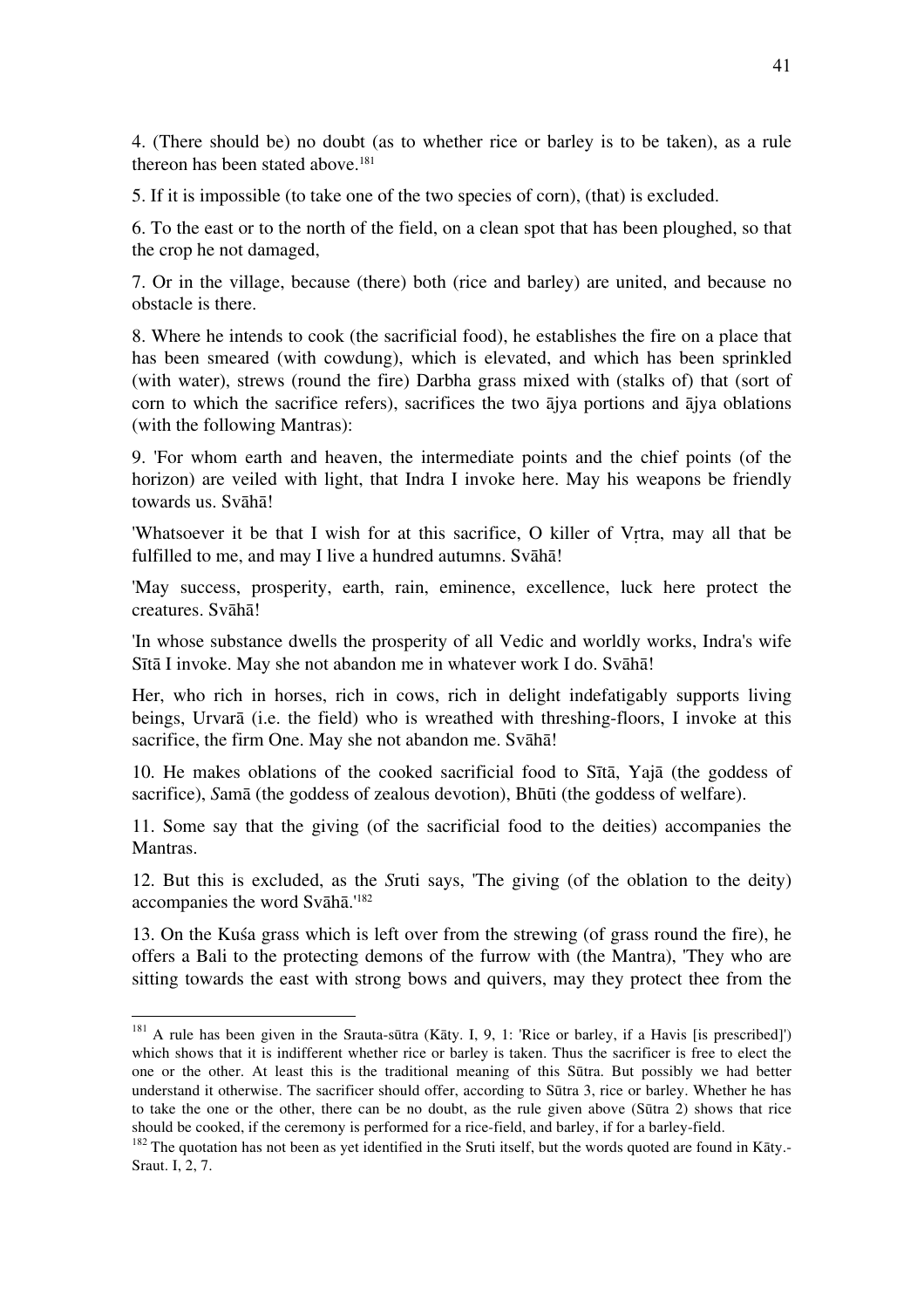east, and be vigilant and not abandon thee. To them I bring adoration, and I offer this Bali to them.'

14. Then to the south with (the Mantra), 'They who are sitting towards the south, not winking the eyes, wearing armour, may they protect thee from the south, and be vigilant and not abandon thee. To them I bring adoration, and I offer this Bali to them.'183

15. Then to the west with (the Mantra), 'The powerful ones, the excellent ones, prosperity, earth, Pārṣṇi, *S*unaṅkuri, may they protect thee from the west, and be vigilant and not abandon thee. To them I bring adoration, and I offer this Bali to them.'184

16. Then to the north with (the Mantra), 'The fearful ones, like to Vāyu in speed, may they protect thee from the north, on the field, on the threshing-floor, in the house, on the way, and be vigilant and not abandon thee. To them I bring adoration, and I offer this Bali to them.'

17. Of another (sort of food) as the chief (food used at this sacrifice), and with the remainder of  $\overline{a}$ jya, he distributes Balis as above.<sup>185</sup>

18. And the women should make accompanying oblations, because such is the custom.

19. When the ceremony is finished, he should feed the Brāhmaṇas. He should feed the Brāhmanas.

End of the Second Kāṇḍa.

#### Kāṇḍa 3, Kaṇḍikā 1.

1. (Now shall be explained) the partaking of the first-fruits (of the harvest), of a person who has not set up the (sacred Srauta) fires.<sup>186</sup>

2. He cooks a offering of fresh sacrificial food, sacrifices the two ājya portions, and two  $\overline{a}$  iva oblations, (with the formulas),  $187$ 

'To the hundredfold armed, hundredfold valiant, hundredfold blissful one, the vanquisher of enemies—he who may create a hundred autumns for us, Indra,—may he lead us across (the gulf of) misfortune. Svāhā!

'The four paths that go between heaven and earth, trodden by the gods—of these (paths) lead us to that which may bring us freedom from decay and decline, O all ye gods. Svāhā!'

3. Having made oblations of the offering of cooked food to the āgrayaṇa deities, he makes another oblation to (Agni) Svistakrt with (the verse), 'Agni, make this (sacrifice)

 <sup>183</sup> Some words in the beginning of the Mantra are lost. We should probably write: *atha dakṣiṇataḥ. ye dakṣiṇato' nimishāḥ . . . varmiṇa āsate*, &c. Of course it is impossible to say which is the word that is wanting before (or perhaps after) varminah.<br><sup>184</sup> Pārṣṇi, which means 'heel,' stands here, of course, as the name of a protecting demon.<br><sup>185</sup> See above, chap. 13, 2.<br><sup>186</sup> The corresponding ceremony of the *Srauta* ritua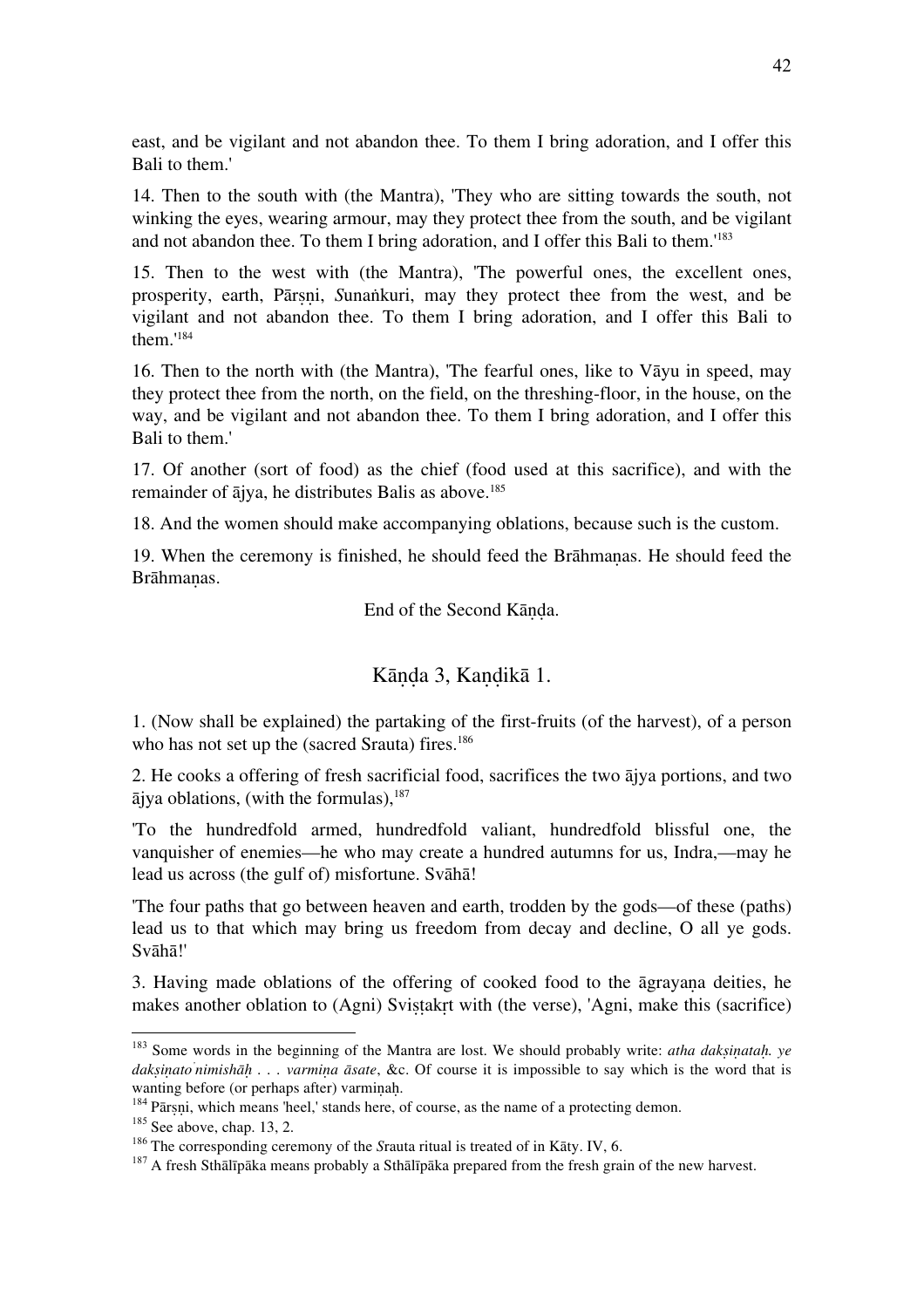full, that it may be well offered. And may the god destroy all hostile powers. Come hither, showing us a good path. Bestow on us long life, full of splendour and free from decay. Svāhā!'188

4. He then eats (of the fresh fruits with the verses), 'May Agni eat first, for he knows how the Havis (is fit for sacrifice); may he, the friend of all human tribes, make the herbs blessed to us.

From the good you have led us to the better, ye gods! Through thee, the nourishment, may we obtain thee. Thus enter into us, O potion, bringing refreshment, for the good of our children and of ourselves, and pleasant.'

5. Or with the (verse) sacred to Annapati (the Lord of food).<sup>189</sup>

6. For barley, however, (he uses the Mantra), 'This barley, mixed with honey, they have ploughed through Sarasvatī under Manu. Indra was lord of the plough, the hundredfold wise one; ploughers were the Maruts, the exuberant givers.<sup>'190</sup>

7. Then (follows) the feeding of the Brāhmaṇas.

## Kandikā 2.

1. On the full-moon day of Mārgaśīrsha the āgrahāyaṇī ceremony (is performed).

2. He cooks a offering of sacrificial food, sacrifices two ājya oblations as at the Sravaṇā sacrifice, and other oblations with (the following verses):<sup>191</sup>

'The night whom men welcome like a cow that comes to them, (the night) which is the consort of the year, may that (night) be auspicious to us. Svāhā!

'The night which is the image of the year, that we worship. May I reach old age, imparting strength to my offspring. Svāhā!

'To the Saṅvatsara, to the Parivatsara, to the Idāvatsara, to the Idāvatsara, to the Vatsara bring ye great adoration. May we, undecayed, unbeaten, long enjoy the favour of these (years) which are worthy of sacrifices. Svāhā!

'May summer, winter and spring, the rains be friendly, and may autumn be free of danger to us. In the safe protection of these seasons may we dwell, (and) may (they) last (to us) through a hundred years. Svāhā!'

3. He makes oblations of the cooked food to Soma, to (the Nakṣatra) Mṛgaśiras, to the full moon of Mārgaśīrsha, and to the winter.

<sup>&</sup>lt;sup>188</sup> The deities of the āgrayaṇa ceremony, which occupies in the *Srauta ritual the place corresponding to* the rite described here, are Indra and Agni, the Visve devās, Heaven and Earth.

<sup>&</sup>lt;sup>189</sup> The Annapatīya verse is Vāj. Samh. XI, 83.<br><sup>190</sup> Comp. manāv adhi, Rig-veda VIII, 72, 2.<br><sup>191</sup> The two oblations belonging to the *Sravanā ceremony are those stated above*, II, 14, 4. 5.

<sup>2.</sup> The first verses in which the āgrahāyaṇī night is called the consort of the year, or the image of the year, occur elsewhere with reference to the Ekāstakā night. See Atharva-veda III, 10; Taitt. Samhitā V, 7, 2, 1. See also below, Pāraskara III, 3, 5. Saṅvatsara, Parivatsara, Idāvatsara, &c. are terms designating the different years of the quinquennial period of the Yuga. See Zimmer, Altindisches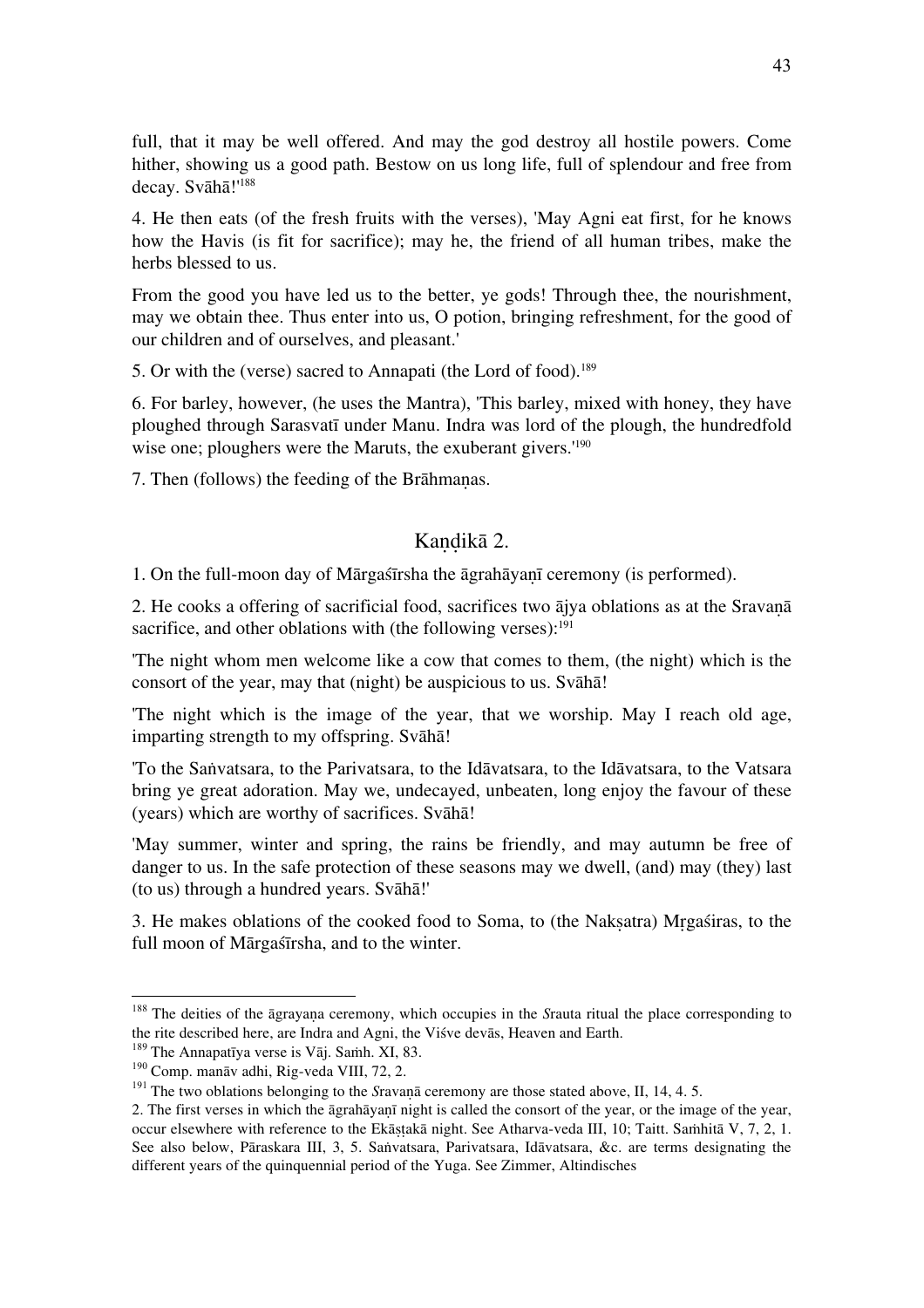4. After he has eaten (of the sacrificial food), he throws the remainder of the flour into a basket, (and then follow the same rites that have been stated above) from (the sacrificer's) going out down to their cleaning themselves.<sup>192</sup>

5. After the cleaning he says, 'The Bali offering is finished.'

6. After they have spread out to the west of the fire a layer (of straw) and a garment that has not yet been washed, they 'redescend,'<sup>193</sup> having bathed, wearing garments which have not yet been washed: the master (of the house) southward, his wife to the north (of her husband, and then the other persons belonging to the house) so that each younger one lies more to the north.

7. Having caused the Brahman to sit down southward, and having placed to the north a water-pot, a Samī branch, an earth-clod taken out of a furrow, and a stone, he murmurs, looking at the fire: 'This Agni is most valiant, he is most blessed, the best giver of a thousand boons, highly powerful. May he establish us both in the highest place.'

8. To the west of the fire he joins his hands (and holds them) towards the east.

9. With the three (verses), 'The divine ship' (Vāj. Saṁh. 21:6-8) they ascend the layer (of straw).

10. He addresses the Brahman: 'Brahman, we will redescend.'194

11. The Brahman having given his permission, they redescend with (the words), 'Life, fame, glory, strength, enjoyment of food, offspring!'

12. Those who have received the initiation murmur, 'May a good winter, a good spring, a good summer be bestowed on us. Blessed may be to us the rains; may the autumns be blessed to us.'195

13. With (the verse), 'Be soft to us, O earth' (Vāj. Saṁh. 35:21), they lie down on their right sides, their heads turned towards the east.

14. They arise with (the verse), 'Up! with life, with blessed life. Up! with Parjanya's eye, with the seven spaces of the earth.'196

15. This (they repeat) two other times, with the Brahman's permission.

16. Let them sleep on the ground four months (after the Pratyavarohaṇa), or as long as they like.

<sup>&</sup>lt;sup>192</sup> See above, II, 14, 1I-21 (not 19-21 as indicated by Professor Stenzler).<br><sup>193</sup> 'Redescending' means that they do not sleep any longer on high bedsteads, which they did from the *S*rāvanī day till the āgrahāyaṇī, on account of the danger from the snakes, but on the ground. See the

<sup>&</sup>lt;sup>194</sup> See the note on § 6.<br><sup>195</sup> On upeta, which means a person for whom the Upanayana has been performed, see my note, Sankhayana-Grhya II, 1, 1.

<sup>&</sup>lt;sup>196</sup> The verse occurs, with a few differences, in the Kānva Sākhā of the Vāj. Saṁhitā, II, 7, 5.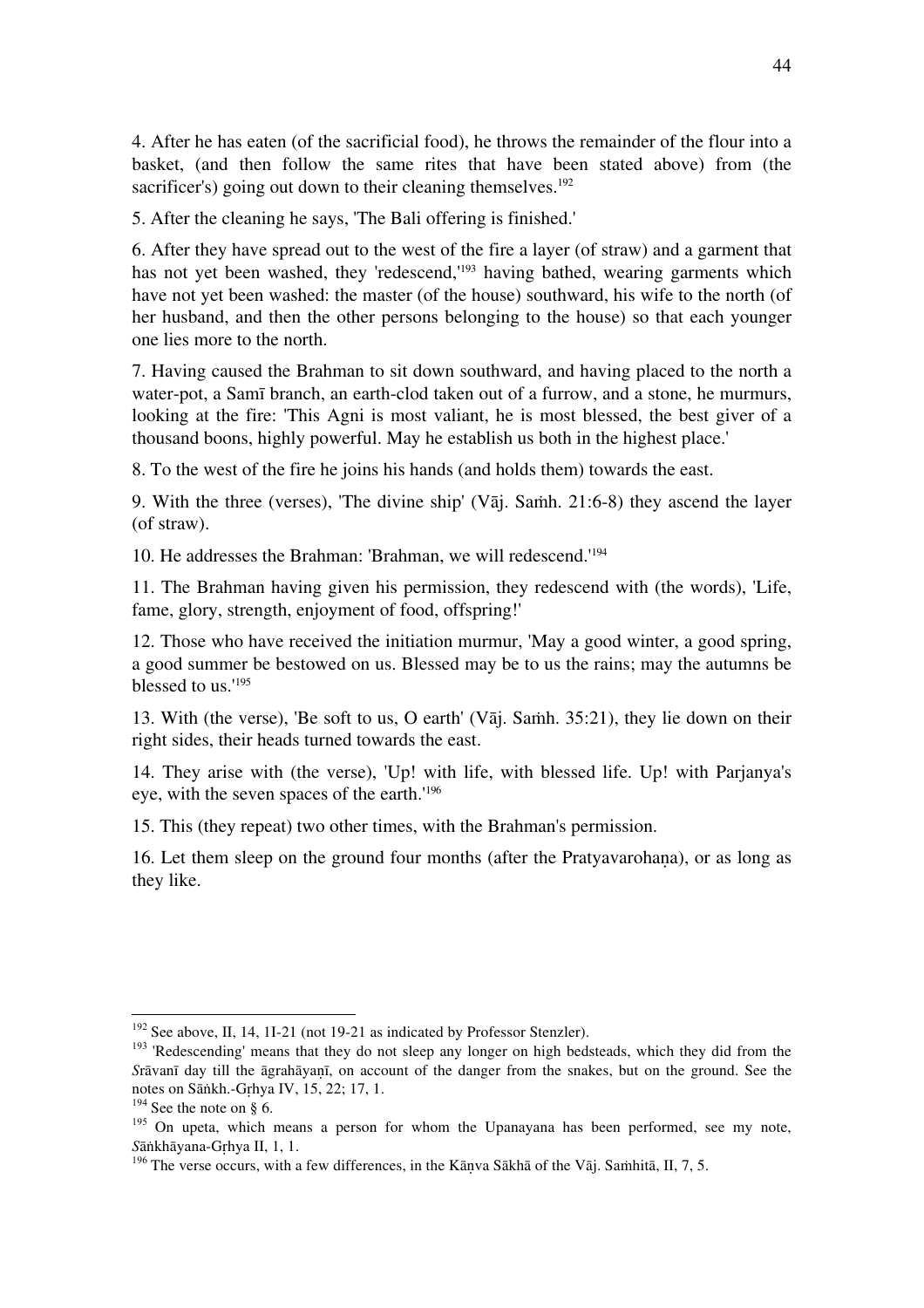## Kandikā 3.

1. After the āgrahāyaṇī (full moon follow) the three Aṣṭakās.197

2. (The Astakā is) sacred to Indra, to the Visve devās, to Prajāpati, and to the Fathers.<sup>198</sup>

3. (The oblations are made) with cakes, flesh, and vegetables, according to the order (of the three Astakās).<sup>199</sup>

4. The first Aṣṭakā (is celebrated) on the eighth day of the fortnight.

5. Having cooked a offering of sacrificial food and having sacrificed the two ājya portions, he sacrifices ājya oblations with (the texts):200

(a) Thirty sisters<sup>201</sup> go to the appointed place, putting on the same badge. They spread out the seasons, the knowing sages; having the metres in their midst they walk around, the brilliant ones. Svāhā!

(b) 'The shining one clothes herself with clouds, with the ways of the sun, the divine night: manifold animals which are born, look about in this mother's lap. Svāhā!

(c) 'The Ekāṣṭakā, devoting herself to austerities, has given birth to a child, to the majesty of Indra. Through him the gods have conquered the hostile tribes; he became the killer of the Asuras through his (divine) powers. Svāhā!

(d) 'You have made me who am not the younger (sister), the younger; speaking the truth I desire this: may I be in his (i.e. the sacrificer's?) favour, as you are; may none of you supplant the other in her work.<sup>202</sup>

(e) 'In my favour dwelt the omniscient one; he has found a firm standing; he has got a footing. May I be in his (i.e. the sacrificer's?) favour, as you are; may none of you supplant the other in her work.

(f) 'On the five dawns follows the fivefold milking;<sup>203</sup> on the cow with the five names, the rive seasons. The five regions (of the sky) are established through the fifteenfold (Stoma); with one common face (they look over) the one world. Svāhā!

(g) 'She who shone forth as the first, is the child of truth. One (of them) bears

<sup>&</sup>lt;sup>197</sup> On the Aṣṭakās, celebrated on the eighth days of the three dark fortnights following after the āgrahāyanī full moon, see Sāṅkhāyana III, 12 seqq.; āśvalāyana II, 4; Gobhila III, 10.

<sup>&</sup>lt;sup>198</sup> As there are four deities named, I think it probable that they are referred to all Astakas indiscriminately; comp. āśvalāyana II, 4, 12. Thus in the Mantras prescribed for the first Aṣṭakā (Sūtras 5 and 6), Indra, the Viśve devās, and Prajāpati are named; to the Fathers belongs the Anvastakya ceremony. <sup>199</sup> With regard to the order of these substances the Grhya texts differ.<br><sup>200</sup> Comp. Taitt. Samhitā IV, 3, 11; Atharva-veda III, 10.<br><sup>201</sup> (a) The thirty sisters seem to be the days of the month. As to madhyechandas, co

cit. § 1: chandasvatī ushasā pepiśāne; § 2: catustomo abhavad yā turīyā yajñasya paksāv rshayo bhavantī, gāyatrīn tristubhan jagatīm anustubham brhad arkan vuñjānāh suvar ā bharann idam.

<sup>&</sup>lt;sup>202</sup> (d) Probably one Astakā addresses the others, her sisters, as Jayarāma explains this verse.<br><sup>203</sup> (f) The explanation by which the 'fivefold milking' is referred to what is called in Taitt. Brāhmana II, 2, 9, 'the milkings of Prajāpati,' seems to me more than doubtful, for 'the milkings of Prajāpati' are only four: viz. the dark night, the moonlight, the twilight, and the day.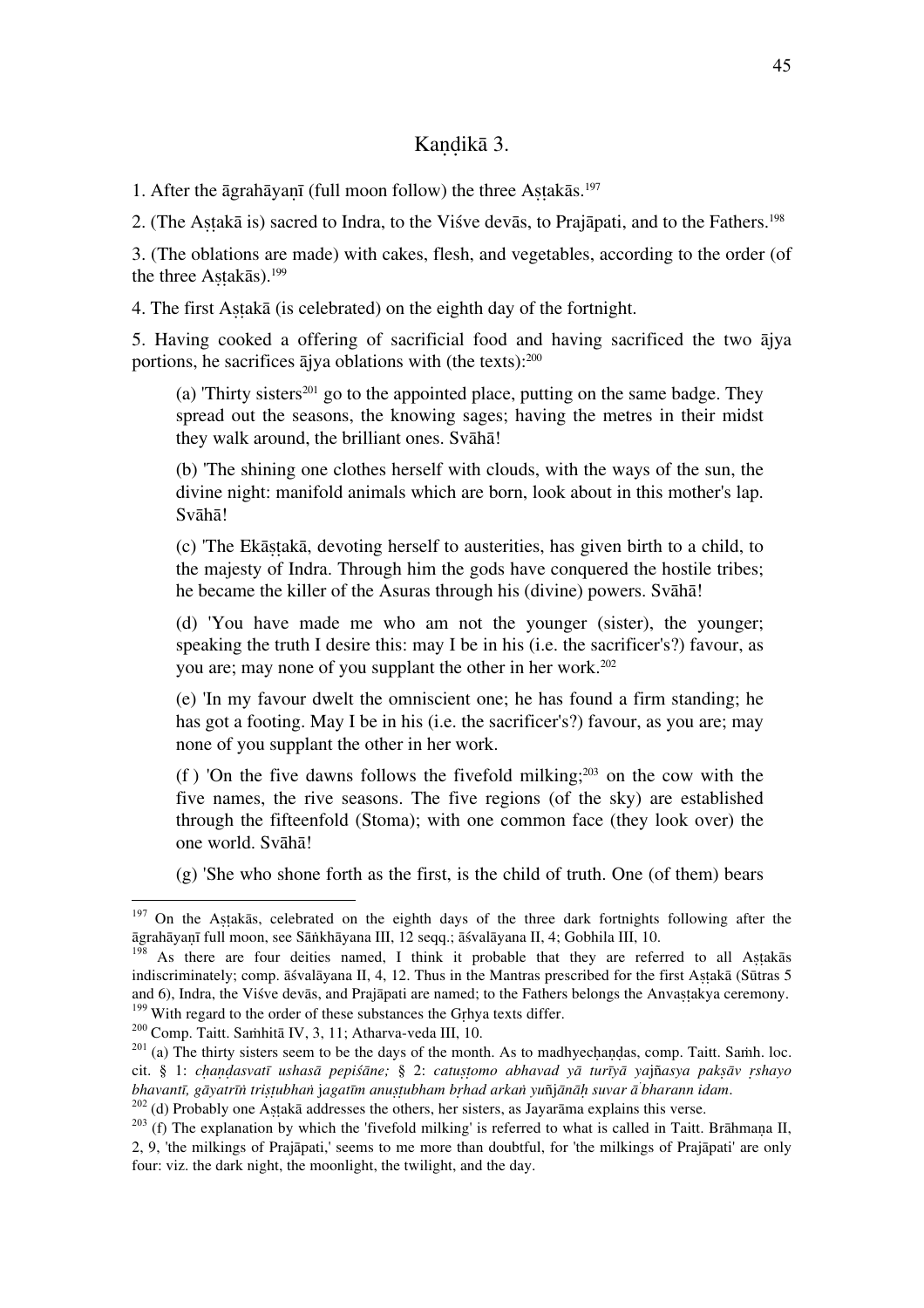the majesty of the waters; one wanders in the courses of the sun; one (in those) of the heat; Savitṛ shall govern one. Svāhā!

(h) 'She who shone forth as the first has become a cow in Yama's realm. Give us milk, thou who art rich in milk, year by year. Svāhā!

(i) 'She, the owner of bright bulls, has come to us with clouds and with light, she who has all shapes, the motley one, whose banner is fire. Carrying on the common work, leading us to old age, come to us thou who art exempt from old age, Ushas! Svāhā!<sup>204</sup>

(k) 'The consort of the seasons, the first one has come to us, the leader of days, the producer of offspring. Being one, thou shinest manifold, Ushas. Being free from old age, thou leadest to old age everything else. Svāhā!'

6. He makes offerings of the offering of cooked food with (the verses): $205$ 

'May the earth be peaceful, the air friendly to us; may the heavens give us bliss and safety. May the points (of the horizon), the intermediate points, the upper points give us bliss, and may day and night create long life for us. Svāhā!

'May the waters, the rays protect us from all sides; may the creator, may the ocean turn away evil. The present and the future, may all be safe for me. Protected by Brahman, may I be well guarded. Svāhā!

'May all ādityas and the divine Vasus, may the Rudras and Maruts be our protectors. May Prajāpati, the highest lord, bestow on us vigour, offspring, immortality, long life. Svāhā!'

7. And with (the formula), 'To the Aṣṭakā Svāhā!'

8. The middle Aṣṭakā (is celebrated) with (the sacrifice of) a cow.

9. He sacrifices the omentum of that (cow) with (the verse), 'Carry the omentum, O Jātavedas, to the fathers' (Vāj. Saṁh. 35:20).

10. On the day following each (Aṣṭakā), the Anvaṣṭakā day, (he brings a sacrifice) with the left ribs and the left thigh, in an enclosure, according to (the ritual of) the Pindapitryajña.

11. Also to the female (ancestors he makes Piṇḍa offerings) and pours (for them) strong liquor and water oblations into pits, and (offers) collyrium, salves, and garlands.

12. (He may also make oblations), if he likes, to the teacher and to the pupils who have no children.

13. And in the middle of the rainy season (there is) a fourth Aṣṭakā on which vegetables

<sup>&</sup>lt;sup>204</sup> (i) Sukra-rshabhā cannot be translated, as Professor Stenzler does, 'die schönste unter den Lichtern' (Mādhava: *śukreshu nakṣatrādishu śreṣṭḥā*), for this meaning of ṛshabhā occurs only in later texts. The

<sup>&</sup>lt;sup>205</sup> In the first verse I have omitted vyaśnavai, which impedes the construction and violates the metre. The word has found its way into the text, no doubt, in consequence of the phrase dīrgham āyur vyaśnavai occurring in chap. 2, 2. In the second verse p. 344 akṛtad is corrupt. I have translated abhayam; comp. āśvalāyana II, 4, 14. In the third verse I have left out mayi, as Professor Stenzler has done in his translation.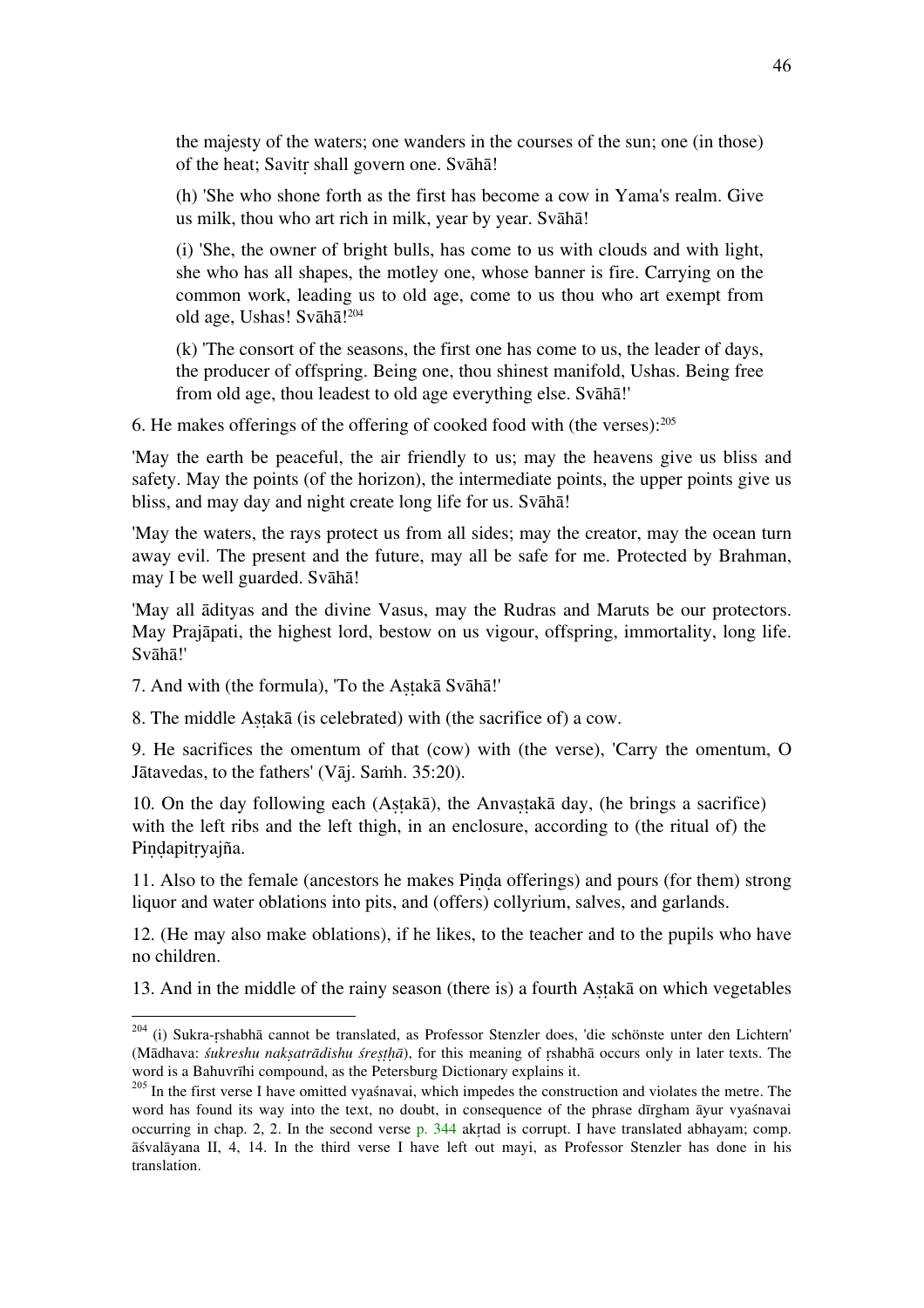are offered.206

#### Kandikā 4.

1. Now the building of the house.

2. Let him have his house built on an auspicious day.

3. Into the pits (in which the posts shall be erected) he pours an oblation with (the words), 'To the steady one, the earth-demon, svāhā!'<sup>207</sup>

4. He erects the post.

'This navel of the world I set up, a stream of wealth, promoting wealth. Here I erect a firm house; may it stand in peace, dropping ghee.

'Rich in horses and cows, rich in delight be set up, for the sake of great happiness. To thee may the young calf cry, to thee the lowing cows, the milk-cows.

'To thee (may) the young child (go), to thee the calf with its companions, to thee the cup of Parisrut, to thee (may they go) with pots of curds.<sup>208</sup>

'The consort of Peace, the great one, beautifully attired—bestow on us, O blessed one, wealth and manly power, which may be rich in horses and cows, full of sap like a tree's leaf. May our wealth increase here, clothing itself with prospering'—with (these four Mantras) he approaches the four (posts).

5. Having established the fire inside (the house), having made the Brahman sit down towards the south, having placed a water-pot to the north, and cooked a offering of sacrificial food, he goes out (of the house), and standing near the door, he addresses the Brahman, 'Brahman, I enter (the house)!'

6. When the Brahman has given his consent, he enters with (the formula), 'To right I advance, to luck I advance!'

7. Having prepared ājya and sacrificed two ājya oblations with (the two parts of the Mantra), 'Here is joy' (Vāj. Saṁh. 18:51 a), he sacrifices other oblations with (the verses):—

(a) 'Vāstoshpati! Receive us (into thy protection); give us good entering and drive away from us evil. For what we ask thee, with that favour us: be a saviour to us, to men and animals. Svāhā!

<sup>&</sup>lt;sup>206</sup> I have stated in the note on Sāṅkhāyana III, 13, 1 my reasons for believing that the true reading of this Sūtra is not madhyāvarshe (in the middle of the rainy season), but māghyavarshe (the festival celebrated during the rainy season under the Naksatra Maghās). There are no express rules given with regard to the third Aṣṭakā, but I think we should understand this Sūtra as involving a statement on that Aṣṭakā: (The third Astakā) and the fourth, on the Māghyavarsha day, are Sākāstakās (Astakās on which vegetables are offered). Sāṅkhāyana (Gṛhya III, 13, 1) declares that the ritual of the fourth Aṣṭakā is identical with that of the second.<br> $^{207}$   $\bar{a}$ śvalāyana-Grhya II, 8, 15.

<sup>&</sup>lt;sup>208</sup> On *gagadaih saha* (in the third verse) see my note on Sāṅkhāyana-Grhya III, 2, 9.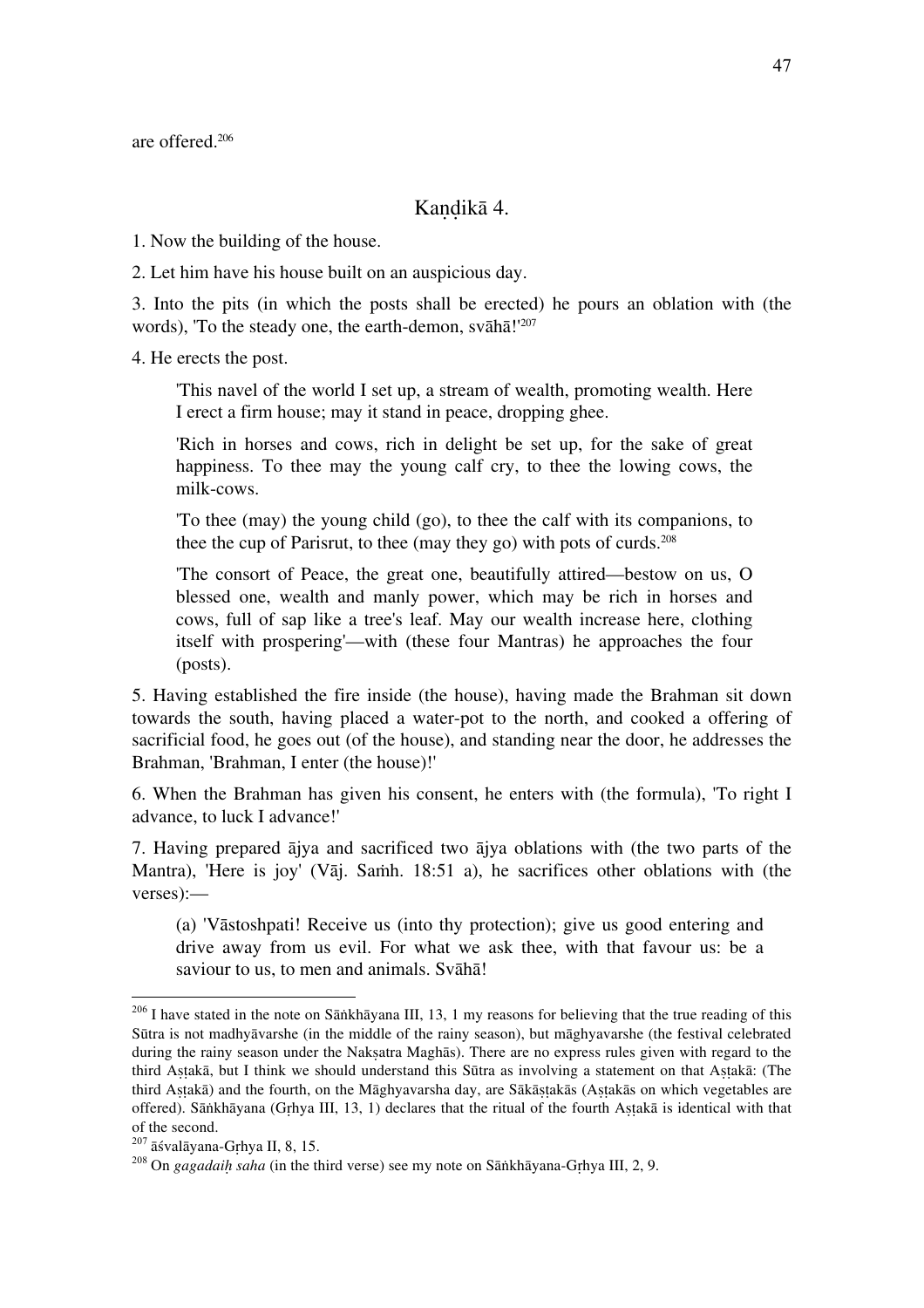(b) 'Vāstoshpati! Be our furtherer; make our wealth increase in cows and horses, O Indu (i.e. Soma). Free from decay may we dwell in thy friendship; give us thy favour, as a father to his sons. Svāhā!

(c) 'Vāstoshpati! Let us be in a fellowship with thee, which may be valiant, joyful, and well proceeding. Protect our wishes when we rest and when we do our work. Protect us always, ye (gods), and give us welfare. Svāhā!

(d) 'Driving away calamity, Vāstoshpati, assuming all shapes, be a kind friend to us. Svāhā!<sup>209</sup>

#### 8. He makes offerings of the offering of cooked food (with the following Mantras):

(a) Agni, Indra, Bṛhaspati, the Viśve devās I invoke, Sarasvatī and Vājī. Give me a dwelling-place, ye vigorous ones. Svāhā! 210

(b) 'To all the divine hosts of serpents, to the Himavat, the Sudarśana (mountain), and the Vasus, Rudras, ādityas, Îśāna with his companions, to all these I apply. Give me a dwelling-place, ye vigorous ones. Svāhā!<sup>211</sup>

(c) 'To forenoon and afternoon both together with noon, to evening and midnight, to the goddess of dawn with her wide path, to all these I apply. Give me a dwelling-place, ye vigorous ones. Svāhā!

(d) 'To the Creator and the Changer, to Viśvakarman, to the herbs and trees, to all these I apply. Give me a dwelling-place, ye vigorous ones. Svāhā!

(e) 'To Dhātṛ and Vidhātṛ, and to the Lord of treasures together with them, to all these I apply. Give me a dwelling-place, ye vigorous ones. Svāhā!

(f) 'As a lucky, a happy (place), give me this dwelling-place, Brahman and Prajāpati, and all deities. Svāhā!'

9. After he has partaken (of the sacrificial food), let him put into a brass vessel the different things which he has brought together, Udumbara leaves with strong liquor, green turf, cowdung, curds, honey, ghee, Kuśa grass, and barley, and let him besprinkle the seats and shrines (for the images of the gods).

10. He touches (the wall and the posts) at their eastern juncture with (the words), 'May luck and glory protect thee at thy eastern juncture.'

11. He touches (them) at their southern juncture with (the words), 'May sacrifice and sacrificial fee protect thee at thy southern juncture.'

12. He touches (them) at their western juncture with (the words), 'May food and the Brāhmana protect thee at thy western juncture.'

13. He touches (them) at their northern juncture with (the words), 'May vigour and delight protect thee at thy northern juncture.'

14. He then goes out (of the house) and worships the quarters (of the horizon, the east)

<sup>&</sup>lt;sup>209</sup> Rig-veda VII, 54; 55, 1.<br><sup>210</sup> 8 a. Vājī is, as the name shows, the goddess of quick vigour. Jayarāma explains Vājī, a name of Sītā, as a personification of food.

 $2^{11}$  Comp. āśvalāyana II, I, 14. On jagada, comp. above, § 4.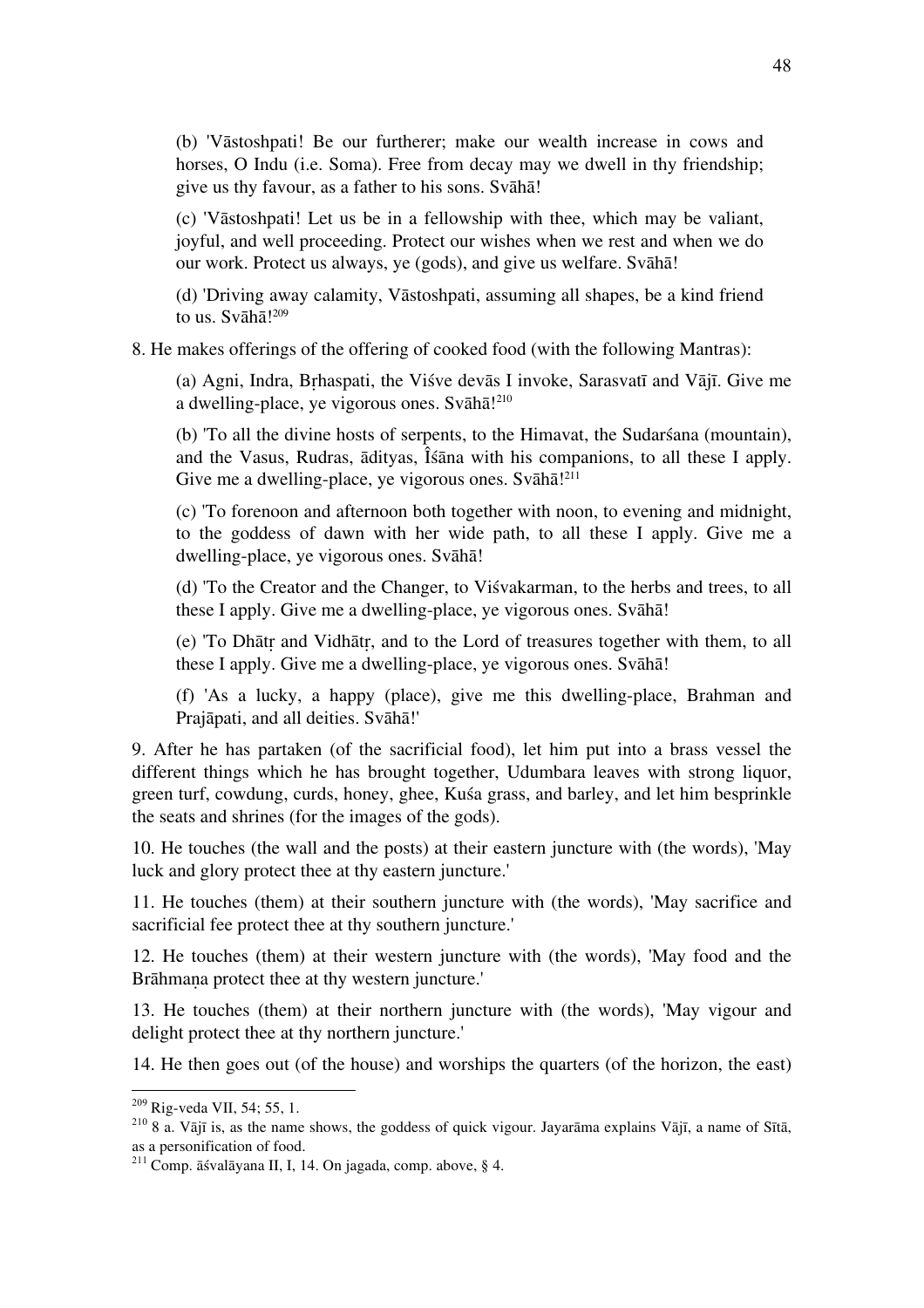with (the formulas), 'May Ketā (i.e. will?) and Suketā (i.e. good-will?) protect me from the east.

'Agni is Ketā; the Sun is Suketā: to them I apply; to them be adoration; may they protect me from the east.'

15. Then to the south: 'May that which protects and that which guards, protect me from the south.

'The Day is that which protects; the Night is that which guards; to them I apply; to them be adoration; may they protect me from the south.'

16. Then to the west: 'May the shining one and the waking one protect me from the west.

'Food is the shining one; Breath is the waking one; to them I apply; to them be adoration; may they protect me from the west.'

17. Then to the north: 'May the sleepless one and the not-slumbering one protect me from the north. 'The Moon is the sleepless one; the Wind is the not-slumbering one; to them I apply; to them be adoration; may they protect me from the north.'

18. When (the house) is finished, he enters it with (the formulas), $^{212}$ 

'Law, the chief post! Fortune, the pinnacle! Day and night, the two doorboards!

'Indra's house is wealthy, protecting; that I enter with my children, with my cattle, with everything that is mine.

'Hither is called the whole number (of relatives), the friends whose coming is good. Thus (I enter) thee, O house. May our dwellings be full of inviolable heroes from all sides!'

19. Then (follows) feeding of the Brāhmaṇas.

#### Kandikā 5.

1. Now (follows) the putting up of the water-barrel.

2. To the north-east he digs a pit like (the pit for) a sacrificial post, strews into it Kuśa grass, fried grains, fruits of the soap-tree, and other auspicious things, and therein he establishes the water-barrel with (the words), 'The sea art thou.'

3. He pours water into it with (the verse), 'Ye waters, rich in wealth, ye possess goods. Ye bring us good insight and immortality. Ye are the rulers over wealth and blessed

 <sup>212</sup> Comp. Sāṅkhāyana-Gṛhya III, 3, 7 seq.; chap. 4, 10. The comparison of Sāṅkhāyana shows that we have to divide *saha Pra*j*ayā paśubhiḥ, saha yan me ki*ñ*cid asty, upahūtaḥ*, &c. Sādhusaṅvṛtaḥ (if the reading is correct) seems to me to be the nom. plur. of sādhusaṅvṛt. I understand this to be a Bahuvrīhi compound, in which saṅvṛt means 'the approaching.' In Atharva-veda VII, 60, 4 we have sakhāyaḥ svādusaṅmudah. After śāle a verb meaning 'I enter,' or something like that, has been lost.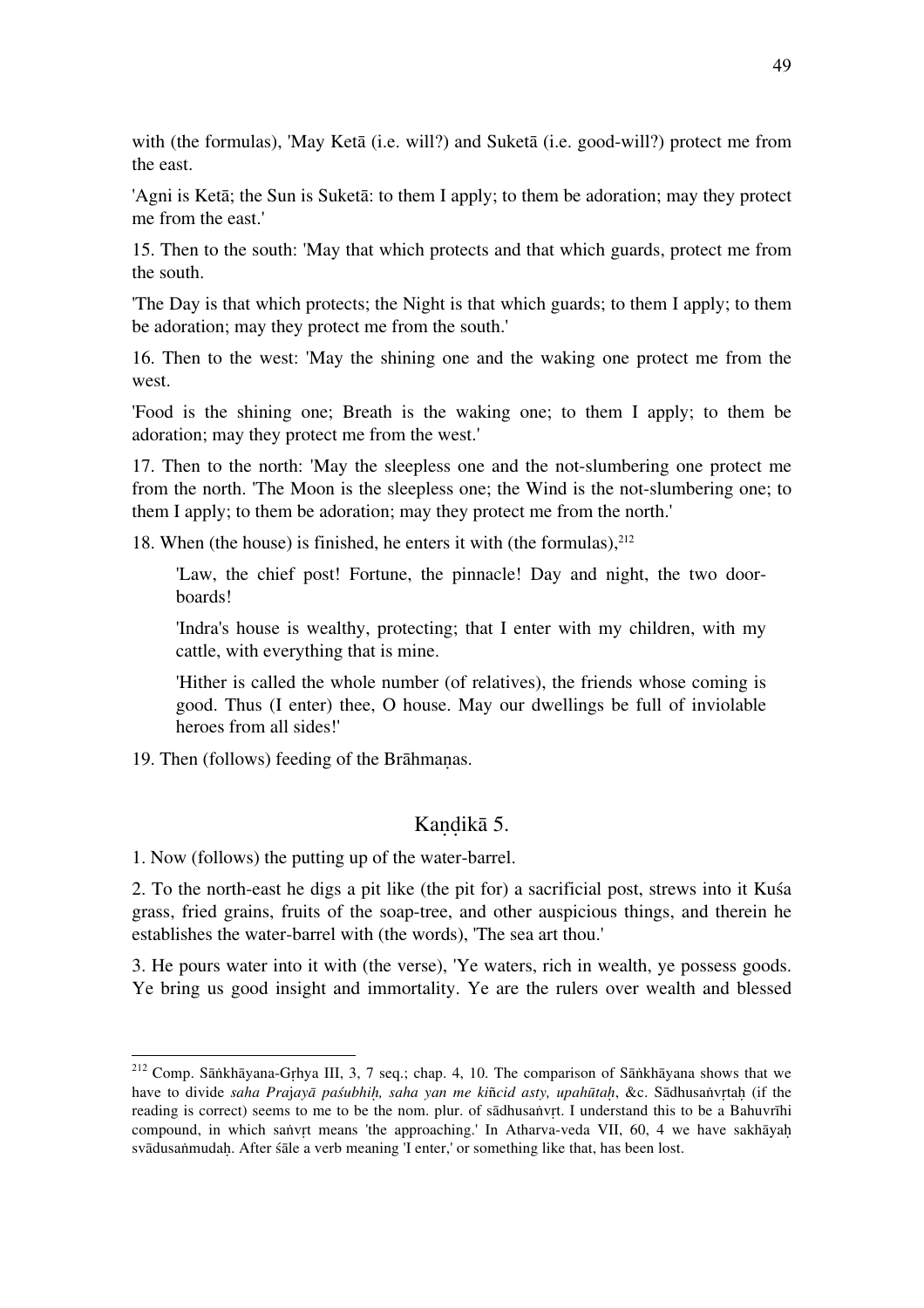offspring. May Sarasvatī give strength to him who praises her!'<sup>213</sup>—

4. And with the three (verses), 'O waters, ye are' (Vāj. Saṁhitā XI, 50 seqq.).

5. Then (follows) feeding of the Brāhmaṇas.

## Kandikā 6.

1. Now the cure for headache.

2. Having moistened his hands, he passes them over his eye-brows with (the verse), 'From the eyes, from the ears, from the whiskers, from the chin, from the forehead, I drive away this disease of the head.'

3. If (only) one side (of the head aches, he recites the verse), 'Cleaver! Thou with the disfigured eyes! White-wing! Renowned one! And thou with the various-coloured wing! Let his head not ache.'

4. Then it will get better.

#### Kandikā 7.

1. (Now will be declared) the making water round about a servant who is disposed to run away.214

2. While (the servant) is sleeping, he should discharge his urine into the horn of a living animal, and should three times walk round him, turning his left side towards him, and sprinkle (the urine) round him with (the verse), 'From the mountain (on which thou art born), from thy mother, from thy sister, from thy parents and thy brothers, from thy friends I sever thee.

'Run-away servant, I have made water round thee. Having been watered round, where wilt thou go?'

3. Should he run away (nevertheless, his master) should establish a fire that has been taken from a wood that is on fire, and should sacrifice (in that fire) Kuśa plates (used for protecting the hands when holding a hot sacrificial pan) that have been anointed with ghee, with (the formula), 'May the stumbler stumble round thee,  $\dots$  may he tie thee with Indra's fetter, loosen thee for me, and may he lead another one up (to me).<sup>'215</sup>

4. Then he will quietly remain (in his master's house). $216$ 

<sup>&</sup>lt;sup>213</sup> Rig-veda X, 30, 12.<br><sup>214</sup> *Utūla-parimehah*. It is probable that utūla, as meaning a slave who habitually runs away, is connected with the use of that word as the name of a tribe in the north-west of India.

<sup>215</sup> *Ukhā yābhyāṅ gṛhyate tāv iṇḍvau*. Comm. on Kātyāyana, *S*raut. XVI, 4, 2.

In the Mantra I propose to read, pari tvā hvalano, &c. Nivrttendravīrudhah seems to be corrupt; it seems to be a compound of nivṛtta, a second member which is doubtful, and vīrudh (the plant). The meaning may have been 'giving it up to consume the plants.'

 $216$  This Sūtra is word for word identical with chap. 6, 4.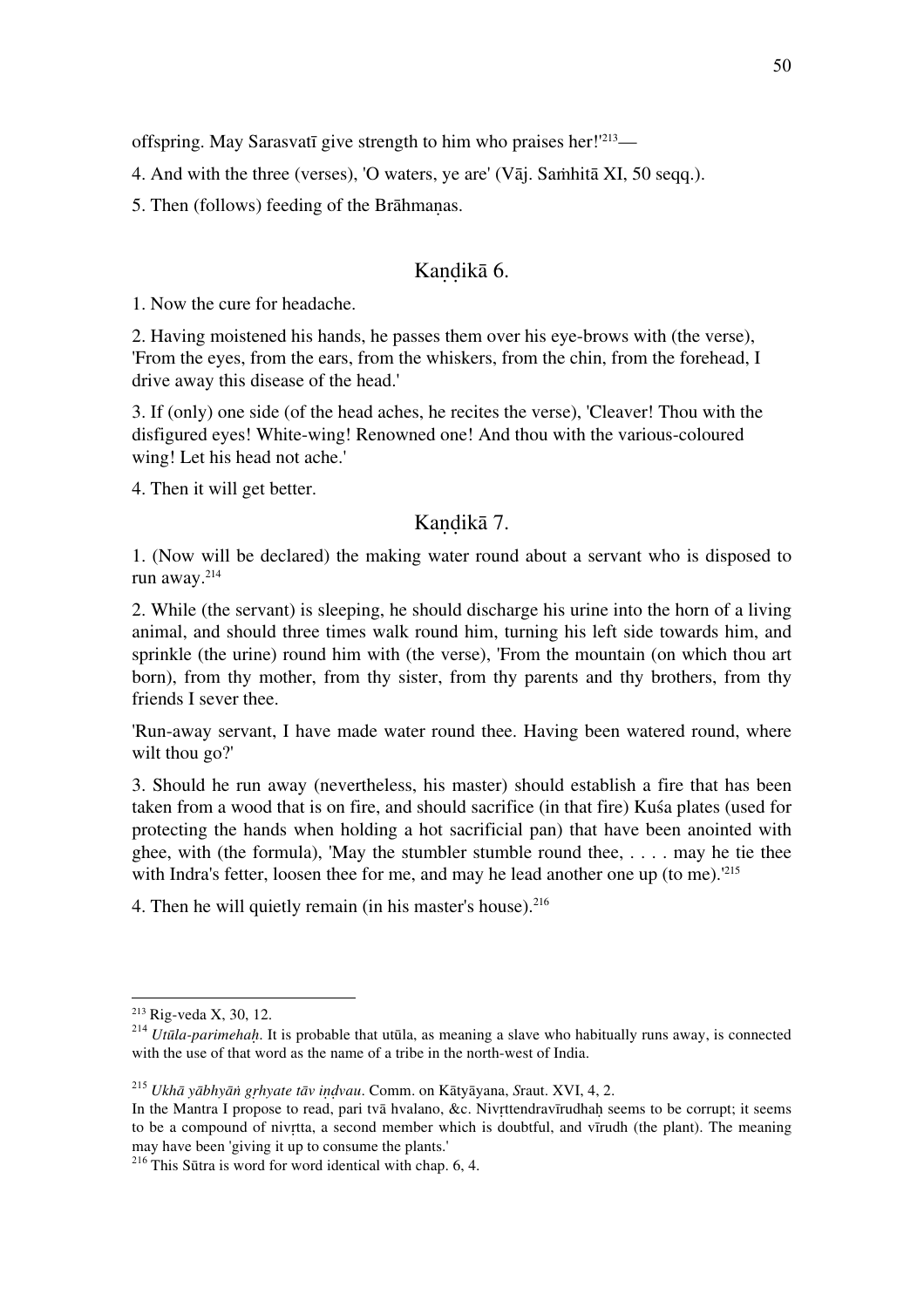## Kandikā 8.

1. The spit-ox (sacrificed to Rudra).<sup>217</sup>

2. It procures (to the sacrificer) heavenly rewards, cattle, sons, wealth, renown, long life. $218$ 

3. Having taken the sacred domestic fire to the forest, and having performed the 'outspreading,'219 he should sacrifice the animal to Rudra.

4. One that is not gelded.

5. Or (it may be) a cow, on account of the designation. $220$ 

6. Having cooked the omentum, a offering of sacrificial food, and the portions cut off (of the victim), he sacrifices the omentum to Rudra, the fat to the Air, and the cut-off portions together with the offering of cooked food to Agni, Rudra, *S*arva, Paśupati, Ugra, Aśani, Bhava, Mahādeva, Îśāna. 221

7. (Then follows a sacrifice to) Vanaspati.

8. (To Agni) Svistakrt at the end.

9. Then (follows) the sprinkling round to the different quarters (of the horizon).<sup>222</sup>

10. After the sprinkling has been performed, they sacrifice the Patnī-saṅyāja offerings to Indrāṇī, Rudrāṇī, Sarvāṇi, Bhavānī, and Agni Gṛhapati.223

11. The blood he offers in leaves, on (grass-) bunches, as a Bali to Rudra and to his hosts, with (the Mantras),  $224$ 

'The hosts, Rudra, which thou hast to the east, to them this Bali (is given). To them and to thee be adoration!

'The hosts, Rudra, which thou hast to the south . . . to the west . . . to the north . . . upwards . . . downwards, to them this Bali (is given). To them and to thee be adoration!'

12. The contents of the stomach and of the entrails, besmeared with blood, he throws into the fire or buries them in the earth.<sup>225</sup>

13. Having placed the animal so that the wind blows from himself to it, he approaches it

<sup>&</sup>lt;sup>217</sup> āśvalāyana-Gṛhya IV, 8.<br><sup>218</sup> āśvalāyana, loc. cit. § 35.<br><sup>219</sup> The 'outspreading' is the establishing of the three sacred *Srauta fires*, so that the Gṛhya fire is considered as the Gārhapatya, and the āhavanīya and

<sup>&</sup>lt;sup>220</sup> On account of the designation of the sacrifice as śūla-gava.<br><sup>221</sup> āśvalāyana, loc. cit. § 19.<br><sup>222</sup> Jayarāma: *diśān vyāghāraṇaṅ kartavyam iti sūtraśeshaḥ. tac ca vasayā bhavati yathāgnishomīye*<br><sup>223</sup> On the Patnī-

Hillebrandt, Neu- und Vollmondsopfer, pp. 151 seqq.

<sup>&</sup>lt;sup>224</sup> āśvalāyana, loc. cit. § 22.<br><sup>225</sup> As to ūvadhya, comp. āśvalāyana, § 28.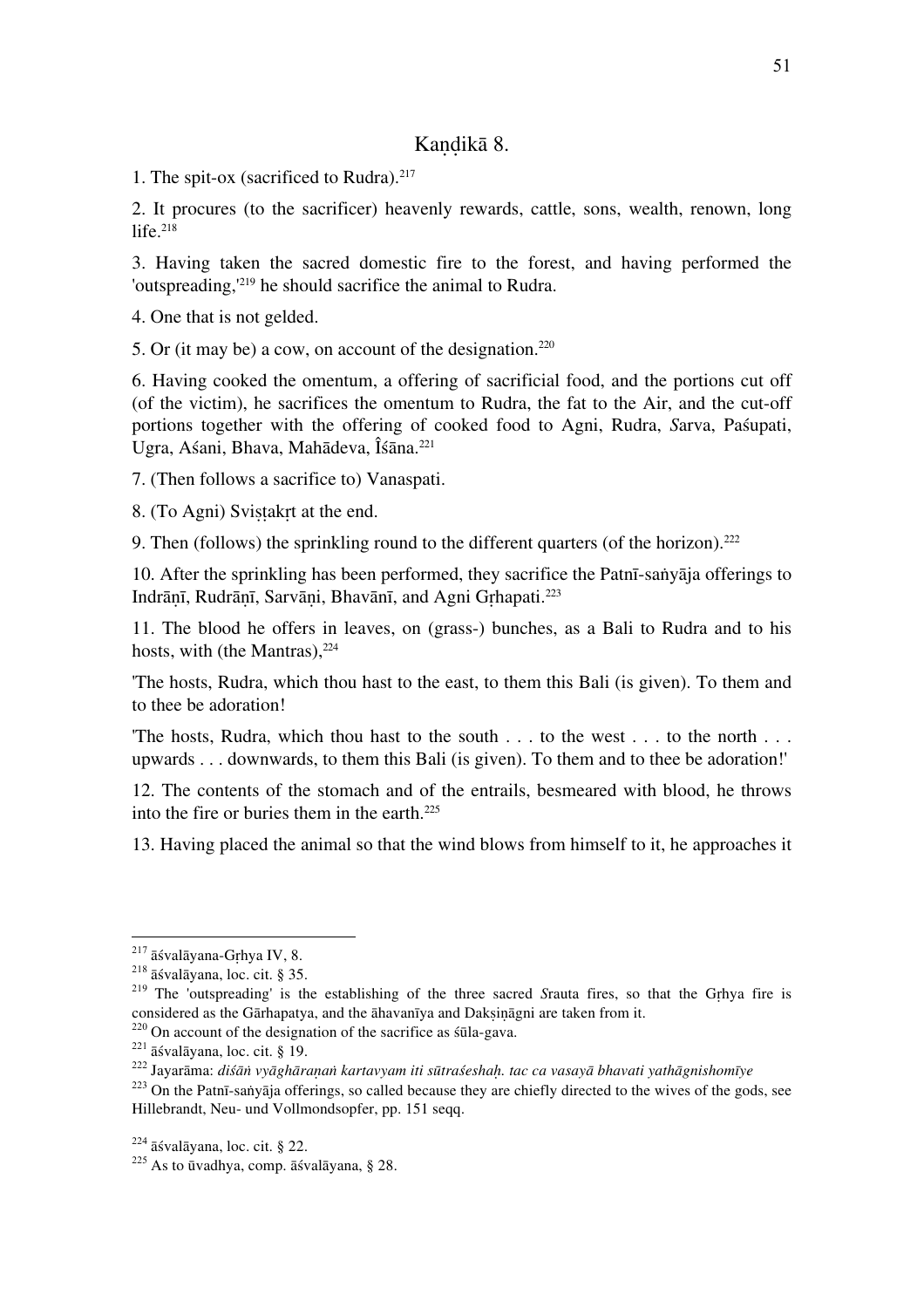with the Rudra hymns, or with the first and last Anuvāka.<sup>226</sup>

14. They do not take anything of that animal to the village.

15. Thereby (also) the cow-sacrifice has been declared.<sup>227</sup>

16. (It is combined) with (the offering of) milk-rice; (the rites) not corresponding (to that special occasion) are omitted.

17. The sacrificial fee at that (sacrifice) is a cow of the same age (as the victim).

## Kandikā 9.

1. Now the letting loose of the bull.<sup>228</sup>

2. (The ceremony) has been declared in the cow-sacrifice. $229$ 

3. (It is performed) on the full-moon day of Kārttika, or on the (day on which the moon stands in conjunction with) Revatī in the āśvayuja month.<sup>230</sup>

4. Having set a fire in a blaze in the midst of the cows, and having prepared ājya, he sacrifices six (oblations) with (the Mantras), 'Here is delight' (Vāj. Samh. 8:51).<sup>231</sup>

5. With (the verses), 'May Pūṣan go after our cows; may Pūṣan watch over our horses; may Pūṣan give us strength'—he sacrifices of (the sacrificial food) destined for Pūṣan. 232

6. After murmuring the Rudra hymns they adorn a one-coloured or a two-coloured (bull) who protects the herd or whom the herd protects. Or it should be red, deficient in no limb, the calf of a cow that has living calves and is a milk-giver; and it should be the finest (bull) in the herd. And besides they should adorn the best four young cows of the herd and let them loose with this (verse), 'This young (bull) I give you as your husband; run about sporting with him, your lover. Do not bring down a curse upon us, by nature blessed ones. May we rejoice in increase of wealth and in comfort.'233

7. When (the bull) stands in the midst of the cows, he recites over it (the texts beginning with) 'Bringing refreshment,' down to the end of the Anuvāka (Vāj. Samh. 18:45-50).<sup>234</sup>

8. With the milk of all (the cows) he should cook milk-rice and give it to the Brāhmaṇas

<sup>&</sup>lt;sup>226</sup> The Rudra hymns form the sixteenth Adhyāya of the Vājasaneyi Saṁhitā. Either that whole Adhyāya or the first and last Anuvāka of it is recited.<br><sup>227</sup> Gobhila III, 6.

<sup>&</sup>lt;sup>228</sup> seqq. Comp. Sāṅkhāyana III, 11.<br><sup>229</sup> See above, chap. 8, 15.<br><sup>230</sup> Sāṅkhāyana, loc. cit. § 2.<br><sup>230</sup> Sāṅkhāyana, § 3. Of course, in Professor Stenzler's translation, 'in der Mitte der Küche' is a misprint for 'in der Mitte der Kühe.'<br><sup>232</sup> Rig-veda VI, 54, 5; Sänkhävana, § 5

<sup>&</sup>lt;sup>233</sup> Sāṅkhāyana, §§ 6-54. On the Rudra hymns, see above, chap. 8, § 13. Perhaps the words mā naḥ śāpta are corrupt; the correct reading may possibly be, ma vasthata.

<sup>&</sup>lt;sup>234</sup> Sāṅkhāyana, § 15. There is no Mantra in the Vājasaneyi Saṁhitā beginning with the word mayobhūḥ, but this word occurs in the middle of XVIII, 45 a; the texts which he recites begin at that word and extend down to the end of the Anuvāka. It is clear that mayobhūh was intended in the original text, from which both Sāṅkhāyana and Pāraskara have taken this Sūtra, as the Rik-Pratika, Rig-veda X, 169, 1.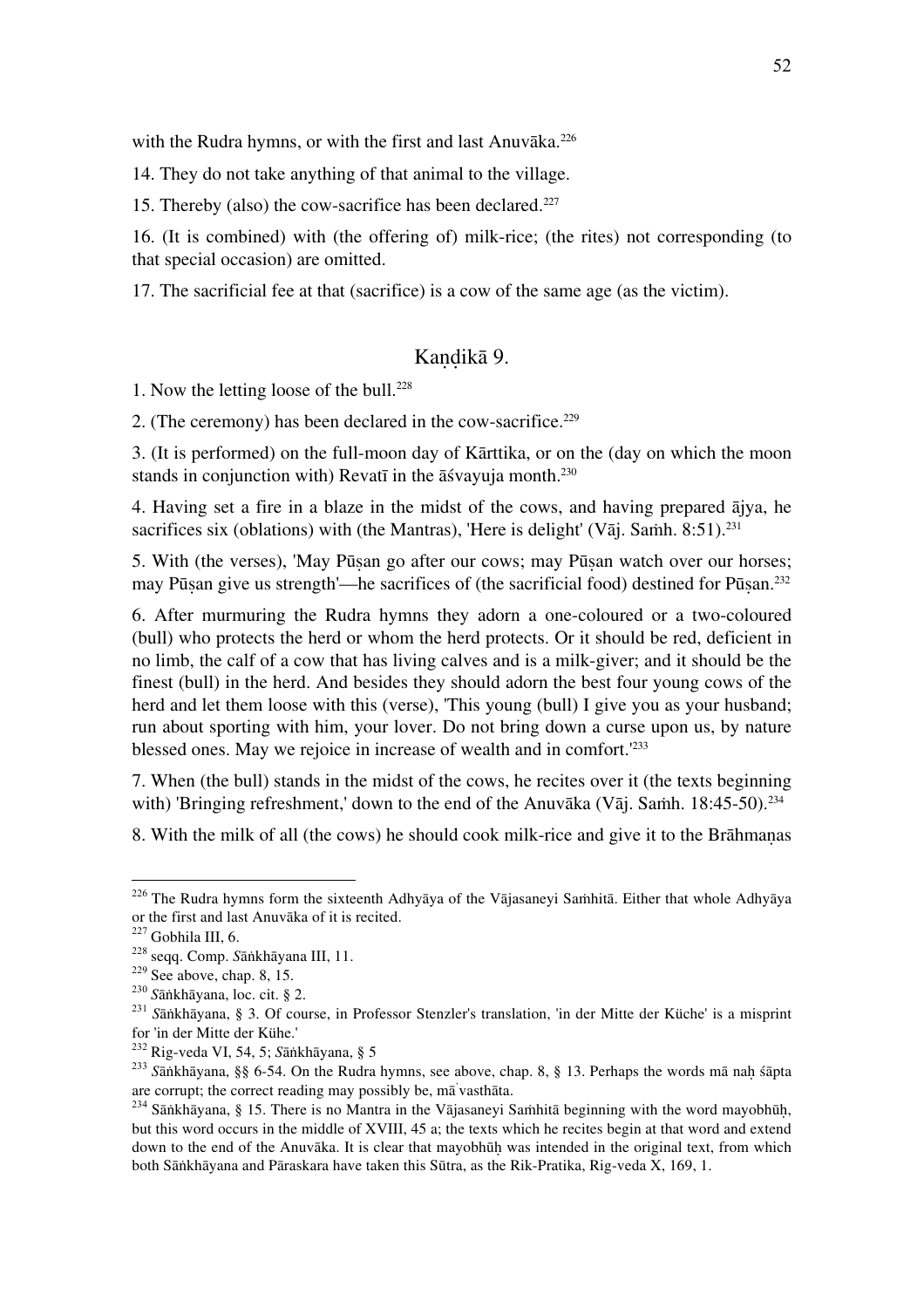to eat.

9. Some also sacrifice an animal.<sup>235</sup>

10. The ritual thereof has been declared by the (ritual for the) spit-ox.236

## Kandikā 10.

1. Now the water libations (which are performed for deceased persons).

2. When (a child) that has not reached the age of two years dies, his father and mother become impure.<sup>237</sup>

3. The other (relations) remain pure.

4. (The impurity lasts) through one night or three nights.

5. They bury the body without burning it.

6. If (a child dies) during the impurity of his mother (caused by the child's birth), the impurity lasts till the (mother's) getting up (from child-bed), in the same way as the impurity caused by a child's birth.

7. In this case (of the child being younger than two years) no water libations (are performed).238

8. If a child of more than two years dies, all his relations should follow (the corpse) to the cemetery—

9. Singing the Yama song<sup>239</sup> and murmuring the Yama hymn, according to some (teachers).

10. If (the dead person) has received the initiation, (the rites) from the election of the site (for the *S*maśāna) down to their descending into water (in order to bathe themselves) are the same as those prescribed for persons who have set up the (sacred *Srauta*) fires.<sup>240</sup>

11. They burn him with his (sacred) domestic fire, if he has kept that;

12. Silently, with a common fire, other persons.

13. They should ask one who is related (to the deceased person) by blood or by marriage, for (his permission to perform) the water-libation, in the words, 'We shall perform the libation.'

<sup>&</sup>lt;sup>235</sup> According to the commentators, a goat is sacrificed.<br><sup>236</sup> See chap. 8.<br><sup>237</sup> Manu V, 68; Yājñavalkya III, 1.<br><sup>238</sup> Manu V, 68; Yājñavalkya III, 1.<br><sup>238</sup> The Yama song is stated to be the second verse of Taittirīya ā leads away cows, horses, men, and everything that moves, Vivasvat's son Yama is insatiable of the five human tribes'); the Yama hymn is Rig-veda X, 14. Comp. Yājñavalkya III, 2.

<sup>&</sup>lt;sup>240</sup> The *bhūmijoshana* (election of the site for the Smasana) is p. 356 treated of in Satapatha Brāhmana XIII, 8, 1, 6 seqq.; Kātyāyana Srauta-sūtra XXI, 3, 15 seqq. On the bath taken after the ceremony, see Satapatha Brāhmaṇa XIII, 8,4,5; Kātyāyana XXI, 4, 24.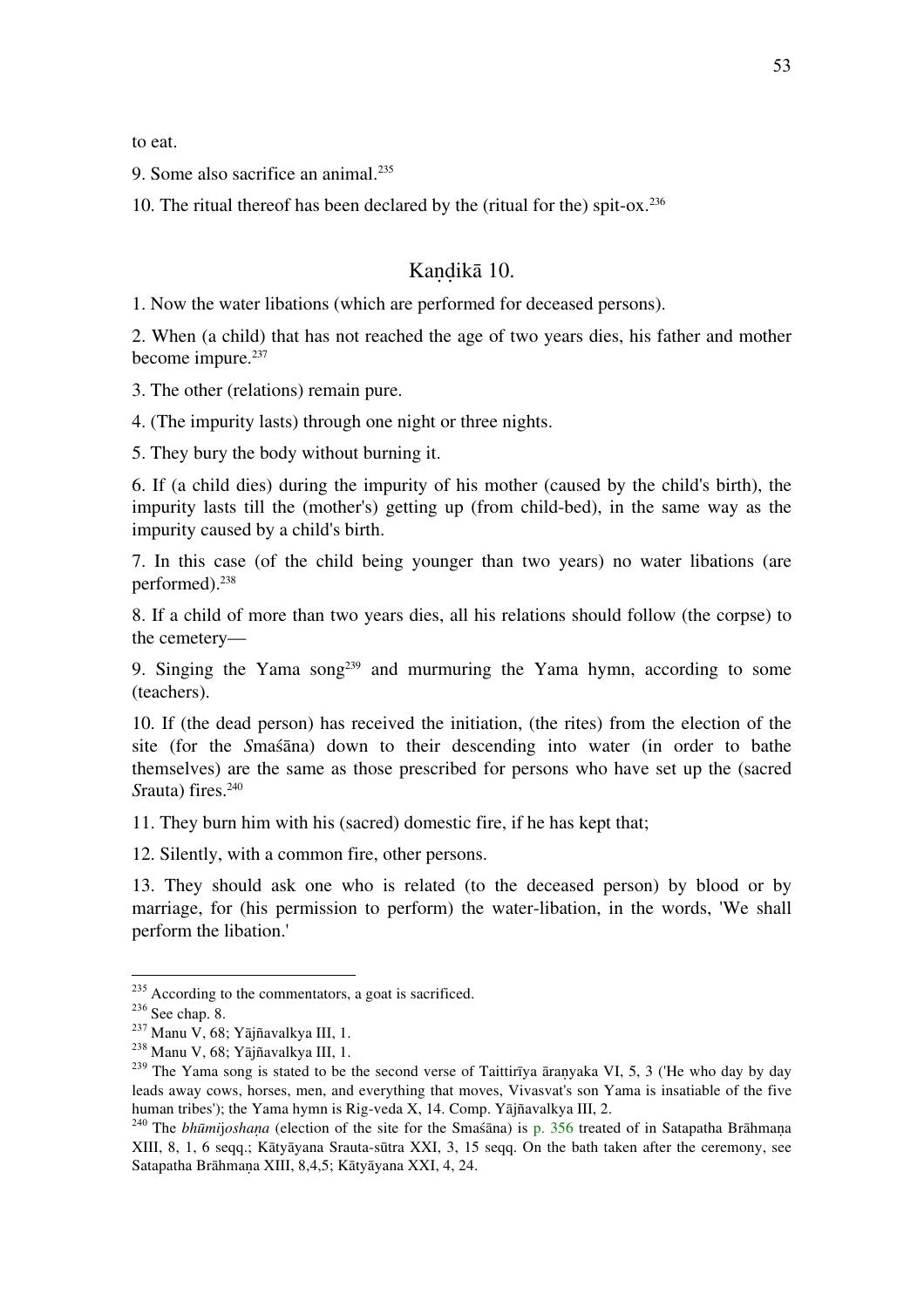14. (He replies), 'Do so now and never again,' if the deceased person was not a hundred years old.

15. (He says) only, 'Do so,' if he was.

16 All relations (of the deceased), to the seventh or to the tenth degree, descend into water.

17. If dwelling in the same village, (all) as far as they can trace their relationship.

18. They wear (only) one garment, and have the sacred cord suspended over the right shoulder.

19. With the fourth finger of the left hand they spirt away (the water) with (the words), 'May he drive evil away from us with his splendour' (Vāj. Samh. 35:6).

20. Facing the south, they plunge (into the water).

21. They pour out with joined hands one libation of water to the deceased person with (the words), 'so-and-so! This water to thee!'

22. When they have come out (of the water) and have sat down on a pure spot that is covered with grass, (those who are versed in ancient tales) should entertain them (by telling such tales). $241$ 

23. They return to the village without looking back, in one row, the youngest walking in  $front<sup>.242</sup>$ 

24. In the doors of their houses they chew leaves of the Picumanda (or Nimba) tree, sip water, touch water, fire, cowdung, white mustard seeds, and oil, tread upon a stone, and then they enter.<sup>243</sup>

25. Through a period of three nights they should remain chaste, sleep on the ground, do no work and charge nobody (to do it for them).

26. Let them eat food which they have bought or received (from. others); (they should eat it) only in the day-time, (and should eat) no meat.<sup>244</sup>

27. Having offered to the deceased person the Piṇḍa, naming his name at the washing, at the offering (of the Pinda), and at the second washing— $245$ 

28. They should that night put milk and water in an earthen vessel into the open air with (the words), 'Deceased one, bathe here!'246

29. The impurity caused by death lasts through three nights;

30. Through ten nights, according to some (teachers). $247$ 

<sup>&</sup>lt;sup>241</sup> Yājñavalkya III, 7: *apavadeyus tan itihāsaiḥ purātanaiḥ*<br><sup>242</sup> Yājñavalkya III, 12.<br><sup>243</sup> Yājñavalkya III, 12. 13.<br><sup>244</sup> 25, 26. Yājñavalkya III, 16; Manu V, 73; Vasiṣṭḥa IV, 15.<br><sup>244</sup> See on the washing and on the Weber, Indische Studien, X, 82.<br><sup>246</sup> Yājñavalkya III, 17.

 $247$  29, 30. Yājñavalkya III, 18; Manu V, 59.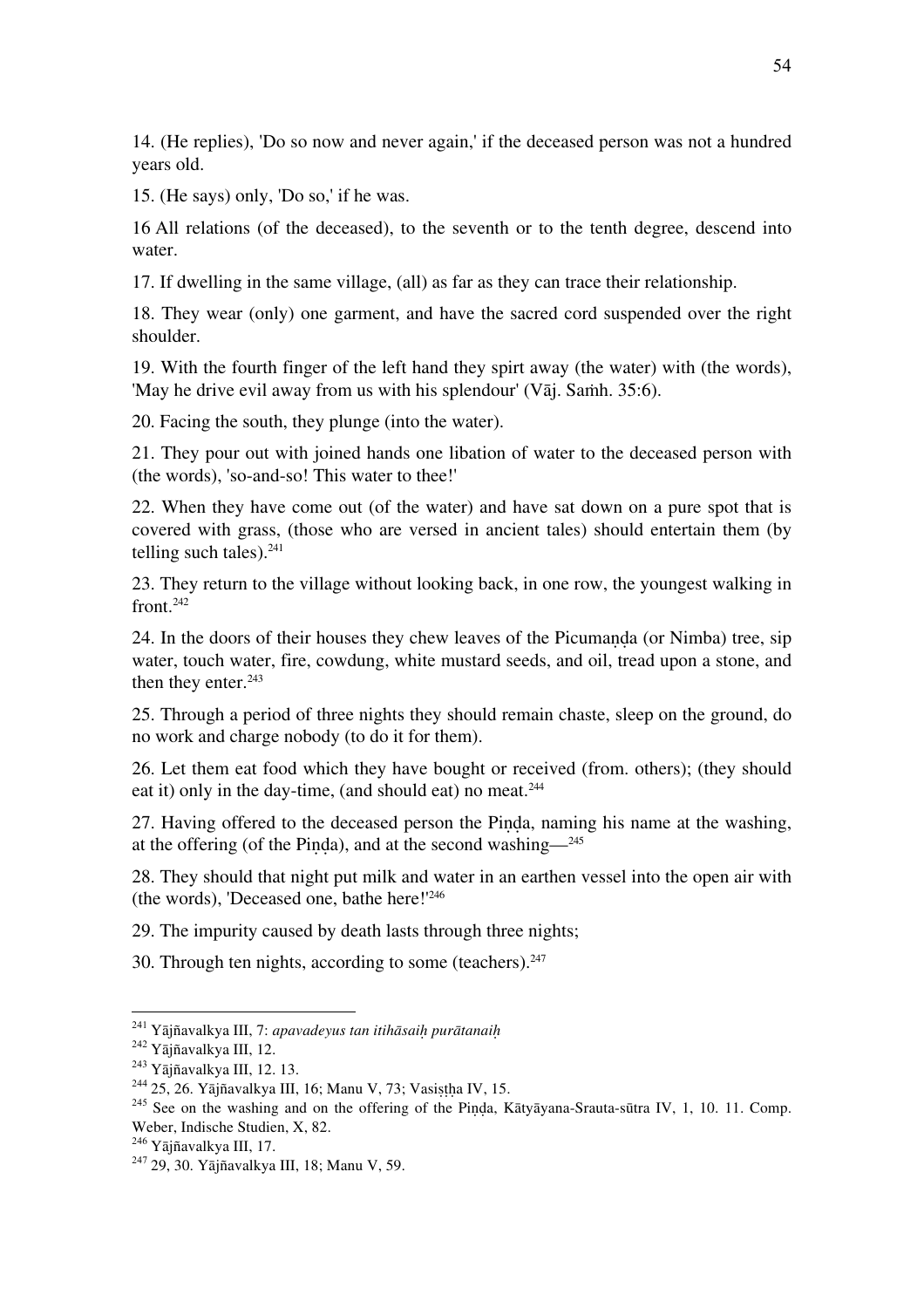31. (During that period they) should not perform Svādhyāya (or study the Vedic texts for themselves).

32. They should intermit the standing rites, except those performed with the three (Srauta) fires,

33. And (with the exception of those performed) with the (sacred) domestic fire, according to some (teachers).

34. Others should perform (those rites for them).

35. Those who have touched the dead body should not enter the village until the stars appear.

36. If (they have touched it) in the night-time, (they should not enter) till sunrise.

37. The entering and what follows after it is the same (for these persons) as for the others.248

38. (Their) impurity lasts through one or two fortnights.

39. The same (rites should be performed) when the teacher (has died),

40. Or the maternal grandfather or grandmother,

41. Or unmarried females.

42. For those who were married, the others should do it,  $249$ 

43. And they for the (others).250

44. If one dies while being absent on a journey, (his relations) shall sit (on the ground, as prescribed for impure persons) from the time when they have heard (of his death), performing the water libation (at that time), until the period (of their impurity) has expired; $^{251}$ 

45. If (that period has already) elapsed, through one night or three nights.

46. Optional is the water libation for an officiating priest, a father-in-law, a friend, for (distant) relations, for a maternal uncle, and for a sister's son;

47. And for married females.252

48. On the eleventh day he should give to an uneven number of Brāhmaṇas a meal at which meat is served.

49. Some also kill a cow in honour of the deceased person.

50. When the Piṇḍas are prepared, the deceased person, if he has sons, shall be

 $248$  The position of this Sūtra after 35, 36 seems to me to indicate that it refers to those who have touched the dead body; comp. Yājñavalkya III, 14: *praveśanādikaṅ karma pretasaṃsparśinām api.* I believe that

<sup>&</sup>lt;sup>249</sup> I.e. the husband and his relatives. Comp. Vasistha IV, 19. <sup>250</sup> A married female should perform the rites for her husband and his relatives. See Professor Bühler's note on Vasistha IV, 19; S.B.E., XIV, 28.

 $^{251}$  Yājñavalkya III, 21; Manu V, 75, 76. Comp. Gautama XIV, 37; Vasistha IV, 14.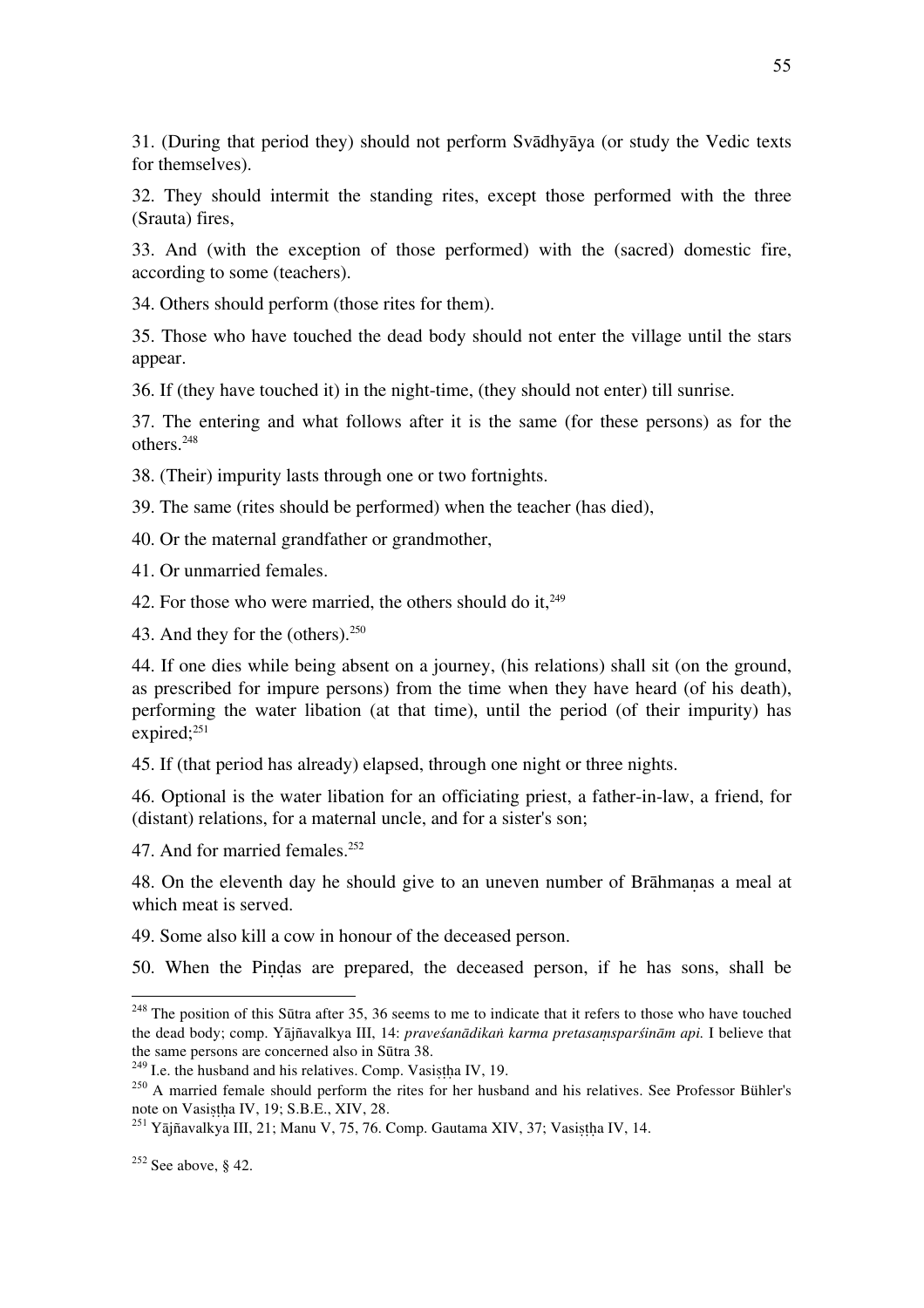considered as the first of the (three) Fathers (to whom Piṇḍas are offered).

51. The fourth one should be left out. $253$ 

52. Some (make Pinda offerings to a deceased person) separately through one year (before admitting him to a share in the common Pitṛyajña).254

53. But there is a rule, 'There can be no fourth Pinda'—for this is stated in the Sruti.<sup>255</sup>

54. Every day he shall give food to him (i.e. to the deceased person), and if he was a Brāhmana, a vessel with water.<sup>256</sup>

55. Some offer also a. Piṇḍa.

#### Kandikā 11.

1. If an animal (is to be sacrificed), let him wash it, if it is not a cow; let him walk round the fires and drive in front (of them) a Pal $\bar{a}$  sa branch into the ground.<sup>257</sup>

2. The winding (of a Kuśa rope) round (that branch), the touching (of the animal with the grass-blade), the binding (of it to the branch), and the sprinkling (of the animal with water) should be performed in the way prescribed (in the *S*rauta-sūtra), and whatever else (is to be done). $258$ 

3. After he has sacrificed the two oblations before and after the killing of the animal, (he) silently (sacrifices) five other (oblations, directed to Prajāpati).259

4. And the omentum is taken out (of the dead animal). He should besprinkle it (with water) and name the deity (to whom the sacrifice is directed).<sup>260</sup>

5. (He should name that deity also) at the touching (of the animal with the grass-blade), at (its) being bound (to the branch), at its being sprinkled (with water), and at (the preparation and oblation) of the offering of cooked food.261

6. After he has sacrificed the omentum, he cuts off the Avadāna portions,

7. All of them, or three, or five.<sup>262</sup>

<sup>&</sup>lt;sup>253</sup> See Sāṅkhāyana-Gṛhya IV, 2, 8.<br><sup>254</sup> Sāṅkhāyana-Gṛhya VIII, 2. Comp. the description of the Sapiṇḍīkaraṇa, ibid., chap. 3.<br><sup>255</sup> There would be four Piṇḍas, if one were to be offered to the recently deceased person, to those Fathers who had received Pinda offerings before his death. Therefore one of these three Fathers is omitted; see  $\S$  51.<br><sup>256</sup> Comp.  $\bar{a}$ pastamba I, 13, 1; Baudh $\bar{a}$ yana II, 11, 3.

<sup>&</sup>lt;sup>257</sup> The branch replaces the sacrificial post (yūpa) of the *Srauta ritual*. As to agrena, comp. Kāty.-*Sraut.* VI, 2, 11 and the commentary.

<sup>&</sup>lt;sup>258</sup> See Kāty.-*Sraut. VI*, 3, 15 on the parivyayaṇa, ibid. §§ 19, 26 on the upākaraṇa, § 27 on the niyojana, § 33 on the proksana.

<sup>&</sup>lt;sup>259</sup> Kātyāyana VI, 5, 22: He sacrifices (ājya) with the words, Svāhā to the gods.' § 24: He sacrifices (ājya) with the words, To the gods svaha.' In the commentary on  $\S$  25 these two oblations are called paripaśavyāhutī.<br><sup>260</sup> See Kātyāyana VI, 6, 13; āśvalāyana-Gṛhya I, 11, 10.<br><sup>261</sup> See above, Sūtra 2.<br><sup>262</sup> The complete number of the Avadānas (i.e. the portions of the killed animal which have to be cut off,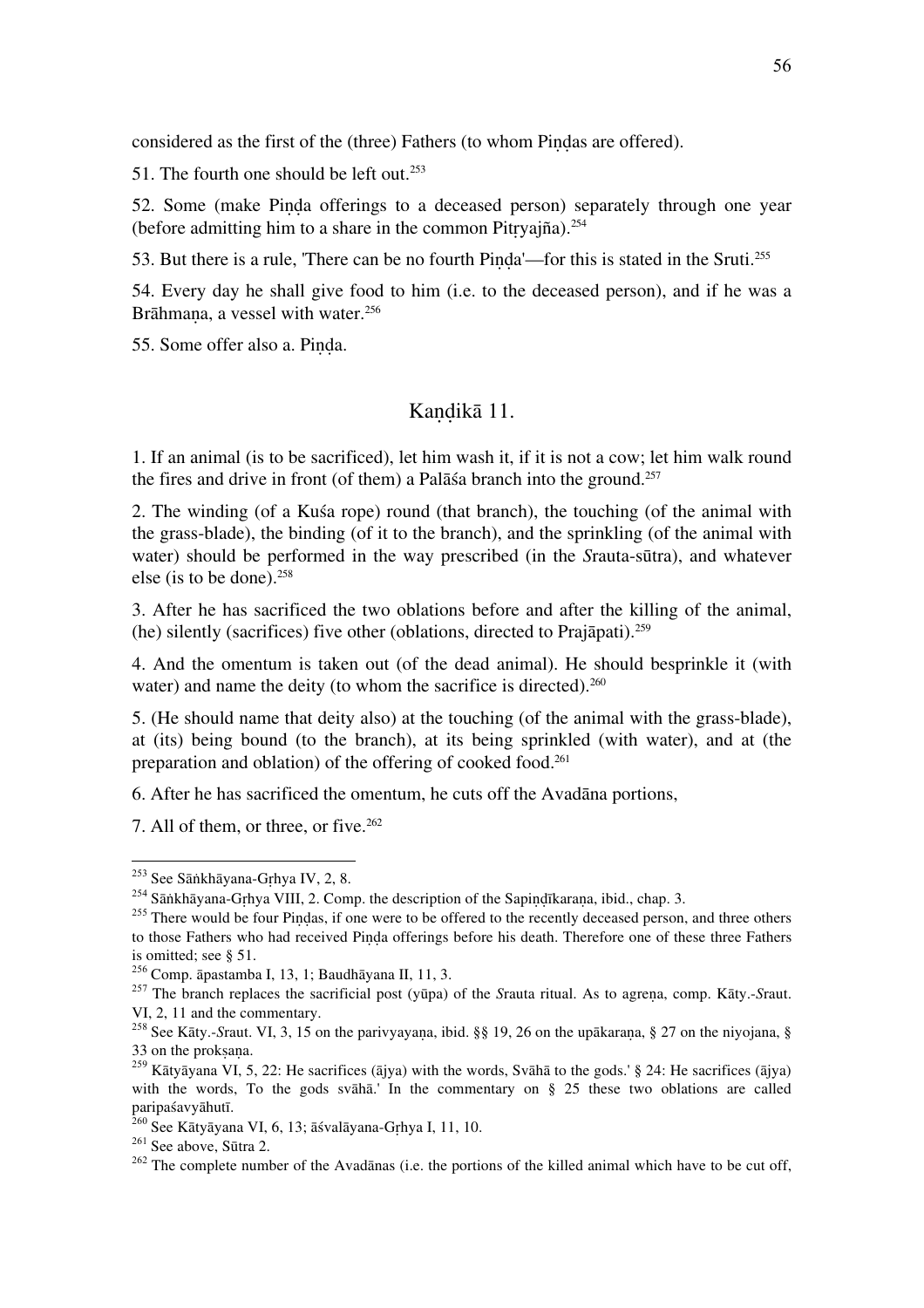8. He sacrifices the Avadāna portions together with the offering of cooked food.<sup>263</sup>

9. A limb of the animal is the sacrificial fee.

10. At (a sacrifice) directed to a special deity he should sacrifice (an animal) belonging to that deity, should make a portion for that (god), and should say to him (i.e. to the offeringenger who is to convey that offering to a place sacred to that deity): 'Take care that this may reach that  $(god)$ .<sup>'264</sup>

11. If there is a river between (the sacrificer and that sacred place), he may have a boat made, or he may dispense with this.

#### Kandikā 12.

1. Now (follows) the penance for a student who has broken the vow of chastity.265

2. On a new-moon day he shall sacrifice an ass on a cross-road (to the goddess Nirṛti).

3. (And) he shall offer a offering of cooked food to Nirṛti.

4. The Avadāna portions are sacrificed into water (and not into fire).<sup>266</sup>

5. The Puroḍāśa (or sacrificial cake), which belongs to the animal sacrifice, is cooked on the ground (and not in the Kapalas). $267$ 

6. (The guilty person) should put on the skin (of the ass),

7. With the tail turned upwards, according to some (teachers).

8. He should through one year go about for alms, proclaiming his deed.

9. After that time he sacrifices two ājya oblations with (the formulas), 'O Lust, I have broken my vow of chastity. I have broken my vow of chastity, O Lust. To Lust svāhā!'—'O Lust, I have done evil. I have done evil, O Lust. To Lust svāhā!'<sup>268</sup>

10. He then approaches (the fire) with (the verse), May the Maruts besprinkle me, may Indra, may Brhaspati, may this Agni besprinkle me with offspring and with wealth.<sup>'269</sup>

11. This is the penance.

 $\overline{a}$ 

## Kandikā 13.

such as the heart, the tongue, &c.) is eleven; see Kāty.-*S*raut. VI, 7, 6; āśvalāyana-Gṛhya I, II, 12.

<sup>&</sup>lt;sup>263</sup> āśvalāyana-Gṛhya, loc. cit. § 13.<br><sup>264</sup> The way for interpreting these Sūtras is shown by āśvalāyana-Gṛhya I, 12. I do not think that they have anything to do, as Jayarāma states, with reference to Sūtra II, with the offering due to a relative who has died while being absent on a journey (chap. 10, 44).

<sup>&</sup>lt;sup>265</sup> See the parallel passages quoted by Professor Bühler in his note on āpastamba I, 26, 8 (S.B.E., II, 85), and besides, Kātyāyana I, I, 13 seqq.; Gautama XXIII, 17 seqq., &c.

<sup>&</sup>lt;sup>266</sup> This Sūtra is identical with Kātyāyana I, I, 16.<br><sup>267</sup> This Sūtra is identical with Kātyāyana I, 1, 15.<br><sup>268</sup> Baudhāyana II, 1, 34,<br><sup>269</sup> Baudhāvana II, 1, 35.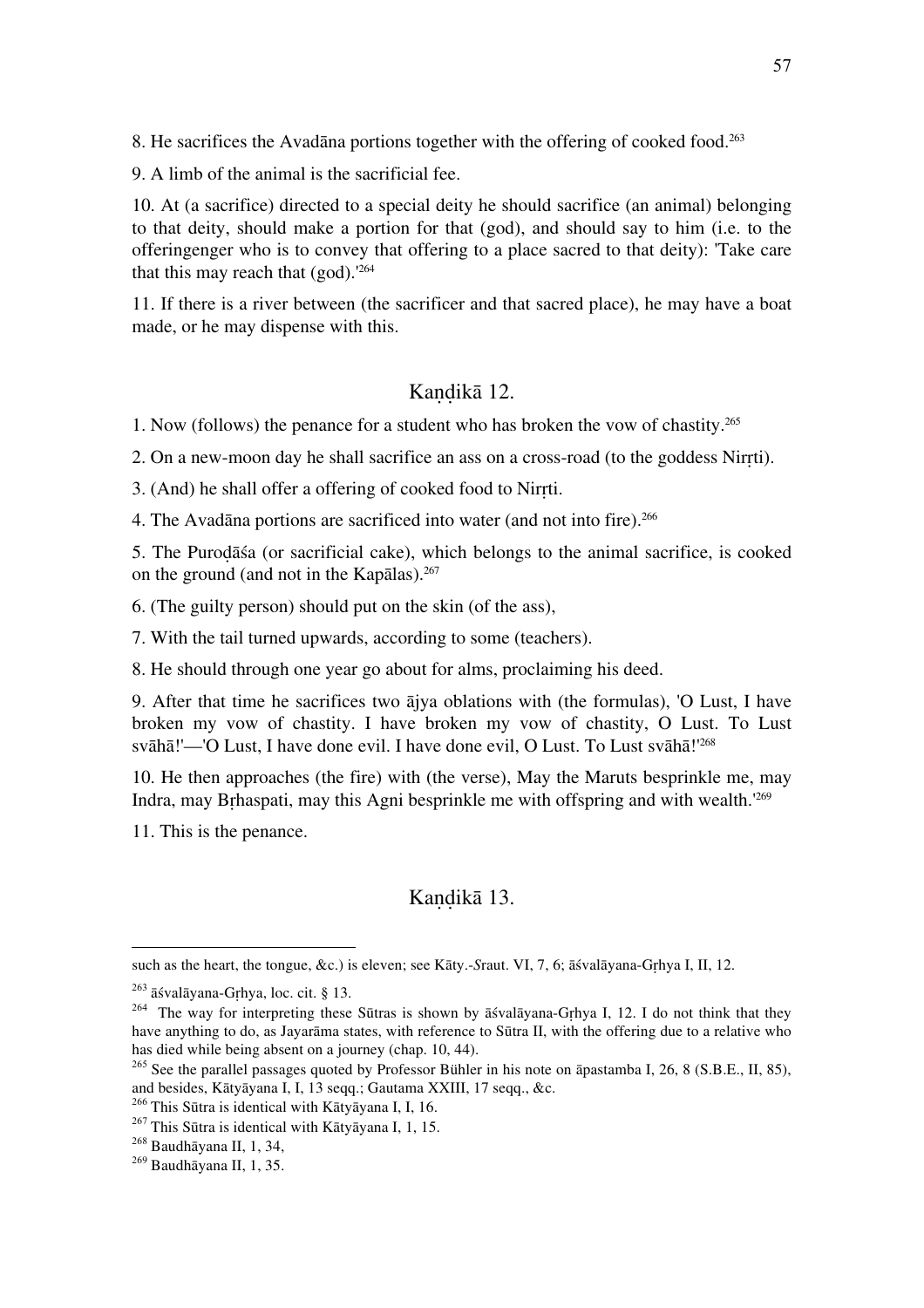1. Now the entering of a court of justice.

2. He approaches the court with (the words), Court! Thou that belongest to the Aṅgiras! Trouble art thou by name; vehemence art thou by name. Thus be adoration to thee! $270$ 

3. He then enters (the court) with (the words), '(May) the court and the assembly, the two unanimous daughters of Prajāpati (protect me). May one who does not know me, be below me. May (all) people be considerate in what they say. $1271$ 

4. When he has arrived at the assembly, he should murmur, 'Superior (to my adversaries) I have come hither, brilliant, not to be contradicted. The lord of this assembly is a man insuperable in his power.'

5. Should he think, 'This person is angry with me,' he addresses him with (the verses), The destroying power of wrath and anger that dwells here on thy forehead, that the chaste, wise gods may take away.272

'Heaven am I and I am Earth; we both take away thy anger; the she-mule cannot bring forth offspring; so-and-so!'

6. But if he should think, 'This person will do evil to me,' he addresses him with (the words), 'I take away the speech in thy mouth, I take away (the speech) in thy heart. Wheresoever thy speech dwells, thence I take it away. What I say, is true. Fall down, inferior to me.'273

7. The same is the way to make (a person) subject (to one's self).

#### Kandikā 14.

1. Now the mounting of a chariot (is declared).

2. After he has given the order, 'Put the horses to it,' and it has been announced, 'They are,' he goes to (the chariot, saying), 'This is the Virāj,' and touches the two wheels,

3. The right (wheel) with (the words), 'The Rathantara art thou'—

4. The left with (the words), 'The Bṛhat art thou'—

5. The pole with (the words), 'The Vāmadevya art thou.'

6. He touches the interior of the chariot with his hand (saying), 'The two Aṅkas, the two Nyaṅkas which are on both sides of the chariot, which move forward with the rushing wind, the far-darting one with keen senses, the winged one, may these fires, the promoters, promote us.'274

 $270$  The regular Sandhi would be sabha (for sabhe) angirasi, instead of which the text has sabhangirasi.

<sup>&</sup>lt;sup>271</sup> In Sanskrit the words *sabha* (court) and *samiti* (assembly) are of feminine gender. I have translated

*upa ma sa tisthet* in the sense indicated by Pāṇini I, 4, 87.<br><sup>272</sup> Perhaps we should read *garbheṇāśvataryāḥ saha*: we take away thy anger together with the offspring of the she-mule (that cannot foal). Comp. Cullavagg

<sup>&</sup>lt;sup>273</sup> It is impossible to give a sure restoration of this corrupt Mantra. Perhaps we should read something like this: *ā te vācam āsya ā te hṛdaya ādade.* Comp. Hiraṇy.-Gṛhya I, 4, 15, 6.

 $274$  The meaning of ankau and nyaṅkau cannot be determined, as far as I can see. The commentators explain the words as the two wheels and the two sides of the chariot, or as the two right wheels and the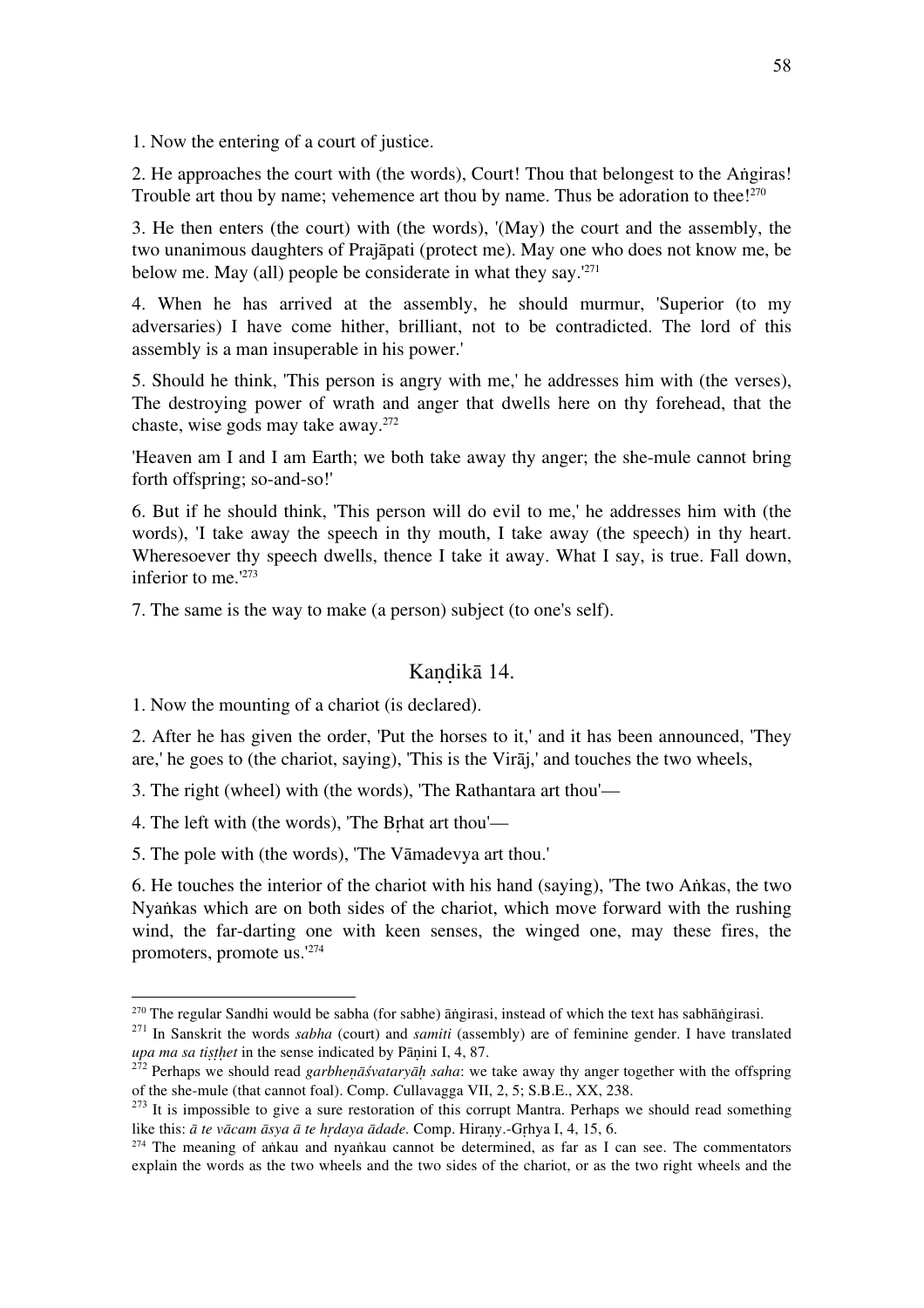7. With (the words), 'Adoration to Mānicara,' he drives on the beast on the right side.<sup>275</sup>

8. (If going in his chariot) toward (images of) gods, let him descend (from the chariot) before he has reached them; if toward Brāhmaṇas, just before (reaching them); if toward cows, when amid them; if toward fathers, when he has reached them.

9. A woman or a Vedic student shall not be charioteers.

10. Having driven a moment beyond (the point to which he intends to go) he should murmur, 'Here is rest, rest here' (Vāj. Saṁh. VIII, 51).

11. Some add (the words), 'Here shall be no rest.'276

12. If the chariot is weak, he should murmur, after he has mounted it, 'May this your chariot, O Aśvins, suffer no damage on bad ways or by being overthrown.'

13. If the horses run away with the chariot, he should touch the post (?) or the earth and should murmur, 'May this your chariot, O Aśvins, suffer no damage on bad ways or by being overthrown.'277

14. Thus he will suffer no harm and no damage.

15. When he has finished his way, and has unyoked the horses, let him have grass and water given to them. 'For thus satisfaction is given to the beast that draws (the cart)' says the *Sruti*.<sup>278</sup>

#### Kandikā 15.

1. Now how he should mount an elephant.

2. He goes to the elephant and touches it (saying), 'The elephants' glory art thou. The elephants' honour art thou.'

3. He then mounts it with (the words), 'With Indra's thunder-bolt I bestride thee. Make me arrive safely.'

4. Thereby it has also been declared how he should mount a horse.

5. When he is going to mount a camel, he addresses it: 'Thou art the son of Tvastr; Tvastr is thy deity. Make me arrive safely.'

 $275$  The name of the demon Mānicara occurs, as far as I know, only here.

two left wheels of a four-wheeled chariot. Professor Zimmer (Altindisches Leben, pp. 251 seq.) compares aṅka with ἄντυξ, and says, 'Mit aṅkau (resp. aṅkū) ware daher die obere Einfassung des Wagenkastens (kośa, vandhura) bezeichnet, mit nyaṅkau (resp. nyaṅkū) ein zu grösserer Befestigung etwas weiter unten (ni) herumlaufender Stab.' To me it seems that aṅkau and nyaṅkau are to be understood both as designations of certain parts of the chariot and as names of different forms of Agni dwelling in the chariot.—Comp. Taittirīya Saṁhitā I, 7, 7, 2; Pañcaviṅśa Brāhmaṇa I, 7, 5.

<sup>&</sup>lt;sup>276</sup> If the reading of the text is correct, the meaning would seem to be: We will rest here for a while, but then we will go further.

 $277$  I cannot say what 'the post' (stambha) here means; it may be apart of the chariot. Jayarāma has dhvajastambha, i.e. the staff of a flag, which we are to suppose was carried on the chariot. This may be the right explanation.

<sup>278</sup> *S*atapatha Brāhmaṇa I, 8, 2, 9.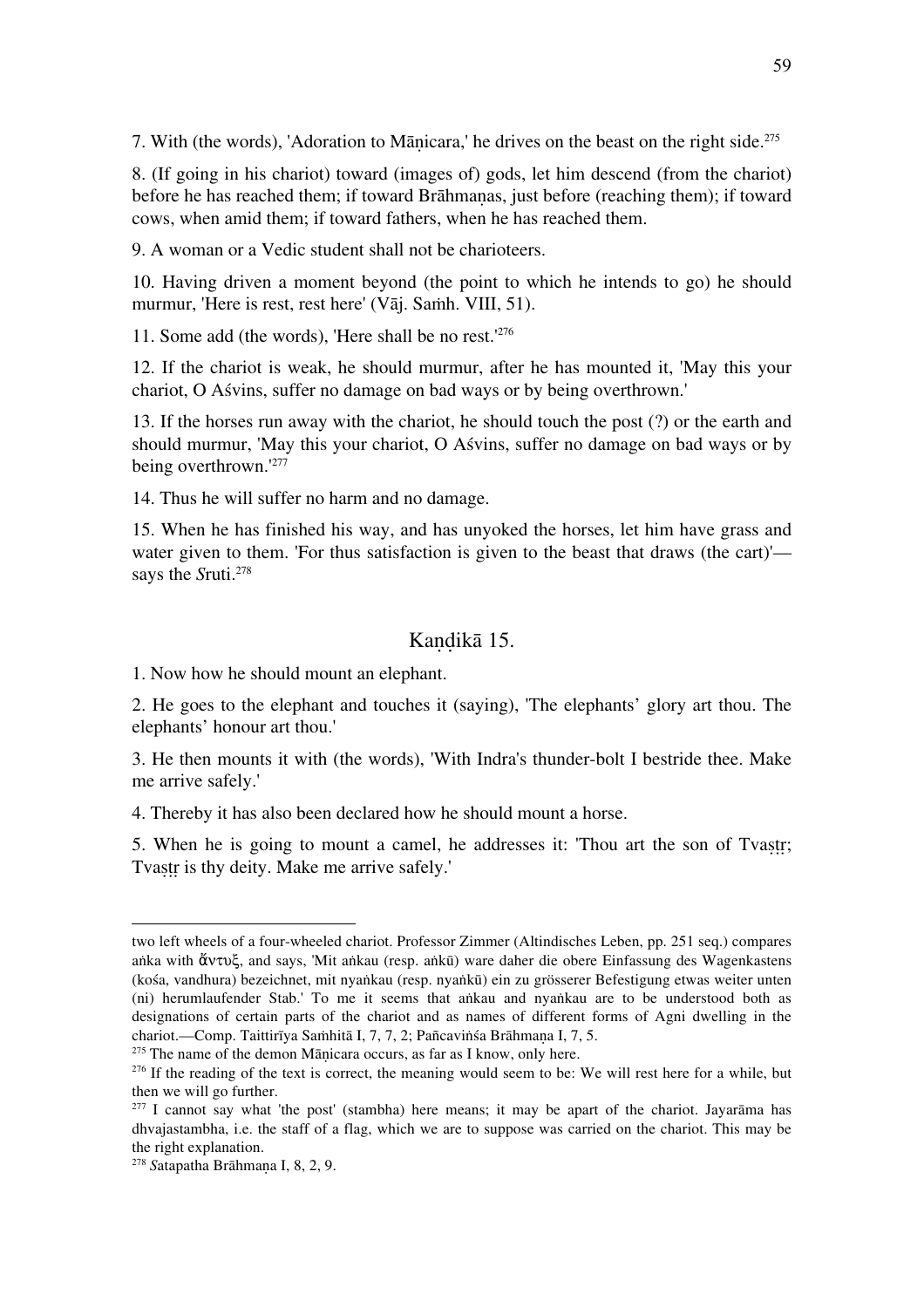6. When he is going to mount a he-ass, he addresses it: 'A *S*ūdra art thou, a *S*ūdra by birth. To Agni thou belongest, with twofold sperm. Make me arrive safely.<sup>'279</sup>

7. A path he addresses: 'Adoration to Rudra who dwells on the paths. Make me arrive safely.'

8. A cross-road he addresses: 'Adoration to Rudra who dwells at the cross-roads. Make me arrive safely.'

9. When he intends to swim across a river, he addresses it: 'Adoration to Rudra who dwells in the waters. Make me arrive safely.'

10. When going on board a ship, he addresses her: 'The good ship' (Vāj. Saṁh. XXI, 7).

11. When going to cross (the river), he addresses (the ship): 'The well-protecting' (Vāj. Saṁh. XXI, 6).

12. A forest (through which he is wandering) he addresses: 'Adoration to Rudra who dwells in the forests. Make me arrive safely.'

13. A mountain (which he is going to cross) he addresses: 'Adoration to Rudra who dwells on the mountains. Make me arrive śafely.'

14. A burial-ground he addresses: 'Adoration to Rudra who dwells among the Fathers. Make me arrive safely.'

15. A cow-stable he addresses: 'Adoration to Rudra who dwells among the dung-heaps. Make me arrive safely.'

16. And wheresoever else it be, let him always say, 'Adoration to Rudra.' For the *S*ruti says, 'Rudra is this universe.'

17. If the skirt (of his garment) is blown upon him (by the wind), he addresses (that skirt): 'A skirt art thou. Thou art not a thunder-bolt. Adoration be to thee. Do no harm to me!'

18. The thunder he addresses: 'May the rains be friendly to us; may (Indra's) darts be friendly to us—may they be friendly to us which thou throwest, O killer of Vṛtra.'

19. A howling jackal he addresses: 'Friendly by name' (Vāj. Samh. III,  $63$ ).<sup>280</sup>

20. A shrieking bird he addresses: 'Golden-winged bird who goest where the gods send thee! Messenger of Yama, adoration be to thee! What has the Kārkāriṇa told thee?'<sup>281</sup>

21. A tree that serves as a mark (of a boundary, &c.), he addresses: 'May neither the flash of lightning (destroy thee), nor axe nor wind nor punishment which the king sends. May thy shoots grow up; may rain fall on thee, in safety from the wind. May fire not destroy thy root. Blessing on thee, O lord of the forest! Blessing on me, O lord of the forest!'

22. If he receives something (given to him), he accepts it with (the formula), 'May

<sup>&</sup>lt;sup>279</sup> The he-ass has twofold sperm, because he begets both asses and mules. Taittirīya Saṁhitā VII, 1, 1, 2. <sup>280</sup> The play on words is untranslatable; 'jackal' is śivā, 'friendly,' śivaḥ.

 $^{281}$  I do not know the meaning of kārkārinah. Jayarāma takes it for a genitive standing instead of an accusative, and explains it by asmadbādhakam.